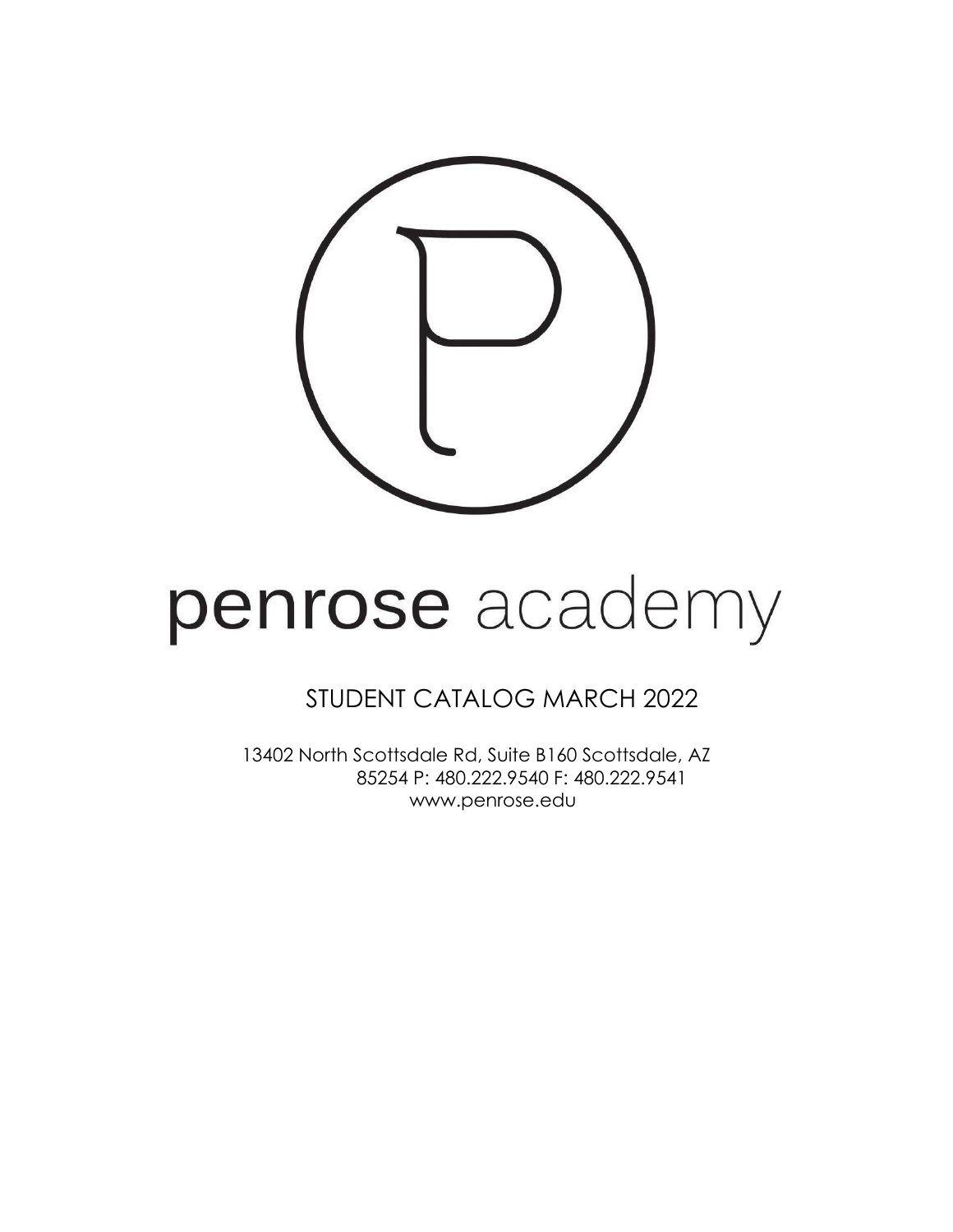#### <span id="page-1-0"></span>**SECTION ONE: WELCOME TO PENROSE ACADEMY**

Dear Future Graduate, Welcome to Penrose Academy!

Through meaningful educational experiences, Penrose Academy educates, empowers and connects students to professional goals.

Today's marketplace is promising and competitive. Creating a confident, customer-focused graduate who has studied current techniques, trends and business practices is a key goal for Penrose Academy. Our education is student-centered and focuses on our graduates being industry ready.

In the following pages, you will find information about our curricula and cultural standards at Penrose Academy as well as our current tuition, payment schedule and information on financial assistance. This Student Catalog is divided into sections to help you not only keep the information logically organized but to ensure you gain a proper understanding of the policies and procedures at Penrose Academy. Please review it carefully as it contains answers to many important questions. Additionally, please visit our website **[www.penrose.edu](http://www.penrose.edu/)** for the most current information.

Thank you for choosing Penrose Academy and we look forward to your continued success.

Sincerely,

Nancy Meduna

Nancy Meduna Matt Meduna

 $\frac{1}{x}$ 

CEO | Owner Chairman | Owner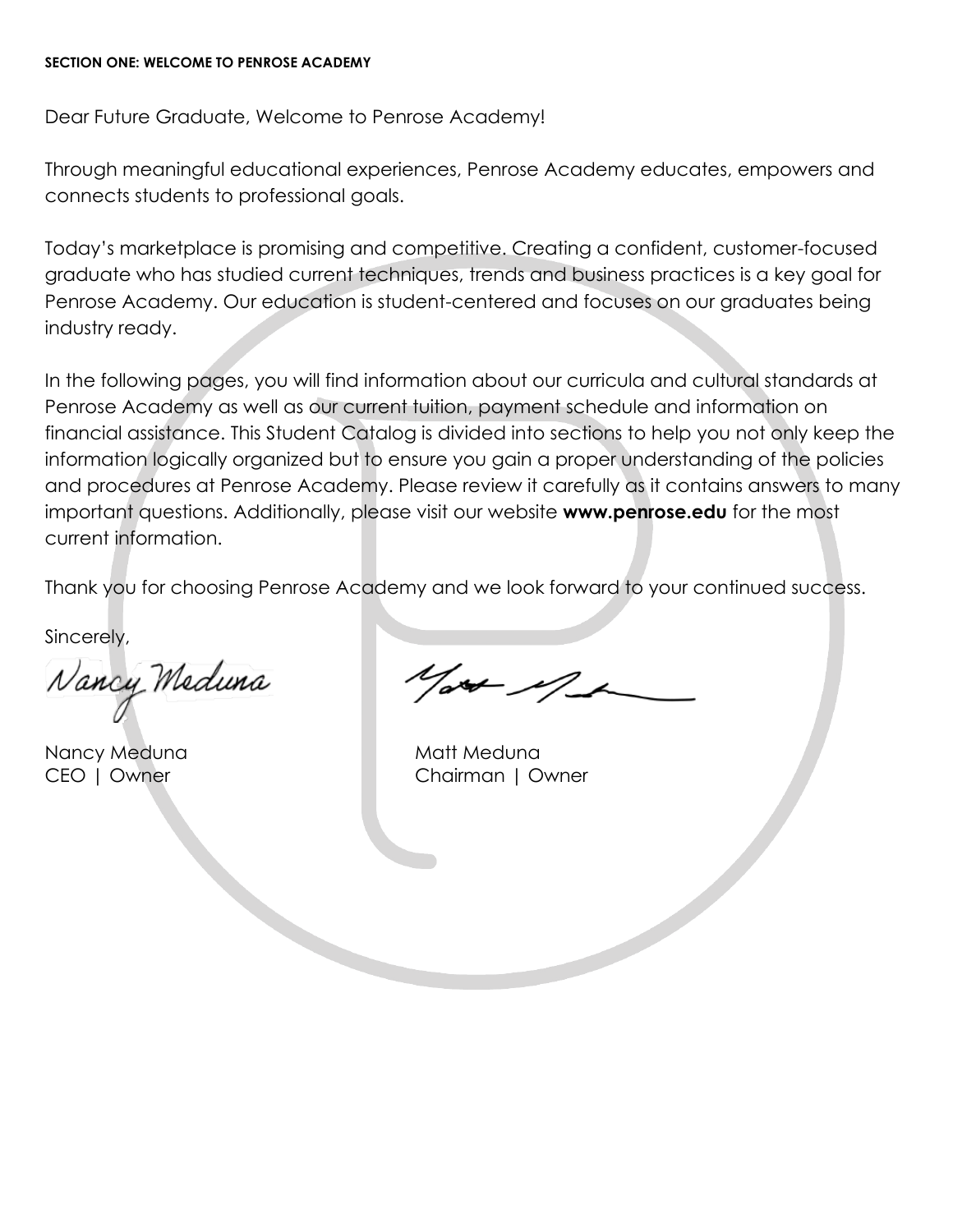| <b>TABLE OF CONTENTS</b>                       |  |
|------------------------------------------------|--|
| <b>SECTION ONE: WELCOME TO PENROSE ACADEMY</b> |  |
|                                                |  |
|                                                |  |
|                                                |  |
|                                                |  |
|                                                |  |
|                                                |  |
|                                                |  |
|                                                |  |
|                                                |  |
|                                                |  |
|                                                |  |
|                                                |  |
|                                                |  |
|                                                |  |
|                                                |  |
|                                                |  |
|                                                |  |
|                                                |  |
|                                                |  |
|                                                |  |
|                                                |  |
|                                                |  |
|                                                |  |
|                                                |  |
|                                                |  |
|                                                |  |
|                                                |  |
|                                                |  |
|                                                |  |
|                                                |  |
|                                                |  |
|                                                |  |
|                                                |  |
|                                                |  |
|                                                |  |
|                                                |  |
|                                                |  |
|                                                |  |
|                                                |  |
|                                                |  |
|                                                |  |
|                                                |  |
|                                                |  |
|                                                |  |
|                                                |  |
|                                                |  |
|                                                |  |
|                                                |  |
|                                                |  |
|                                                |  |
|                                                |  |
|                                                |  |
|                                                |  |
|                                                |  |
|                                                |  |
|                                                |  |
|                                                |  |
|                                                |  |
|                                                |  |
|                                                |  |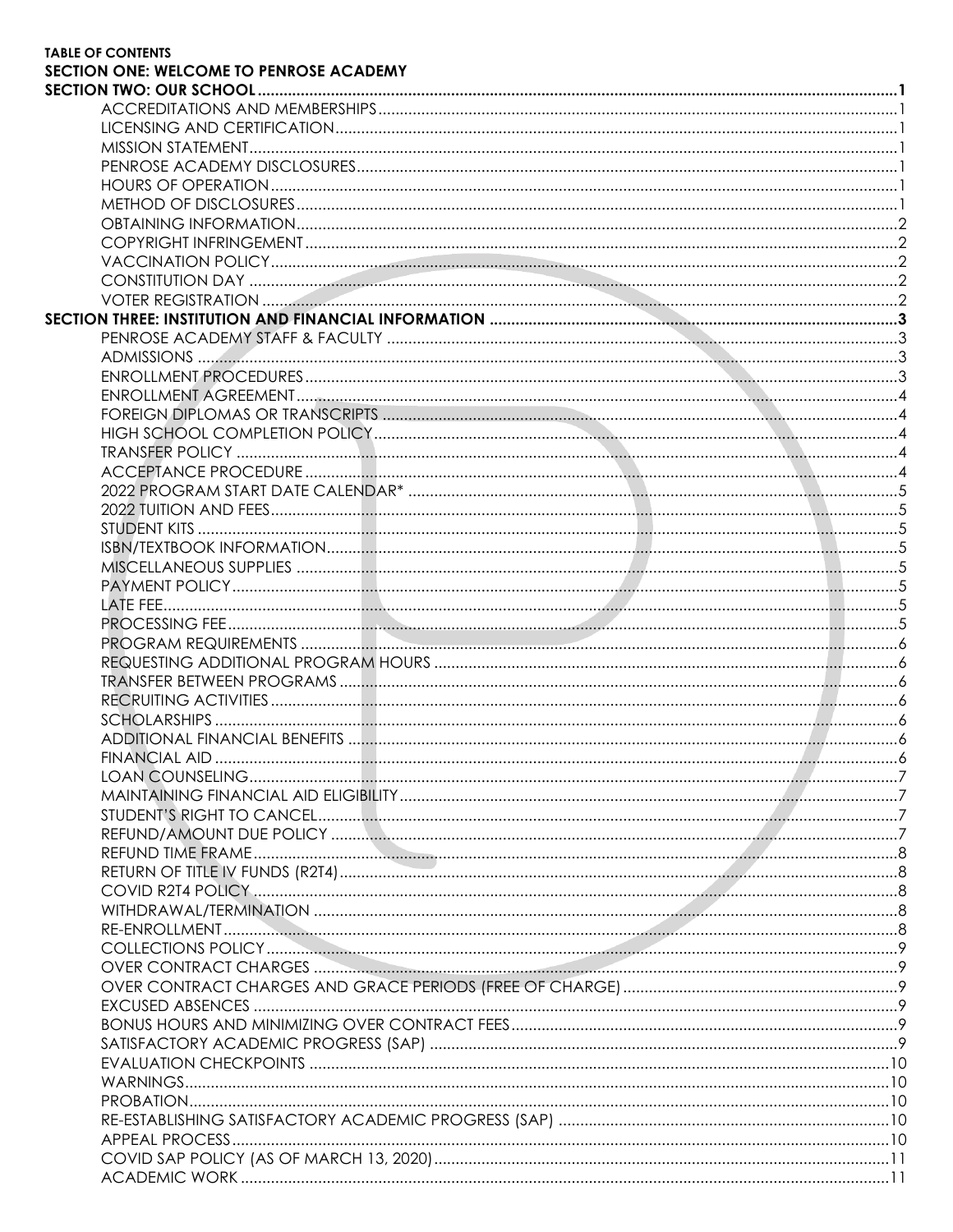| SATISFACTORY ACADEMIC PROGRESS FOR STUDENTS RECEIVING VETERANS EDUCATION BENEFITS 13 |  |
|--------------------------------------------------------------------------------------|--|
| EVALUATION CHECKPOINTS FOR STUDENTS RECEIVING VETERANS EDUCATION BENEFITS 13         |  |
|                                                                                      |  |
|                                                                                      |  |
|                                                                                      |  |
|                                                                                      |  |
|                                                                                      |  |
|                                                                                      |  |
|                                                                                      |  |
|                                                                                      |  |
|                                                                                      |  |
|                                                                                      |  |
|                                                                                      |  |
|                                                                                      |  |
|                                                                                      |  |
|                                                                                      |  |
|                                                                                      |  |
|                                                                                      |  |
|                                                                                      |  |
|                                                                                      |  |
|                                                                                      |  |
|                                                                                      |  |
|                                                                                      |  |
|                                                                                      |  |
|                                                                                      |  |
|                                                                                      |  |
|                                                                                      |  |
|                                                                                      |  |
|                                                                                      |  |
|                                                                                      |  |
|                                                                                      |  |
|                                                                                      |  |
|                                                                                      |  |
|                                                                                      |  |
|                                                                                      |  |
|                                                                                      |  |
|                                                                                      |  |
|                                                                                      |  |
|                                                                                      |  |
|                                                                                      |  |
|                                                                                      |  |
|                                                                                      |  |
|                                                                                      |  |
|                                                                                      |  |
|                                                                                      |  |
|                                                                                      |  |
|                                                                                      |  |
|                                                                                      |  |
|                                                                                      |  |
|                                                                                      |  |
|                                                                                      |  |
|                                                                                      |  |
|                                                                                      |  |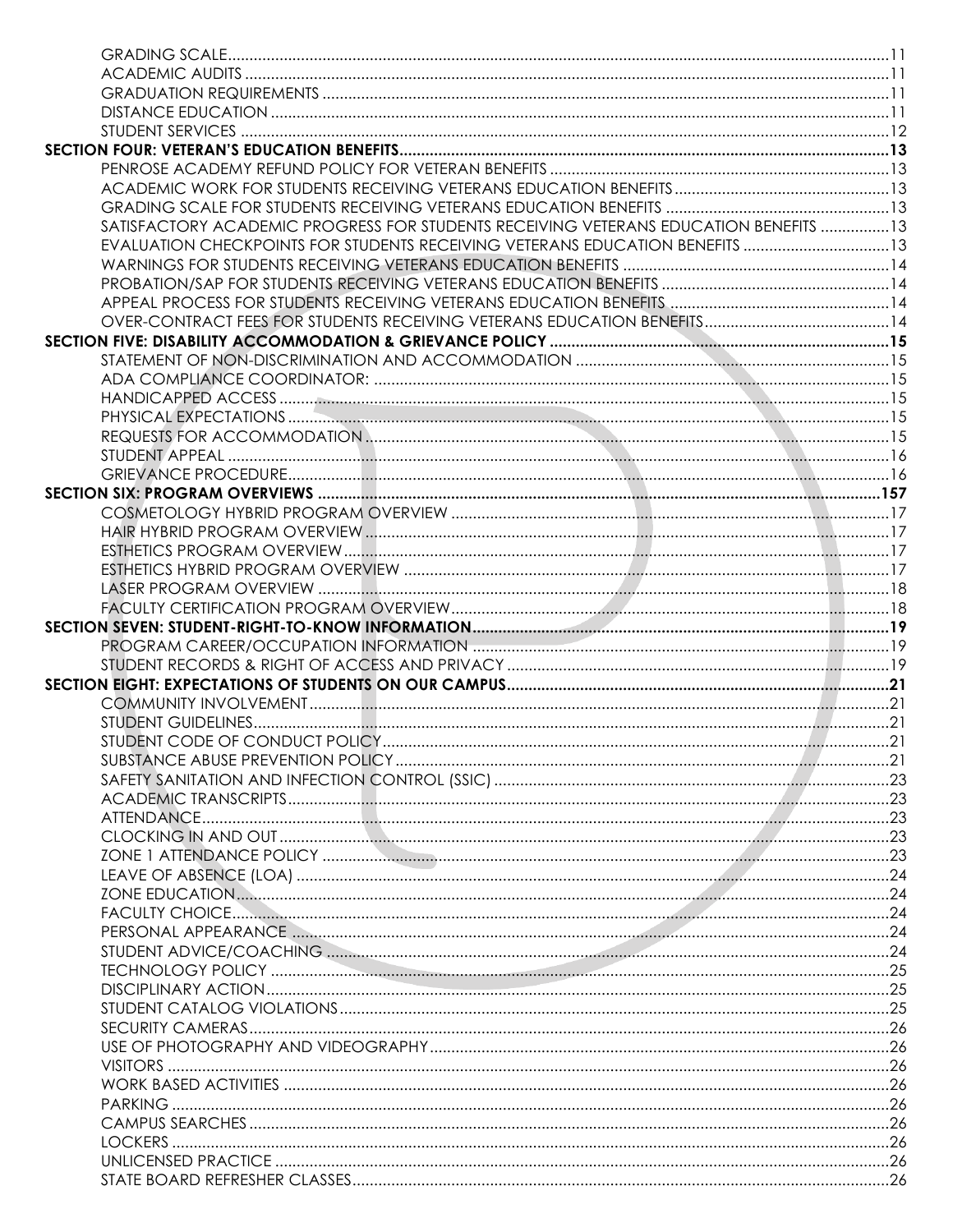| REPORTING REQUIREMENTS | 33 |
|------------------------|----|
|                        |    |
|                        |    |
|                        |    |
|                        |    |
|                        |    |
|                        |    |
|                        |    |
|                        |    |
|                        |    |
|                        |    |
|                        |    |
|                        |    |
|                        |    |
|                        |    |
|                        |    |
|                        |    |
|                        |    |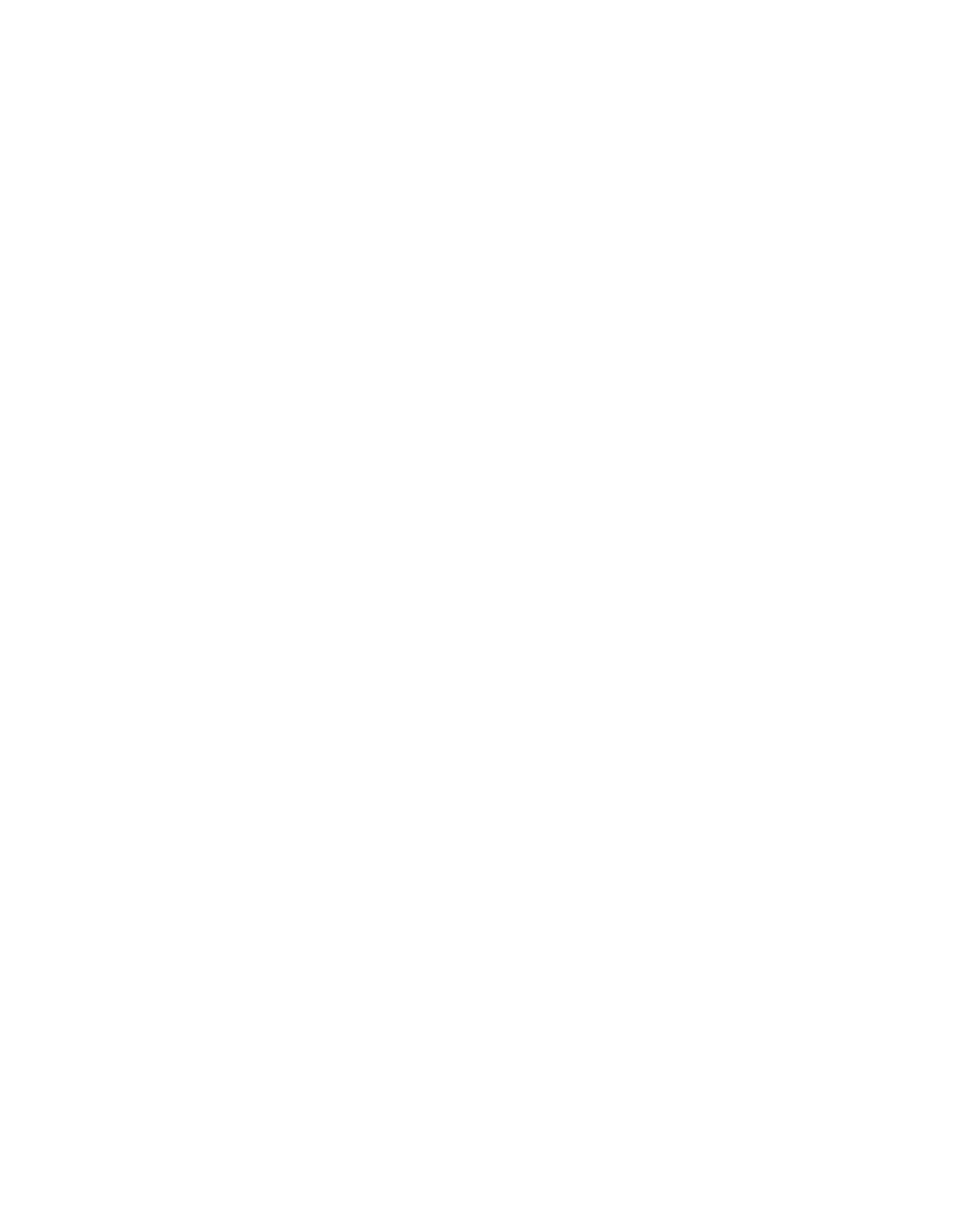#### <span id="page-6-0"></span>**SECTION TWO: OUR SCHOOL**

Penrose Academy is a 20,000 square foot school located at 13402 N. Scottsdale Road, Suite B160, Scottsdale, Arizona 85254 featuring educational curricula, equipment, technological learning tools and a Student Spa, Salon and MedSpa area for Cosmetology Hybrid, Hair Hybrid, Esthetics, Esthetics Hybrid, Laser, Faculty Certification and Continuing Education.

The Academy's Student Salon has 69 stations with 12 shampoo back & side wash units. Our Esthetics Classrooms and Student Spa have 42 facial beds, 14 micro-needling devices, 30 sets of Esthetics equipment including high-frequency, galvanic, magnifying lamps and miscellaneous BT Gear. There are eight Microdermabrasion Machines with options for diamond tip.

Penrose Academy's MedSpa has the Scarlet SRF, the Lumenis M22 containing the Universal IPL, ResurFX, and Q- Switched ND– YAG hand pieces as well as the LightSheer Duet including LightSheer ET, LightSheer HS, ThermoClear and Venus Versa platform including IPL, AC Dual, Viva, Octi Polar and Diamond Polar.

To provide a complete educational environment, Penrose Academy has created a facility that includes: Cosmetology Hybrid, Hair Hybrid, Esthetics, Esthetics Hybrid and Laser Training Classrooms, Cosmetology Color Bar, Salon Dispensary and Laundry, Spa Dispensary and Laundry, Medspa, Admissions Office, Staff Lounge, Student Lounge, Student Lockers, Conference Room, Staff Offices and Library. For a current list of services performed in the student spa/salon/medspa, please visit our website.

#### <span id="page-6-1"></span>**ACCREDITATIONS AND MEMBERSHIPS**

Penrose Academy is a proud member of the American Association of Cosmetology Schools (AACS), a Pivot Point International Member School, a Milady Partner School, a member of the Greater Phoenix Chamber of Commerce and accredited by the Commission of the Council on Occupational Education (COE) located at 7840 Roswell Rd. Bldg. 300, Ste. 325, Atlanta, GA 30350, by phone (520) 396-3898 or Toll Free at (800) 917-2081. Currently enrolled or potential students may obtain paper copies of the documents describing Penrose Academy's accreditation, approval and licensing upon request through the Student Services Department. Additional memberships and partnerships are listed at **[www.penrose.edu](http://www.penrose.edu/)**.

#### <span id="page-6-2"></span>**LICENSING AND CERTIFICATION**

The Arizona Board of Cosmetology (AZBOC) has licensed Penrose Academy as a school to provide Cosmetology Hybrid, Hair Hybrid, Esthetics, Esthetics Hybrid and Faculty Certification programs. The AZBOC is located at 1740 W Adams, Suite #4400 in Phoenix Arizona and can be reached at (480) 784-4539. Penrose Academy is approved to offer cosmetic laser training through the Arizona Department of Health Services (ADHS). The ADHS is located at 150 North 18<sup>th</sup> Avenue in Phoenix, Arizona 85007 and can be reached at (602) 542-1025. Penrose Academy's current AZBOC school license to provide post-secondary education in the programs of Cosmetology Hybrid, Hair Hybrid, Esthetics, Esthetics Hybrid and Faculty Certification is posted in the display case at the front desk. The approval for ADHS is also available in the Student Services Department.

#### <span id="page-6-3"></span>**MISSION STATEMENT**

Through meaningful educational experiences, Penrose Academy educates, empowers and connects students to their professional goals.

#### <span id="page-6-4"></span>**PENROSE ACADEMY DISCLOSURES**

Penrose Academy does not guarantee employment. Penrose Academy prepares students for a license or certification only in the state of Arizona. These programs do not lead to licensure or certification in the other 49 states, nor any U.S. territories. At Penrose Academy, the student is the customer, not an employee and employment is not provided to students as part of a student's financial assistance package. Penrose Academy prepares students for an entry-level position in the Professional Beauty Industry. Penrose Academy maintains a no-tipping educational program. Penrose Academy does not, in whole or in part, have any written agreements with any other entity to offer educational programs.

#### <span id="page-6-5"></span>**HOURS OF OPERATION**

| Monday    | $8:00$ AM $-$ 9:00 PM |
|-----------|-----------------------|
| Tuesday   | $8:00$ AM $-$ 9:00 PM |
| Wednesday | $8:00$ AM $-$ 9:00 PM |
| Thursday  | $8:00$ AM $-$ 9:00 PM |
| Friday    | $8:00$ AM $-5:00$ PM  |
| Saturday  | $8:00$ AM $-5:00$ PM  |
| Sunday    | Closed                |
|           |                       |

#### <span id="page-6-6"></span>**METHOD OF DISCLOSURES**

Penrose Academy provides this Student Catalog directly to all enrolled students via our student app to disclose required consumer information, policies and procedures and to describe the information's availability and accessibility. This catalog will serve as one method of disclosing this required information. Some required consumer information must and will be available on the Penrose Academy Website **[www.](http://www/)[penrose.edu](https://www.penrose.edu/)** such as the school's Annual Security and Safety Report, retention rates, placement rates and general information about the school and the student body diversity. This information will be referenced throughout this catalog. The exact electronic address to locate more detailed information on these topics will be provided and hyperlinked for convenience. Paper copies of all disclosures are available upon request during regular business hours through the Student Services, Financial Aid or Admissions Departments.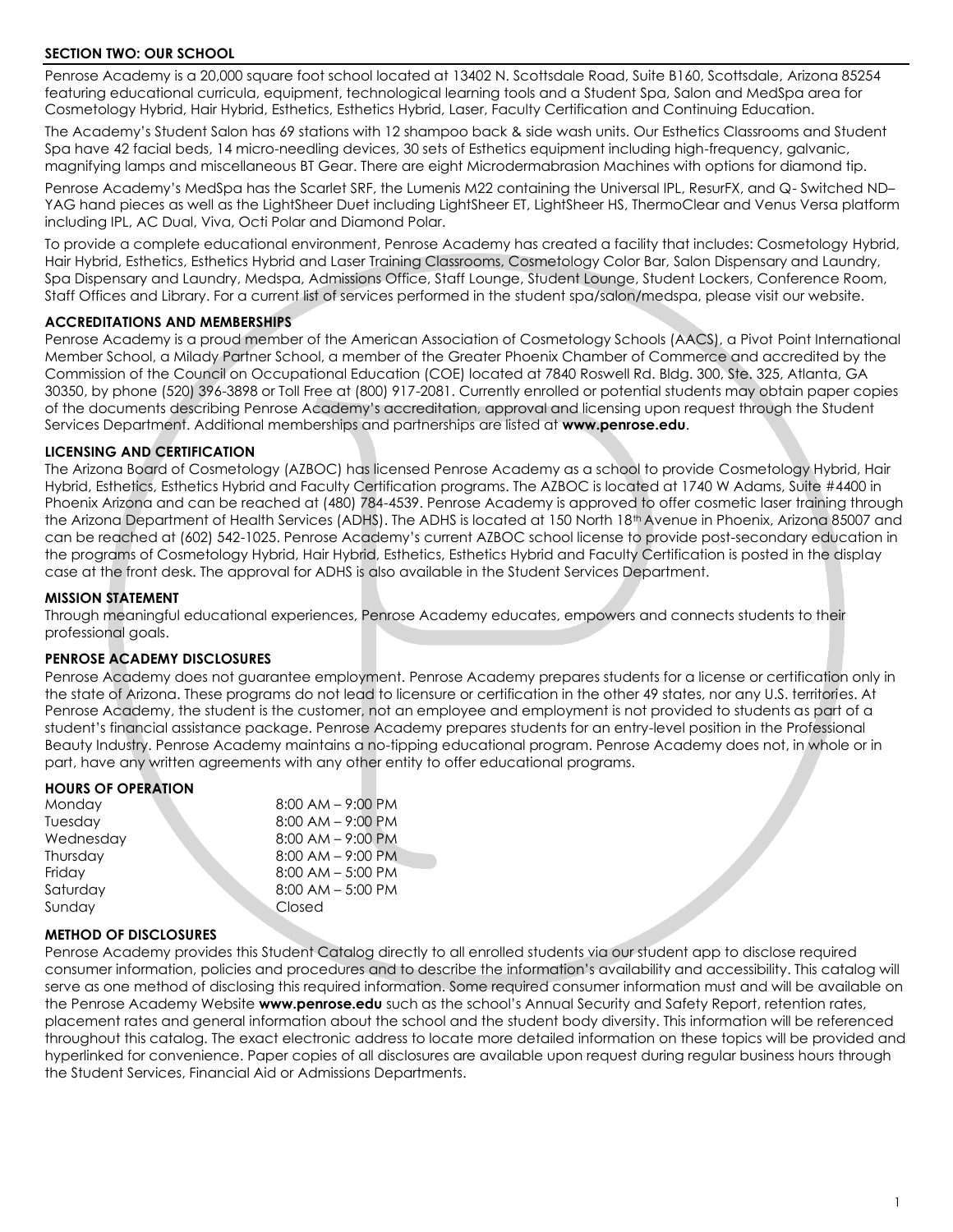#### <span id="page-7-0"></span>**OBTAINING INFORMATION**

Any student (enrolled or prospective) may obtain information on any of the following topics by contacting the persons designated to assist or by visiting the website through the provided electronic address as outlined below.

| <b>Information Type</b>                       | Person/Department Designated to Assist | Contact Information         |
|-----------------------------------------------|----------------------------------------|-----------------------------|
| <b>Financial Aid Information</b>              | Financial Aid Manager                  | financialaid@penrose.edu    |
| Institutional Information                     | <b>Student Services Department</b>     | studentservices@penrose.edu |
| Penrose Academy ADA Policy Information        | President                              | studentservices@penrose.edu |
| Completion and Graduation Rates               | <b>Placement Coordinator</b>           | studentservices@penrose.edu |
| School Security Policies and Crime Statistics | Compliance Department                  | compliance@penrose.edu      |

#### <span id="page-7-1"></span>**COPYRIGHT INFRINGEMENT**

Internet access is an important tool in the academic activity at Penrose Academy. WIFI is supplied to all staff, faculty and guests to enhance the learning experience. This benefit comes with great responsibility and risk. While accessing Penrose Academy's WIFI, all copyright laws governing music, movies, games and software over the internet must be adhered to and an individual must have the consent of the copyright holder to make copies. Unauthorized distribution of copyrighted material, including unauthorized peer-topeer file sharing, may subject a student to civil and criminal liabilities.

Anyone who exploits any of the exclusive rights of copyright without the copyright owner's permission commits copyright infringement. If a lawsuit is brought in a court, the infringer will have to pay the copyright owner any amount of money made from using the work or any amount of money that the rightful owner would have made if the infringement had not happened.

If the copyright is registered with the U.S. Copyright Office, the infringer may also have to pay the copyright owner statutory damages, which is an amount set by the judge. In most cases this amount will usually be higher. In addition, an infringer may be found guilty on criminal charges and must pay criminal penalties.

If Penrose Academy receives an allegation of copyright infringement based on use of the school's computers or IP address by a student, the Director of Education will perform an investigation. If the investigation results with finding the student responsible, the student will be subject to disciplinary action including loss of network access, suspension or termination from school. Consequences of copyright infringement also include civil liability and criminal prosecution. A summary of the penalties may be found at **<https://www.copyright.gov/title17/92chap5.html>**

## <span id="page-7-2"></span>**VACCINATION POLICY**

Penrose Academy does not require students to receive any vaccinations for enrollment.

#### <span id="page-7-3"></span>**CONSTITUTION DAY**

Every year during the week of September 17, Penrose Academy dedicates an interactive all school assembly to the celebration of Constitution Day. During this time, we review and discuss a book titled "THE U.S. Constitution *And Fascinating Facts About It"*, reflect on the importance of active citizenship, recognize the enduring strength of our Constitution and we reaffirm our commitment to the rights and obligations of citizenship in this great nation.

#### <span id="page-7-4"></span>**VOTER REGISTRATION**

Penrose Academy encourages all students to exercise their right to vote. If a student has not registered to vote, they may download the registration form, view the requirements and locate election date information at **[https://azsos.gov/.](https://azsos.gov/elections/voting-election/register-vote-or-update-your-current-voter-information)**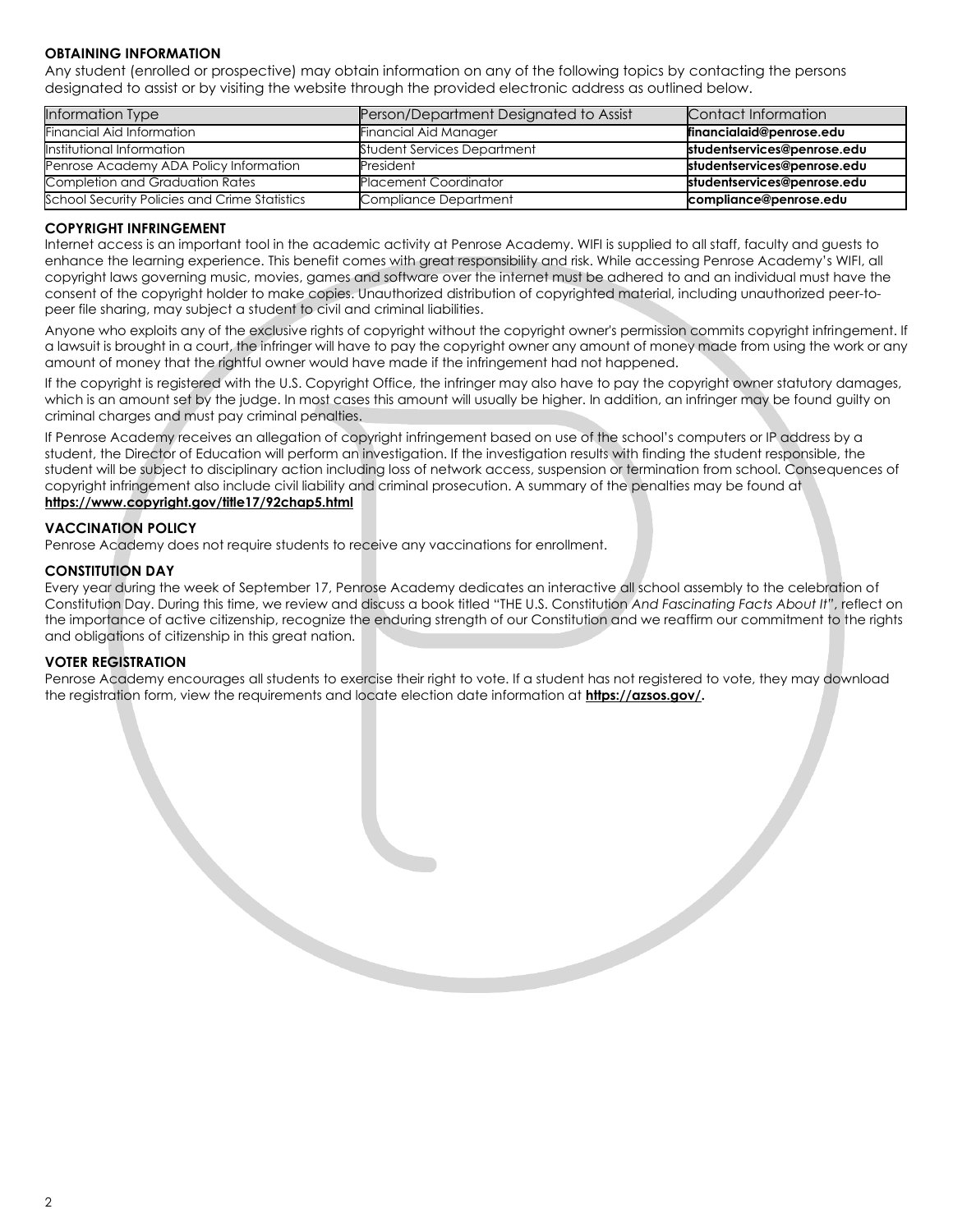#### <span id="page-8-0"></span>**SECTION THREE: INSTITUTION AND FINANCIAL INFORMATION**

|                         | PENROSE ACADEMY STAFF AND FACULTY (Please note that (*) indicates a part-time employee while (-) indicates an independent contractor) |
|-------------------------|---------------------------------------------------------------------------------------------------------------------------------------|
| Nancy Meduna            | CEO/Owner                                                                                                                             |
| Matt Meduna             | Chairman/Owner                                                                                                                        |
| Ran McBryde-            | Medical Director, NP, CLT                                                                                                             |
| Richard Trepeta-        | Medical Director, MD, CLT                                                                                                             |
| Nikki Parcells          | President, Licensed Cosmetologist & Instructor, CLT/Instructor                                                                        |
| Bridget O'Brien         | Sr. Director of Admissions & Financial Aid, Licensed Esthetician, BA Consumer Sciences                                                |
| Missy Conti             | Director of Education, Licensed Cosmetologist, Licensed Cosmetology Instructor                                                        |
| CJ de la Torre*         | Director of Business Development & Marketing Manager, Licensed Cosmetologist, LCI                                                     |
| <b>Cheri Parcells</b>   | Director of Operations                                                                                                                |
| Andria Young            | Director of Student Services, Licensed Esthetician                                                                                    |
| Crystal Aguirre         | Financial Aid Manager                                                                                                                 |
| Marcy Anaya             | Licensed Cosmetologist, Licensed Cosmetology Instructor                                                                               |
| <b>Tracy Bedminster</b> | Licensed Cosmetologist, Licensed Cosmetology Instructor                                                                               |
| KaSondra Bible          | <b>Financial Controller</b>                                                                                                           |
| Jordan Brown            | Front Desk Manager                                                                                                                    |
| Ivan Covarrubias        | Laundry Assistant                                                                                                                     |
| <b>Taylor Defoor</b>    | Licensed Esthetician, Licensed Esthetics Instructor                                                                                   |
| Danielle Finn           | Financial Aid Coordinator                                                                                                             |
| Briette Flake*          | <b>Guest Relations Coordinator</b>                                                                                                    |
| Parci Flake             | Licensed Cosmetologist, Licensed Cosmetology Instructor                                                                               |
| Annie Gandara*          | Licensed Cosmetologist, Licensed Cosmetology Instructor                                                                               |
| Jasmine Graham          | <b>Student Services Assistant</b>                                                                                                     |
| Kim Goedker*            | <b>Enrollment Services Coordinator</b>                                                                                                |
| Candice Healey          | Lead Laser Instructor, Licensed Esthetician, Certified Laser Technician, Certified Laser Instructor                                   |
| Cristina Hughes         | Esthetics Education & Curriculum Manager, Licensed Esthetician, Licensed Esthetics Instructor, CLT, CLI                               |
| Marissa Hunt            | Licensed Cosmetologist, Enrollment Services Coordinator                                                                               |
| Madison Johnson         | Guest Relations Coordinator, Licensed Esthetician, Student Educator                                                                   |
| Samantha Kearn*         | <b>Guest Relations Coordinator</b>                                                                                                    |
| Madison Layaou          | <b>Guest Relations Coordinator</b>                                                                                                    |
| Dabrienne Lewis         | Student Services Coordinator, Licensed Cosmetologist, Licensed Cosmetology Instructor                                                 |
| Hannah Majzlik          | Admissions Coordinator                                                                                                                |
| Khaila Matthews         | <b>Admissions Coordinator</b>                                                                                                         |
| Drenise Matthews        | Licensed Cosmetologist, Licensed Cosmetology Instructor                                                                               |
| Delaney McLaughlin      | <b>Guest Relations Coordinator</b>                                                                                                    |
| Cami Munoz              | <b>Guest Relations Coordinator</b>                                                                                                    |
| Tamekia Okagu*          | Licensed Cosmetologist, Licensed Cosmetology Instructor                                                                               |
| Tonka Quni              | Student Salon Manager, Licensed Nail Technician, Licensed Cosmetologist, Licensed Cosmetology Instructor                              |
| Natalie Sanford         | Licensed Cosmetologist, Licensed Cosmetology Instructor                                                                               |
| Nicole Sazama           | Licensed Esthetician, Licensed Esthetics Instructor                                                                                   |
| Rachel Sheets           | Licensed Esthetician, Licensed Esthetics Instructor                                                                                   |
| <b>Madison Smith</b>    | Esthetics Manager, Licensed Esthetician, Licensed Esthetics Instructor, Certified Laser Technician, CLI                               |
| Jessica Spillman        | Licensed Esthetician, Certified Laser Technician, Esthetics Student Educator                                                          |
| Courtney Teerink        | Admissions Manager, Licensed Cosmetologist                                                                                            |
| Shea Toohey             | Licensed Esthetician, Certified Laser technician, Esthetics Student Educator                                                          |
| Stephanie Toth          | Assistant Esthetics Manager. Licensed Esthetician, Licensed Esthetics Instructor                                                      |
| Haleigh Trout           | Education Manager, Licensed Cosmetologist, Licensed Cosmetology Instructor                                                            |
| Annais Zuniga           | Front Desk Manager, Licensed Esthetician                                                                                              |
|                         |                                                                                                                                       |

#### <span id="page-8-1"></span>**[ADMISSIONS](#page-8-1)**

Students are advised that all educational materials, textbooks and learning activities at Penrose Academy are conducted in English, including classroom activities, online education, student salon, student spa and student medspa areas and professional development classes.

#### <span id="page-8-2"></span>**[ENROLLMENT PROCEDURES](#page-8-2)**

Prospective students must complete the following enrollment procedures:

- 1. Prospective students must be at least 17 years of age.
- 2. Complete a Campus Tour (on campus or via electronic video conferencing) with Penrose Academy Admissions Department.
- 3. The Campus Tour focused on Accountability, Professionalism, Communication, Commitment and more.
- 4. Submit Penrose Academy's Application Form and application fee of \$100.
- 5. Submit a valid copy of a driver's license or photo ID and proof of Citizenship (voter registration card, birth certificate, passport or
- permanent resident card). Eligible non-citizens submit DACA card, form I-94, and State issued driver's license or state issued Identification. 6. Submit a letter of Intent describing reasons and goals for enrolling at Penrose Academy.
- 7. Submit proof of graduation (high school transcripts or high school equivalency transcripts) from a valid high school or high school equivalency program. AZBOC rules and regulations will be followed if no GED or legitimate high school transcript, diploma or equivalent isavailable.
- 8. Complete a Financial Strategy and/or Payment Plan, I Understand form and the Student Arbitration Agreement and Waiver form.
- 9. Submit a \$1000 deposit (\$100 nonrefundable) for the Laser program.
- 10. Submit a completed and signed Penrose Academy Enrollment Agreement and Student Catalog Acknowledgement.
- 11. Faculty Certification students must submit proof of current licensure and proof of practicing services in their licensed field for a minimum of two years (may be waived by President with one-year proof).
- 12. Students using VA benefits must submit proof of all education, military transcripts and military training attended prior to attending Penrose Academy.
- 14. Laser students must submit proof of current enrollment or completion of a Cosmetology, Esthetics or Medical program.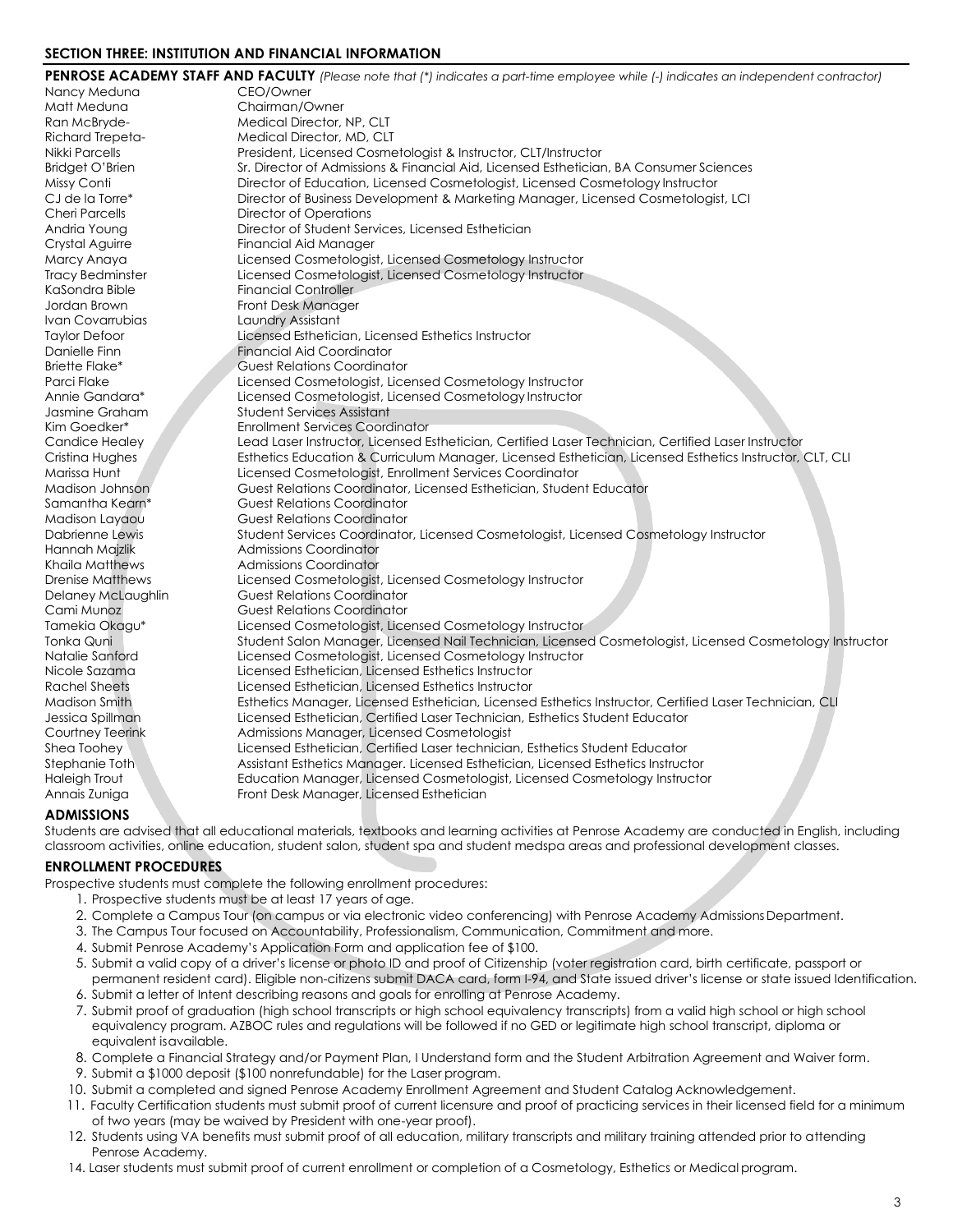#### <span id="page-9-0"></span>**ENROLLMENT AGREEMENT**

Penrose Academy outlines the responsibilities and obligations between the school and the student in the Enrollment Agreement which is distributed and agreed to by the student and a Penrose Academy representative prior to the scheduled start date. The student acknowledges and understands that admission into Penrose Academy is limited. Due to the limited capacity of students admitted into Penrose Academy, the student understands that once he/she is accepted for admission that Penrose Academy relies on the student's contribution and tuition.

#### <span id="page-9-1"></span>**FOREIGN DIPLOMAS OR TRANSCRIPTS**

Penrose Academy will accept a foreign diploma or transcript; however, the diploma or transcript must show education obtained is equivalent to a U.S. high school diploma and must be translated into English. It is the student's responsibility to have the foreign diploma or transcript translated and evaluated as part of the admission process. Since the cost of evaluating a foreign diploma or transcript must be incurred as a charge of admissions prior to enrollment in an eligible program, the fee cannot be included in the cost of attendance (COA). Student must provide a working email address and business website for verification purposes. Guidance on who to contact to secure an official translation and evaluation can be obtained from the Admissions Department.

#### <span id="page-9-2"></span>**HIGH SCHOOL COMPLETION POLICY**

Penrose Academy is required to review and evaluate completion documentation of high school level education for each student. To ensure compliance, a transcript complete with date of graduation or GED certificate is required as a condition of enrollment. In addition, Penrose Academy verifies all high school transcripts, including home schooled certifications, before enrolling the prospective student. The responsibility for verifying the high school completion begins with the Future Student Coordinator. The Future Student Coordinator determines the legitimacy of the high school completion by confirming details through websites, accrediting agencies and submitted documents. After reviewing, the Future Student Coordinator passes the high school completion onto the Sr. Director of Admissions & Financial Aid for a second and final review.

All students whose high school completion are not accepted, are notified by email and eligible to appeal the process, which may require obtaining more documentation. Any discrepancies or questionable documentation will be reviewed by a High School Completion Review Committee that includes the Financial Aid Manager and Bookkeeper. If neither are available, the President determines the allowability. In addition, Penrose Academy keeps a list of invalid schools in Arizona to use as a reference to ensure all high school completion documentation is valid.

Penrose Academy does not accept Ability To Benefit (ATB) students. If assistance is needed in completing a GED program, online resources may be found here: **<http://www.ade.state.az.us/adult-ed/gedhome.asp>**

Penrose Academy is committed to equal educational opportunity and does not discriminate on the basis of age, gender, race, religion, sexual orientation, pregnancy, ethnicity/national origin, disability, perceived gender or gender identity in admissions, career services, or any other activities. Applications will not be denied admission on the basis of any of the foregoing factors. However, applications must meet all requirements specified for admission.

#### <span id="page-9-3"></span>**TRANSFER POLICY**

Penrose Academy does not accept the transfer of student credits or hours from other institutions. An individual who has completed hours or credits at another institution must understand that by enrolling in a similar program at Penrose Academy, they will start at zero hours and must complete all required hours to graduate from a program at Penrose Academy. Penrose Academy's programs are measured in clock hours (not credits) and may or may not be transferable to other educational institutions.

#### <span id="page-9-4"></span>**ACCEPTANCE PROCEDURE**

All applications are reviewed by the Admissions Department for acceptance. Each application submitted must include all required information and supporting admissions materials described in the Enrollment Procedures section above. All applicants including re-enrollments, must complete the entire Enrollment Procedure and will receive written notification of acceptance or denial.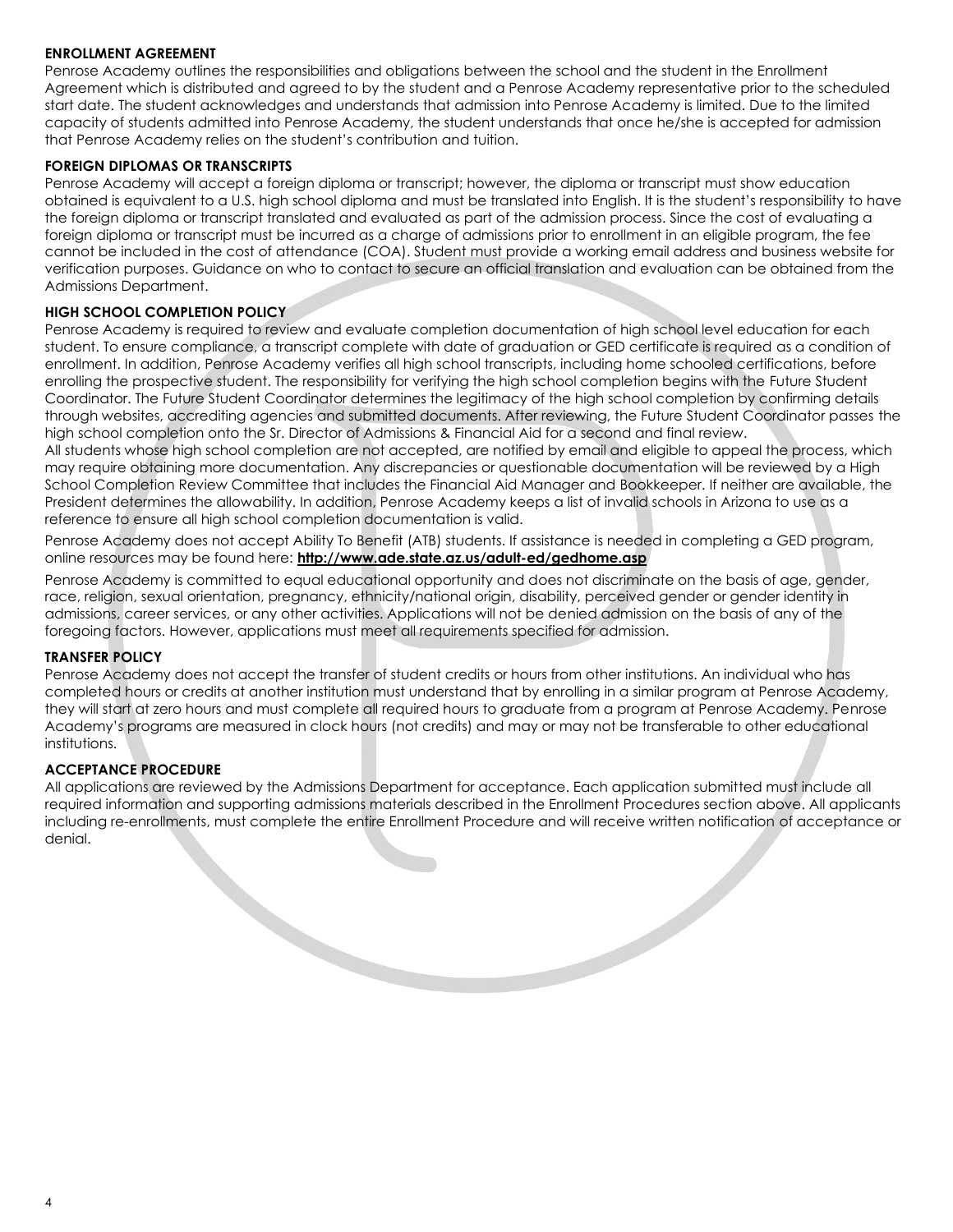#### <span id="page-10-0"></span>**2022 PROGRAM START DATE CALENDAR\***

| Program                 | Jan | Feb | Mar | April | May | June | July | Aug       | Sep | Oct | <b>Nov</b> | <b>Dec</b> |
|-------------------------|-----|-----|-----|-------|-----|------|------|-----------|-----|-----|------------|------------|
| Cosmetology Hybrid      |     |     |     |       |     |      |      |           |     |     |            |            |
| Hair Hybrid 4-day       |     |     |     |       |     |      |      |           |     |     |            |            |
| Hair Hybrid 2-day       |     |     |     |       |     |      |      |           |     |     |            |            |
| Esthetics 4-day         |     |     |     | √     |     |      |      | $\bullet$ |     |     |            |            |
| Esthetics 2-day Hybrid  |     |     |     |       |     |      |      |           |     |     |            |            |
| <b>Esthetics Nights</b> |     |     |     |       |     |      |      |           |     |     |            |            |
| Laser 2-Day             |     |     |     |       |     |      |      |           |     |     |            |            |
| Laser Midday            |     |     |     |       |     |      |      |           |     |     |            |            |
| Laser Nights            |     |     |     |       |     |      |      |           |     |     |            |            |

*\*Please refer to our website for Faculty Certification Program start dates.*

#### <span id="page-10-1"></span>**2022 TUITION AND FEES**

| <b>PROGRAM</b>                      | <b>COST OF TUITION</b> | <b>KIT FEE</b><br>(books, supplies, tax) | <b>APPLICATION FEE</b><br>(non-refundable) | <b>TOTAL</b><br><b>INVESTMENT</b> |
|-------------------------------------|------------------------|------------------------------------------|--------------------------------------------|-----------------------------------|
| Cosmetology Hybrid                  | \$18,175               | \$2,675                                  | \$100                                      | \$20,950                          |
| <b>Hair Hybrid</b>                  | \$14,320               | \$2,530                                  | \$100                                      | \$16,950                          |
| <b>Esthetics   Esthetics Hybrid</b> | \$12,175               | \$1,975                                  | \$100                                      | \$14,250                          |
| <b>Faculty Certification</b>        | \$5,400                | \$1,000                                  | \$100                                      | \$6,500                           |
| Laser                               | \$6,650                | \$350                                    | \$1,000                                    | \$8,000                           |
|                                     |                        |                                          | $($100 non-refundable)$                    |                                   |

#### <span id="page-10-2"></span>**STUDENT KITS**

Student kits are issued to each student on the first day of school and contain all the necessary tools and equipment to perform daily hands-on assignments and services on guests. To achieve a consistent, professional and efficient quality of education throughout the students' educational process, Penrose Academy selects proprietary items to include in this kit that follow our curriculum map. A representative from the Admissions Department will provide students with a list of required kit supplies for their program prior to enrollment and are given two options to acquire these items. The options will be explained in full detail to ensure both options provided are completely understood. All items purchased regardless of the option chosen, must be exact to the item description on the provided kit list and no substitutions will be permitted to maintain this consistency. All kit items are required to be in the student's possession on the start date regardless of the option chosen to acquire the item. Students must maintain equipment and replace broken or damaged articles to practice the hands-on portion of their education properly. Issued textbooks and kits must be in each student's possession every day.

#### <span id="page-10-3"></span>**ISBN/TEXTBOOK INFORMATION**

Penrose Academy provides the International Standard Book Number (ISBN) and retail price information for textbooks and supplemental materials for each program to each student during the enrollment process.

#### <span id="page-10-4"></span>**MISCELLANEOUS SUPPLIES**

Penrose Academy provides all equipment for all services performed in class and in the student spa/salon/medspa. The student understands that he/she may be required to incur additional costs for miscellaneous supplies or for misplaced or stolen items (all students are expected to secure kit items in their provided locker on campus or take items home). Additionally, the AZBOC requires specific tools/items for testing. Each student will be required to pay up to \$300 for his/her/their AZBOC Exam and licensing fees paid to Professional Credential Services, Inc. and AZBOC or \$30 for an ADHS Certificate application. Examination and licensing fees must be paid prior to taking the state exam. Each student will need to purchase these tools/items, not to exceed approximately \$300, prior to the first classroom day of the student's State Board preparation zone. Individuals licensed by the AZBOC or certified by ADHS will only be licensed/certified in the state of Arizona.

#### <span id="page-10-5"></span>**PAYMENT POLICY**

Students can pay in one of three ways; pay in full, pay with lending from outside sources and lenders (this may include Title IV funds) or on a periodic basis directly to the school. Students paying on a periodic basis are expected to pay in full one month prior to graduation unless another payment option is approved. Students will follow the payment plan established in the Financial Plan. If a student misses a payment, the student will not be allowed to clock in and accrue hours, may incur over contract costs, will be charged a late fee and must pay for hours missed until the balance is paid in full. Penrose Academy may suspend the student until the balance is paid in full.

#### <span id="page-10-6"></span>**LATE FEE**

Payments are due on the first of each month. If the payment is not received by 5:00pm on the 1st of the month, the student will incur a late fee of \$50 starting at 9:01pm on the 1st of the month as well as \$50 per day for every day thereafter.

#### <span id="page-10-7"></span>**PROCESSING FEE**

All Students paying tuition with a credit card, debit card, and PayPal payments are subject to credit card processing fees.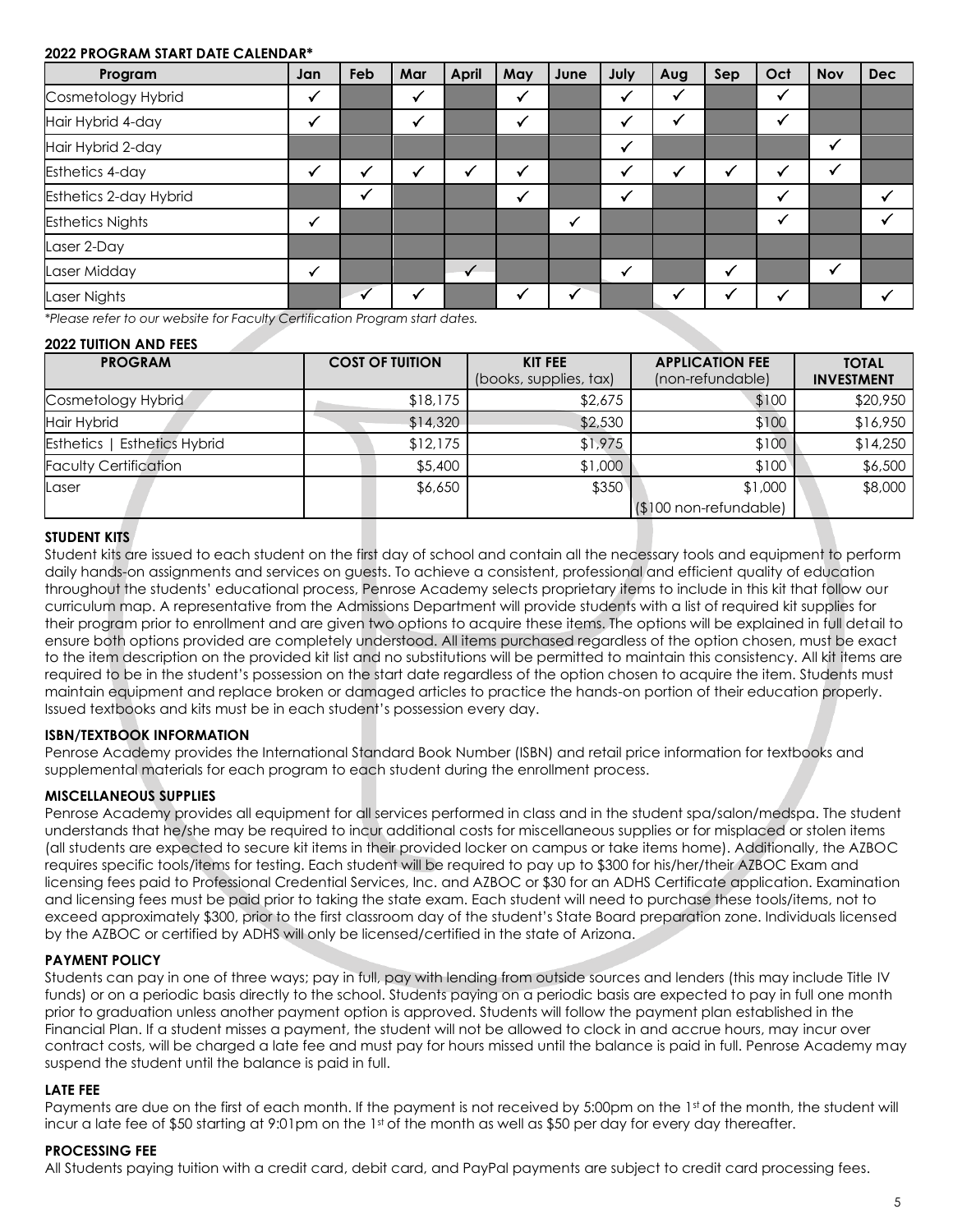#### <span id="page-11-0"></span>**PROGRAM REQUIREMENTS**

Penrose Academy is required to collect personal data for verification of student identity. All costs associated with providing this data (diploma, certification, licensure, etc.) is the responsibility of the enrolling student.

#### <span id="page-11-1"></span>**REQUESTING ADDITIONAL PROGRAM HOURS**

Any student requesting to attend additional hours beyond the completion and graduation of the enrolled program in order to fulfill additional hours for another state's licensure may do so with the President's approval. If the student is maintaining Satisfactory Academic Progress at the time of completion of the program, that student will be charged a fee of \$10 per hour in addition to the regular fees for all programs.

#### <span id="page-11-2"></span>**TRANSFER BETWEEN PROGRAMS**

If a student requests to transfer between programs or transfer to a different schedule at Penrose Academy, the student must complete a Transfer Request Form and submit it along with the \$500 administrative fee to the Financial Aid department for a review of refund calculations. After Financial Aid has finished the review and calculations the transfer request will be submitted to the Student Services department for review of scheduling/program availability. The review period for a transfer request may take up to 14 business days for determination. Upon approval, the student must withdraw from the currently enrolled program, where the refund policy will be applied as described in the Student Catalog and Enrollment Agreement. The student must then enroll in the new program and will incur all costs, fees and student kit costs as described in the Student Catalog except for the application fee. Financial Aid will be affected and could cause a possible delay. Due to the nature of each program's curriculum delivery in sequential order and content, clock hours and academic courses may not transfer from one program to another.

#### <span id="page-11-3"></span>**RECRUITING ACTIVITIES**

Penrose Academy ensures that recruiting activities are ethical and materials used in recruiting accurately describe our mission, instructional outcomes, student performance expectations and completion requirements of our programs. Penrose Academy aspires to educate and conduct business to the highest ethical standard and all employees have signed our Code of Ethical Conduct acknowledging to abide by and adhere to these standards.

#### <span id="page-11-4"></span>**SCHOLARSHIPS**

Penrose Academy may offer in house scholarships based on criteria decided by the President. Any student who withdraws or is terminated prior to completion of the full program hours will forfeit the scholarship. In addition, the amount of the scholarship will become due in full, including any monies as calculated and due from the Institutional Refund policy and Return to Title IV applied to the student's ledger per all withdrawals or termination. For more information on current scholarships, please visit **[www.penrose.edu.](http://www.penrose.edu/)**

#### <span id="page-11-5"></span>**ADDITIONAL FINANCIAL BENEFITS**

Penrose Academy welcomes students eligible for receiving WIOA and Tribal benefits. Students using WIOA or Tribal benefits must complete all enrollment procedures as previously listed in the Admissions section.

#### <span id="page-11-6"></span>**FINANCIAL AID**

Penrose Academy does not endorse or recommend any one lender for financial assistance and will work with whichever lender a student chooses. Financial Aid is available to those who qualify. Qualified individuals who choose to accept any financial aid offers are responsible to repay any loans, private or Title IV, regardless of whether the student is successful in completing the program and obtaining employment.

Financial Aid student eligibility criteria and general information can be found at **[www.studentaid.gov.](http://www.studentaid.gov/)** All Title IV funds are awarded based on each student's individual eligibility. A student's eligibility will be determined by filing a Free Application for Federal Student Aid (FAFSA). The application can be found online at **[www.studentaid.gov.](http://www.studentaid.gov/)** The student must be fully enrolled at Penrose Academy before any Title IV aid will be disbursed on the student's behalf. All information regarding student loans and Parent PLUS loans will be submitted to the National Student Loan Data System (NSLDS) and will be accessible by guaranty agencies, lenders and institutions determined to be authorized users of the data system.

Once a valid FAFSA has been received on campus, the student's eligibility will be presented to the student. At this time, a financial aid representative will contact the student to inform them of their eligibility, terms and conditions of the student loan(s) as well as the student's right to decline any aid.

Private education loans are also available to students. Penrose Academy does not have a preferred lender list and encourages students and parents to obtain funding from any institution that offers the best terms and conditions and to always compare terms with Title IV funds.

If the student has Title IV loans in repayment, they may defer repayment on the loans while enrolled full time at Penrose Academy. For assistance in deferring student loans, please contact the Financial Aid Department at 408.222.9540 or by email at **[financialaid@penrose.edu](mailto:financialaid@penrose.edu)**.

All students maintain the right to reject any financial aid or other assistance. A Financial Aid representative is available for questions and assistance including information on terms of any loan received by a student as part of the financial assistance package, sample loan repayment schedules for sample loans and the necessity for repaying loans at Penrose Academy, 480.222.9540 or by email at **[financialaid@penrose.edu](mailto:financialaid@penrose.edu)**. Please refer to our website **[www.penrose.edu](http://www.penrose.edu/)** [fo](http://www.penroseacademy.edu/)r more information on graduation rates, placement rates, median student loan debt and other consumer information required by the U.S. Department of Education.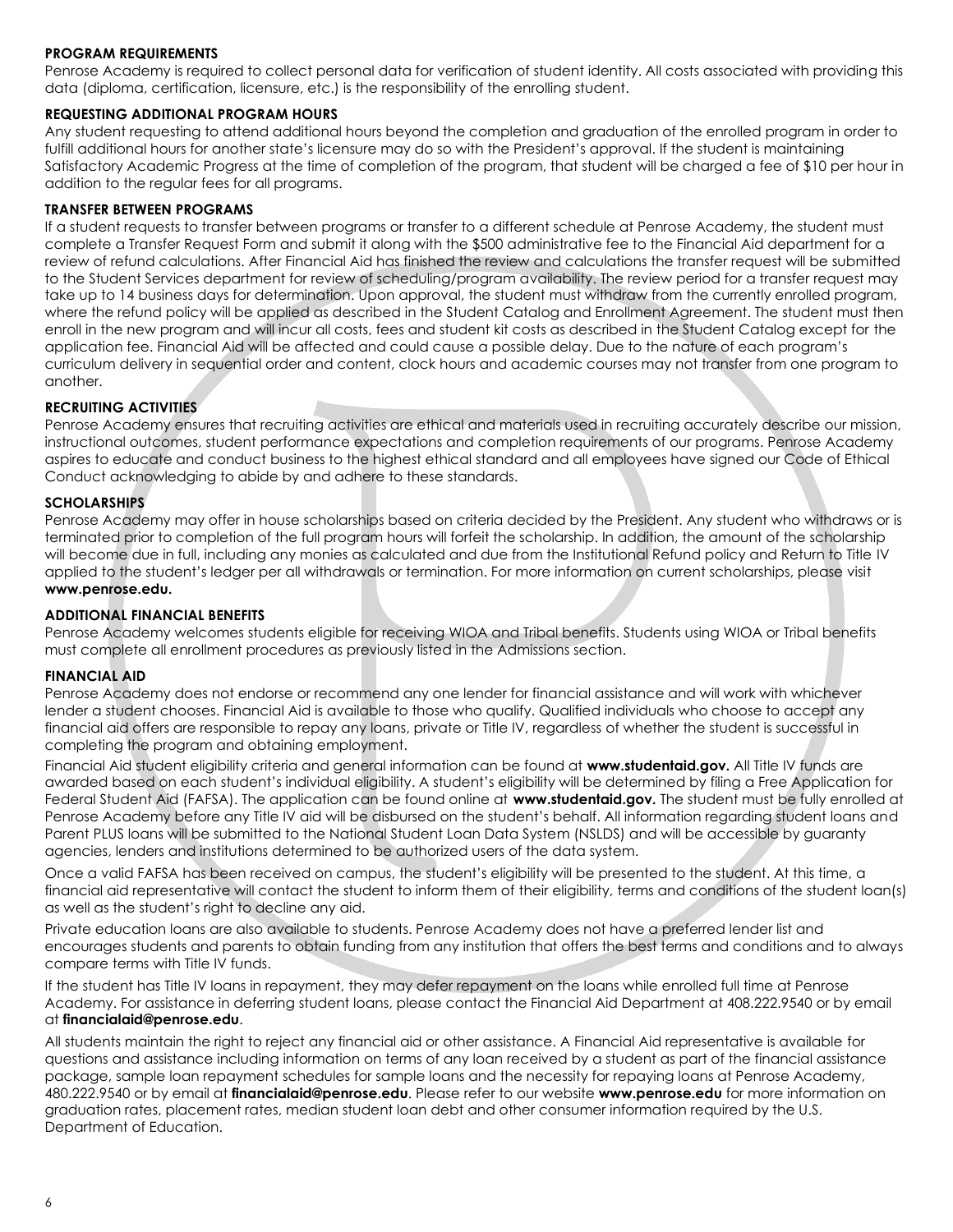Penrose Academy uses a local average for the cost of attendance expenses through a student survey. Budgets are calculated by multiplying the advertised completion time of each program by the monthly figure for each budget component. Please contact the Financial Aid Department for further information. The budgeting figures for the 2020-2021 Award Year are as follows:

| Living with Parents/No Dependents |                                  |                                        | All<br><b>Others</b> |
|-----------------------------------|----------------------------------|----------------------------------------|----------------------|
| Room and Board                    |                                  | \$367 per month   Room and Board       | \$1,151 per month    |
| Transportation                    | \$143 per month   Transportation |                                        | \$139 per month      |
| Personal/Miscellaneous            |                                  | \$201 per month Personal/Miscellaneous | \$338 per month      |

#### <span id="page-12-0"></span>**LOAN COUNSELING**

Students choosing to participate in Federal Financial Aid will be contacted to communicate the student's estimated total award, make decisions on all loans, and, if accepting loans, to schedule a loan counseling session with a Financial Aid representative. The student is also required to complete the U.S. Department of Education online entrance counseling session and sign a Master Promissory Note (MPN) at **[https://studentloans.gov.](https://studentloans.gov/)**

Loan Entrance Counseling will review information such as the Financial Aid Award Letter, Title IV Authorization Form and the Master Promissory Note (MPN). Students choosing to participate in Federal Financial Aid must complete the online Entrance Loan Counseling prior to any funds being disbursed.

The table below outlines the disbursement schedule of each program:

| <b>PROGRAM</b>                      | 301 | 451 | 901 | 1251 |
|-------------------------------------|-----|-----|-----|------|
| Cosmetology Hybrid                  |     |     |     |      |
| Hair Hybrid                         |     |     |     |      |
| <b>Esthetics   Esthetics Hybrid</b> |     |     |     |      |

Any student borrowing funds for the first time will experience a delay of Direct Loan disbursement for 30 days.

Upon completion, withdrawal or termination of a program, a student who has received student loans must complete an exit interview with the Financial Aid representative. Additionally, online Exit Counseling must be completed at **www.studentaid.gov.**  before the student will be considered having met all graduation requirements and is mandatory prior to releasing the student's hours to the AZBOC.

#### <span id="page-12-1"></span>**MAINTAINING FINANCIAL AID ELIGIBILITY**

Students must maintain a 95% attendance and an 80% GPA in order to be considered making Satisfactory Academic Progress (SAP) in a program for the purpose of receiving financial assistance. Please refer to the Satisfactory Academic Progress (SAP) section in this catalog for more information.

#### <span id="page-12-2"></span>**STUDENT'S RIGHT TO CANCEL**

This agreement and student's enrollment can be terminated only by written notice from one party to the other. Said notice or cancellation, if by student, must be in writing and shall be emailed, mailed or delivered to Penrose Academy's Student Services Department or President in person. If Penrose Academy is terminating the student, all documentation will be done onsite unless student does not return to school, which will then result in Penrose Academy mailing all documentation. Said cancellation is effective upon postmark of the notice or date notification is delivered in person. The refund policy is outlined below. If a student does not notify Penrose Academy that he/she is withdrawing, formal termination shall be based on the 14th consecutive calendar day of no communication and/or staff determination. Refund/Amount Due policy and Return to Title IV will be based on the last day of attendance per each policy.

#### <span id="page-12-3"></span>**REFUND/AMOUNT DUE POLICY**

All refunds are calculated as of the student's last date of attendance. If the student withdraws, he/she shall be fully responsible for all amounts defined below. Any monies to be returned to the student shall be refunded within 45 days of written cancellation or withdrawal notice by the student, from the date we terminate the student or determine withdrawal by the student, regardless of notice received from the student. If amount due is owed to Penrose Academy by the student, the student has 60 days to make the payment or commit to a payment plan If approved by President.

If written notice of withdrawal is received by Penrose Academy on the day of the start of coursework or prior, Penrose Academy will retain or require only the nonrefundable application fee of \$100 or for the Laser Program, the non-refundable \$100 from the \$1,000 deposit, unless class is canceled by administration after enrollment, then all monies will be refunded within 45 days of the start date.

Upon commencement of scheduled hours there is no refund for kit items and books received by the student.

The following table outlines the refund amounts by percentages, not to include the non-refundable application fee as described above, student kit fee and where applicable administrative fees, if a student withdraws or is terminated after the first day of coursework and upon commencement of scheduled hours. "Scheduled Hour(s)" means the hours defined by Penrose Academy course calendar, regardless of whether a student was in attendance.

| <b>Percentage of Total Scheduled</b> |                      | <b>Total Actual Hours Scheduled</b> |                           |               | Percentage of Tuition   Percentage of Tuition |                                              |
|--------------------------------------|----------------------|-------------------------------------|---------------------------|---------------|-----------------------------------------------|----------------------------------------------|
| <b>Hours to Program Length</b>       | Cos Hybrid<br>(1500) | <b>Hair Hybrid</b><br>(1000)        | <b>Esthetics</b><br>(600) | Laser<br>(88) | <b>Owed to Penrose</b><br>Academy             | <b>Penrose Academy</b><br><b>Will Refund</b> |
| Up to 10%                            | 1-149                | 1-99                                | 59ء،                      | 1-7           | $10\%$                                        | 90%                                          |
| After 10% until the end of 25%       | 150 - 374            | 100-249                             | $60 - 149$                | $8-21$        | 50%                                           | 50%                                          |
| After 25% until the end of 50%       | 375-749              | 250-499                             | 1.50-299                  | $22 - 43$     | 75%                                           | 25%                                          |
| After 50%                            | 750-1500             | 500-1000                            | 300-600                   | 44-88         | 100%                                          | 0%                                           |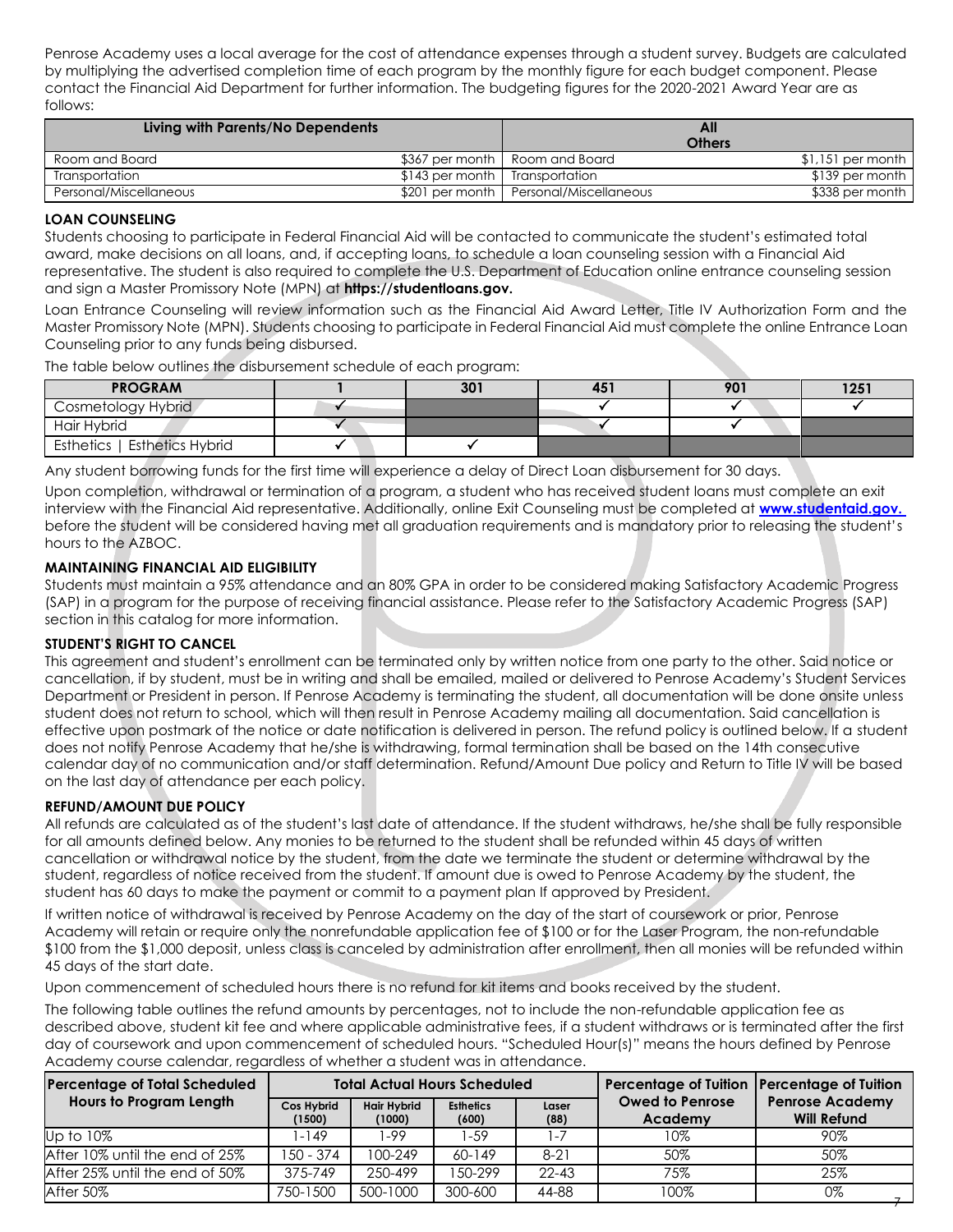#### <span id="page-13-0"></span>**REFUND TIME FRAME**

Any amounts to be refunded to the student shall be paid within 45 days of Penrose Academy receiving written notification of withdrawal or termination. If amount due is owed to Penrose Academy by the student, the student has 60 days to make the payment or risk their account going to collections.

#### <span id="page-13-1"></span>**RETURN OF TITLE IV FUNDS (R2T4)**

As stated in the Refund/Amount Due Policy, any student who has not visited the school prior to enrollment may withdraw without penalty within three days of attending orientation or visiting the school. If student withdraws or has enrollment terminated, the following policy is set forth for all Title IV funds:

Federal Financial Aid is awarded to student contingent upon the student attending classes and successfully completing the entire payment period. If the student fails to complete the payment period successfully, the student may be responsible for repaying part or all of the Federal Financial Aid. The Financial Aid office is required by federal regulations to recalculate federal financial aid eligibility for students who withdraw, drop out, are terminated (voluntary or involuntary) or take a leave of absence (extreme crisis; only upon approval by President) prior to completing 60% of a payment period.

Earned Title IV Funds are federal Title IV funds used to cover education costs according to the length of time the student was enrolled before withdrawing. The amount of funds earned is directly proportional to the time enrolled, through 60% of a payment period; the financial aid office recalculates eligibility for Title IV funds. Recalculation is based on the percentage of earned aid using the following Federal Return of Title IV funds formula:

Percentage of payment period completed the number of clock hours the student was scheduled to complete in the period as of the day the student withdrew divided by the total clock hours in the payment period. This percentage is also the percentage of earned aid. If a student earned less aid than was disbursed, Penrose Academy would be required to return a portion of the funds and the student would be required to return a portion of the funds. Keep in mind that when Title IV funds are returned, the student borrower may owe a balance to Penrose Academy. If a student earned more aid than was disbursed to him/her, Penrose Academy would owe the student a post-withdrawal disbursement which must be paid within 180 days of the student's withdrawal. Penrose Academy must return the amount of Title IV funds for which is responsible no later than 45 days after the date of the determination of the student's withdrawal.

Refunds are allocated in the following order:

- 1. Unsubsidized Direct Stafford Loans (other than PLUS loans)
- 2. Subsidized Direct Stafford Loans
- 3. Direct PLUS Loans
- 4. Federal Pell Grants for which a return of funds is required

#### <span id="page-13-2"></span>**COVID R2T4 POLICY**

The above-mentioned policy is still in place regarding the R2T4 processing. However, for those students who began attendance in a payment period that began on or includes March 13, 2020 with a qualifying COVID-19 emergency, the following exceptions will be made:

- 1. An R2T4 calculation will be processed as required by the U.S. Department of Education.
- 2. An automatic waiver of Title IV funding to be returned will be applied, meaning no funding will be returned at this time. This waiver will remain in place until further guidance is received from the Department of Education.
- 3. No adjustments will be made to the Department of Education (COD) or to the student ledger.
- 4. If the R2T4 results in a credit balance, the credit balance will be paid to the student within 14days.

#### <span id="page-13-3"></span>**WITHDRAWAL/TERMINATION**

Students who withdraw from any program are required to empty the assigned locker and gather all personal items. Any items left behind by the student will be stored for 30 days, at which time the items become the property of Penrose Academy. Students wishing to transfer to another institution must pay all monies owed to Penrose Academy and all applicable academic requirements must be met for the hours to be released. Upon withdrawal or termination, access to the online learning portal will be disabled.

#### <span id="page-13-4"></span>**RE-ENROLLMENT**

In the case of the following situations, students may pay a re-entry fee of \$500, in addition to any over contract costs on the contracted graduation date and/or change in tuition costs:

- a. Student was terminated from a program for not meeting SAP and allowed re-entry through the formal appeal process, submitting a written appeal to the President within 30 days of termination. An appeal submitted after 30 days of termination, will not be accepted and the student will be ineligible for re-enrollment.
- b. Student withdrew from a program meeting Satisfactory Academic Progress and decided to re-enroll in the same program within a 12-month period or approved by the President. In extreme cases, the President reserves the right to waive re-enrollment fee.
- c. Re-enrollment after 12 months or after any curriculum changes could require complete re- enrollment at Hour 1/Zone 1 and purchase of new kit with approval of Director of Education.
- d. A technical evaluation by the Director of Education may be required for re-entry.
- e. Requests for re-enrollment must be made three months prior to the desired start date. Re-entry is allowed after withdrawal based on full payment of prior balance owed to Penrose Academy, provided there is availability in a future class start date. Extenuating circumstances will be reviewed by the President on a caseby-case basis.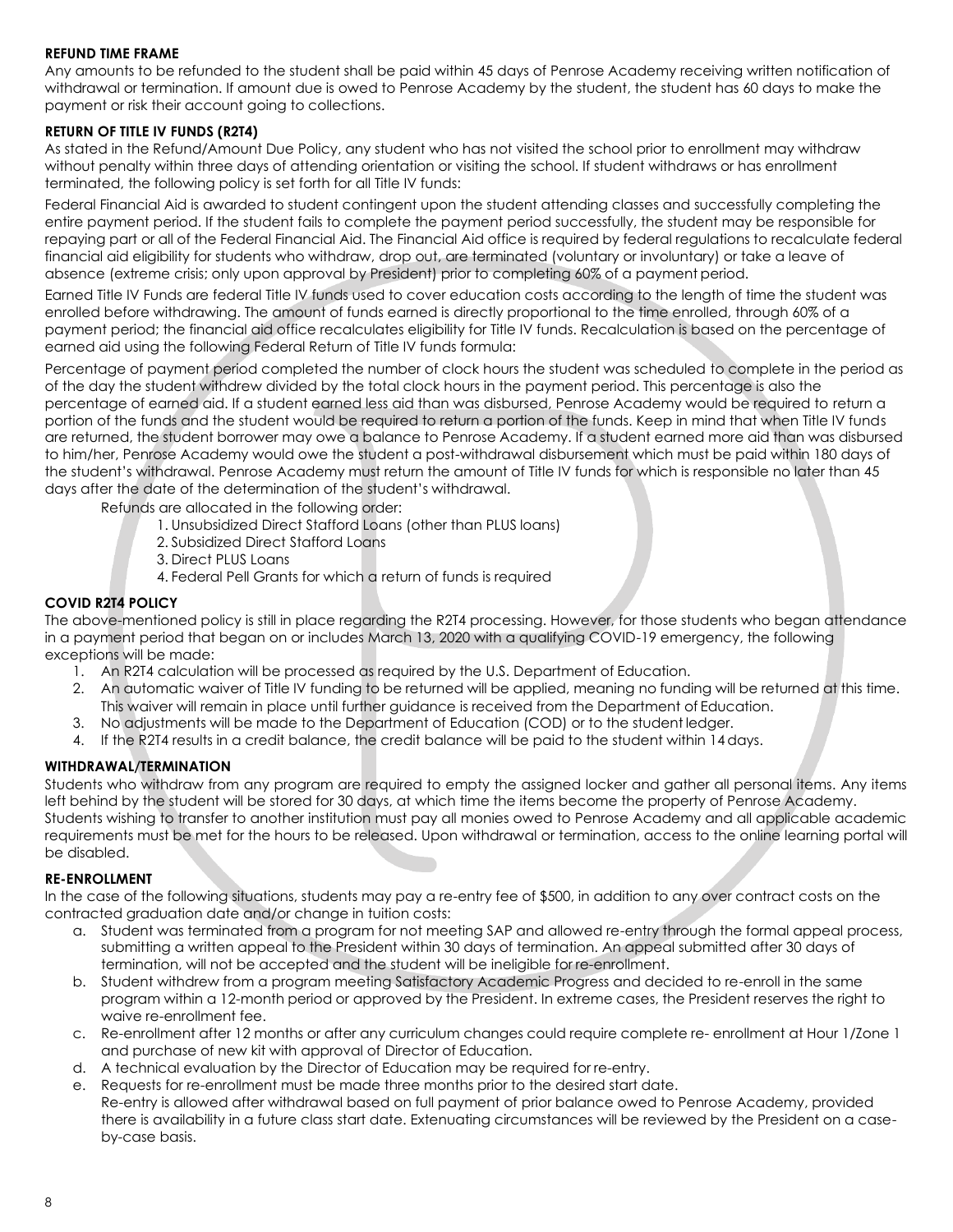#### <span id="page-14-0"></span>**COLLECTIONS POLICY**

If a student or guarantor has a balance owed to Penrose Academy at the time of withdrawal/graduation, payment must be made within 60 days of withdrawal. If payment plans are necessary, the maximum term is 60 months.

Any unpaid accounts aged 60 days will be referred to a collection agency for resolution. Should Penrose Academy incur collection costs or legal fees under this agreement, the student/guarantor promises to be responsible for charges incurred, to pay all additional costs, charges, collection fees and expenses, including reasonable attorney's fees and costs.

#### <span id="page-14-1"></span>**OVER CONTRACT CHARGES**

Students who attend past the scheduled hours must pay the remaining hourly fee as listed below (please note that the contracted graduation date will differ from the date of the graduation ceremony). Any hours missed throughout the program may place the student in over contract and the student would incur charges below. While documentation does not reduce over contract fees, students with extreme documented medical conditions may have the over contract charges reviewed by the President. Students with documented mental and/or physical disabilities will be eligible for a review of charges as they relate to the disability.

All over contract charges must be paid in full before a graduate's proof of completing scheduled hours will be sent to the AZBOC or ADHS, Bureau of Radiation Control.

However, if a graduate can provide proof of acquiring an industry related position, Penrose Academy will submit the documents to AZBOC or ADHS, Bureau of Radiation Control after the graduate has made a partial payment and agreed to pay all over contract fees over a period of six months.

Students who do not pay the over contract fee balance in full on the student's final day, will be considered for an auto-pay payment plan that is set up using a credit card. If the student agrees to and sets up the auto-pay payment plan, Penrose Academy will release the student's hours to the AZBOC. If a graduate's scheduled auto-pay payment is declined, the account will be sent to collections.

If a student does not agree to an auto-pay payment plan for the over contract fee balance, the student's hours will be withheld by Penrose Academy preventing completion of program until balance is paid in full. Once the students balance is paid in full, Penrose Academy will release the hours to the AZBOC. If a graduate's scheduled auto-pay payment is declined, the account will be sent to collections.

Penrose Academy offers opportunities for students to makeup hours throughout enrollment in a program. Bonus hours may be offered throughout the week outside of student scheduled hours. Students must check the Penrose App for bonus hour opportunities. Refer to the Bonus Hours and Minimizing Over Contract Fees section for more information. For students with accommodations and/or failed SAP checkpoints (on attendance probation), individual arrangements will be made.

#### <span id="page-14-2"></span>**OVER CONTRACT CHARGES AND GRACE PERIODS (FREE OF CHARGE)**

Students must complete the required number of hours to graduate. If a student has missed any scheduled hours due to an absence, the student must continue attending school after the contract graduation date and accrue hours 'over contract' to compensate for any hours missed, until a student has clocked the number of hours required for completion of the enrolled program. Students needing to attend school after the contract graduation date to complete required hours will adhere to the following over contract guidelines:

| <b>Enrolled Program</b>              | <b>Total Over Contract Hours Charged</b><br>\$0.00 per hour (free of charge) | <b>Total Over Contract Hours Charged</b><br>\$10.00 Per Hour |
|--------------------------------------|------------------------------------------------------------------------------|--------------------------------------------------------------|
| <b>Cosmetology Hybrid</b>            | -60                                                                          | $61+$                                                        |
| Hair Hybrid                          | $-45$                                                                        | $46 +$                                                       |
| <b>Esthetics Hybrid</b><br>Esthetics | -30                                                                          | $31 +$                                                       |
| Laser*                               | , -8                                                                         |                                                              |
| <b>Faculty Certification</b>         | $-15$                                                                        | 16+                                                          |

\*Laser students experiencing extreme medical conditions must have over-contract hours approved by the President.

#### <span id="page-14-3"></span>**EXCUSED ABSENCES**

An excused absence will be granted when a student is on an educational trip such as Study in the States and Study Abroad. Excused absences may also be granted when a student is absent from school for a circumstance identified as legitimate, valid and/or reasonable by the President and/or Director of Education, such as a death in the immediate family or mandatory military leave.

#### <span id="page-14-4"></span>**BONUS HOURS AND MINIMIZING OVER CONTRACT FEES**

Penrose Academy offers opportunities for students to makeup hours throughout enrollment in a program. Bonus hours may be offered throughout the week outside of student scheduled hours. Students must check the Penrose App for bonus hour opportunities. Students may only participate in these bonus hours if attendance is under 100% and may not use bonus hours as an opportunity to fast track through the program. Penrose Academy's Education Department will oversee curriculum during these hours. Bonus hours are a privilege and if a student breaks any policies, the student may lose the opportunity to participate. For students with accommodations and/or failed SAP checkpoints (on attendance probation), individual arrangements will be made.

#### <span id="page-14-5"></span>**SATISFACTORY ACADEMIC PROGRESS (SAP)**

Satisfactory Academic Progress (SAP) in academic work and attendance is a requirement for all Penrose Academy students. SAP helps ensure students are moving toward successful completion of the program in a timely manner or risk losing Financial Aid eligibility, incur fees or loss of enrollment.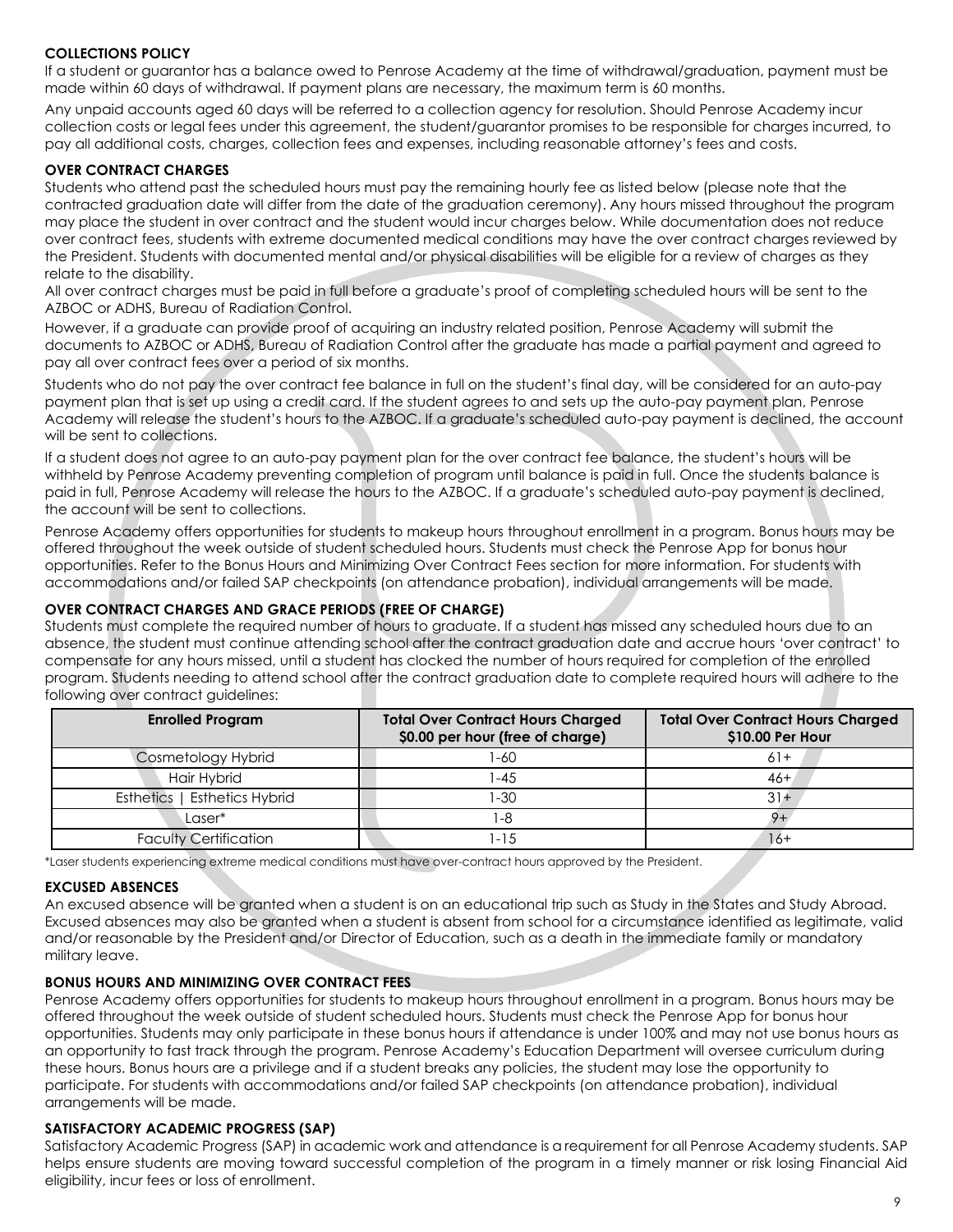Satisfactory Academic Progress includes maintaining an 80% Cumulative GPA and a 95% attendance. Penrose Academy will round up percentages to the nearest hundredth, for example, a student with an attendance of 94.5 or above will be rounded up to 95% attendance.

Penrose Academy determines SAP by monitoring students throughout enrollment and completing a formal evaluation at an "evaluation checkpoint." Evaluation checkpoints for enrolled students receiving Financial Aid are scheduled at the end of the first payment period for Esthetics, Esthetics Hybrid and Faculty Certification programs; at the end of the first and second payment periods for students enrolled in the Hair Hybrid Program; and at the end of the first, second and third payment periods for students enrolled in the Cosmetology Hybrid Program, using a 900-hour academic year for the purposes of Title IV.

#### <span id="page-15-0"></span>**EVALUATION CHECKPOINTS**

| <b>PROGRAM</b>               | 175 | 300 | 450 | 900 | 1250 |
|------------------------------|-----|-----|-----|-----|------|
| Cosmetology Hybrid           |     |     |     |     |      |
| Hair Hybrid                  |     |     |     |     |      |
| Esthetics   Esthetics Hybrid |     |     |     |     |      |
| <b>Faculty Certification</b> |     |     |     |     |      |

Students meeting all expectations and requirements at time of evaluation checkpoint, both attendance and academics, will be considered making SAP and are eligible to receive financial aid disbursements if they qualify.

Students failing to meet requirements for attendance and/or academic progress at an evaluation checkpoint will be notified in writing or Penrose Academy App by Penrose Academy staff. Student may be placed on "Warning" or "Probation" (pending a successful appeal process) or have Financial Aid terminated. Students in Cosmetology Hybrid, Hair Hybrid, Esthetics, Esthetics Hybrid and Faculty Certification programs are expected to complete within a 150% timeframe unless otherwise approved by the President.

If a student can provide medical documentation such as proof of a doctor's appointment, proof of surgery or proof of hospitalization to account for hours missed from the program, these hours will not count against the student when calculating SAP attendance checkpoints. All documentation should be submitted to Student Services upon return to school and will not be applied if presented after the student has hit an SAP checkpoint.

#### <span id="page-15-1"></span>**WARNINGS**

Students failing to meet SAP at an evaluation checkpoint will be notified with an SAP form by Student Services or Financial Aid staff. Penrose Academy may decide it is reasonable to believe that the student is able to meet SAP at the next evaluation checkpoint and places that student on a "Warning." Students placed on a "Warning" are still eligible to receive Title IV Financial Aid. At the next evaluation checkpoint, that student is expected to meet SAP, and if not, that student will be notified of next steps or loss of aid.

#### <span id="page-15-2"></span>**PROBATION**

Any student failing to meet SAP, for two consecutive payment periods, will be notified with an SAP form and informed of the process for appealing determination on of SAP as explained below. Any student not meeting SAP will become ineligible to receive Title IV financial aid unless an appeal is approved. Once an appeal is approved, the student will be placed on "Probation" and allowed to receive Title IV Financial Aid if the plan for improving upon SAP is followed within a given time frame. While on probation, valid medical documentation may be used to excuse absences.

#### <span id="page-15-3"></span>**RE-ESTABLISHING SATISFACTORY ACADEMIC PROGRESS (SAP)**

If a student has been placed on probation and is meeting the minimum requirements for both academics and attendance at the end of the probationary period, by making up missed hours and failed tests, the student may re-establish Satisfactory Academic Progress and eligibility of Title IV Funding.

#### <span id="page-15-4"></span>**APPEAL PROCESS**

Students failing to meet SAP for extreme circumstances may follow an appeal process to reconsider SAP and be placed on "Probation" wherein that student may still receive Title IV Financial Aid.

- A. Student must submit a written appeal of SAP determination to the President, Sr. Director of Admissions & Financial Aid or Student Services Department during regular business hours, and within 3 business days of student receiving a determination on of failing to meet SAP. Appeal must contain the following:
	- •Why the student failed to meet SAP
	- •What has changed that will allow the student to make SAP at the next evaluation checkpoint.
- B. Appeal will be reviewed by a "Board of Grievances" as appointed by the President and made up of staff members. The written appeal will be reviewed (and the board my request an in-person interview with the student) and a determination made and provided to the student in writing within 10 business days with one of the following determinations:
	- 1. If a student appeals and the SAP appeal is granted, the student will be placed on "Probation" and provided a CAP (Corrective Action Plan). A student's CAP will provide a detailed plan for each student to follow to continue progress toward successful and timely completion. The CAP will include specific actions and deadlines for each student to meet to maintain Financial Aid eligibility and enrollment and show progress towards successful and timely completion of the program. A CAP may span more than one evaluation checkpoint and student is eligible to receive Title IV Financial Aid while following the CAP.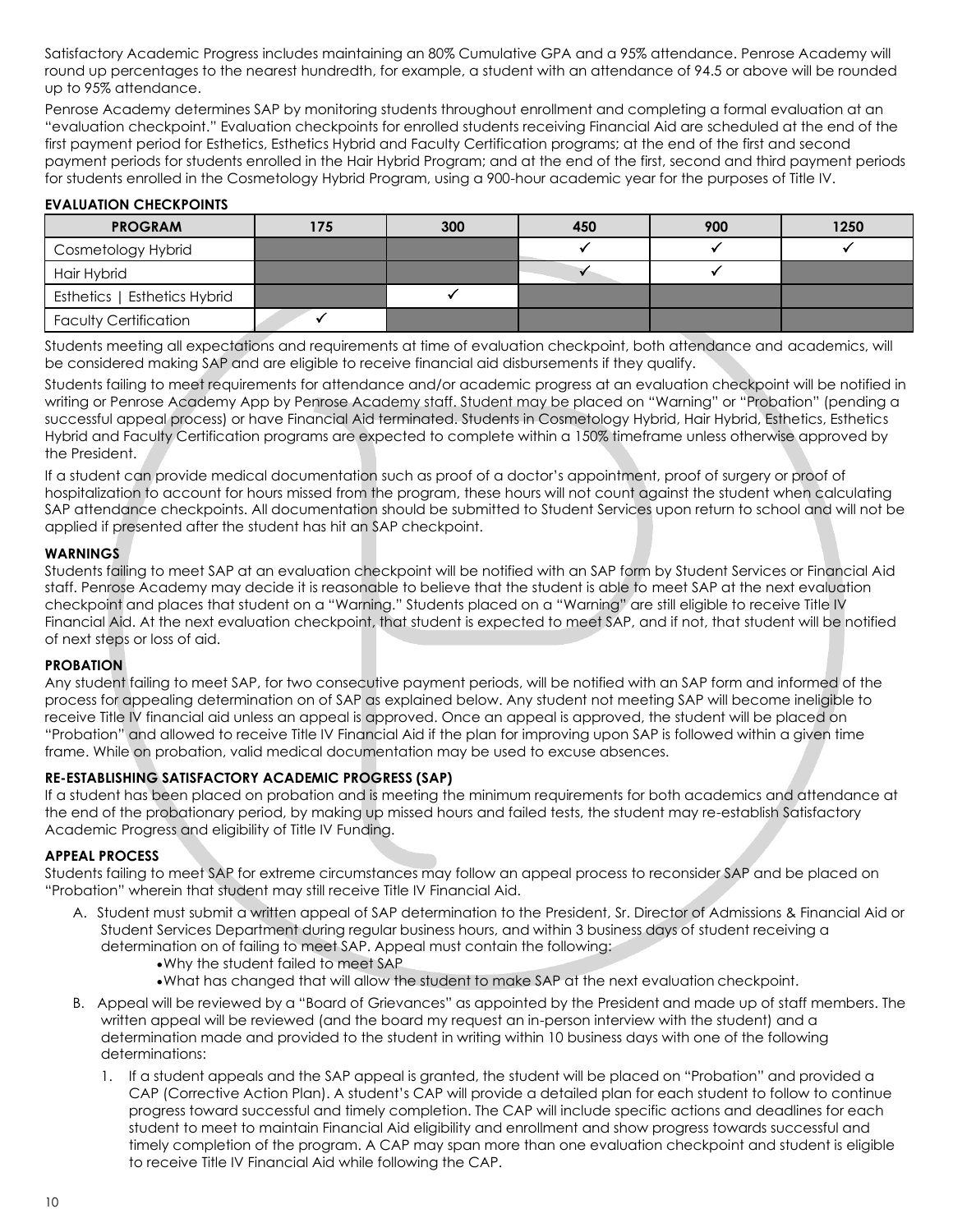- 2. If a student's appeal is denied, student will be terminated and if applicable, Title IV Financial Aid will not be reinstated, and student will be notified.
- 3. Should a student not maintain the CAP by the next evaluation checkpoint, the student will be terminated and if applicable, shall lose Title IV Financial Aid eligibility.

#### <span id="page-16-0"></span>**COVID SAP POLICY (AS OF MARCH 13, 2020)**

Any missed hours due to COVID will be unscheduled. Any failed SAP checkpoints will not require appeals or terminations. All programs are still expected to complete within the 150% timeframe.

#### <span id="page-16-1"></span>**ACADEMIC WORK**

Students engage in theory and practical assignments, special projects and hands-on learning. Theory is evaluated by written exams following each unit of study. Practical assignments are evaluated throughout the program and prior to performing services in the Student Salon, Student Spa and Student MedSpa. Practical skills are evaluated according to textbooks and educator guidelines provided in each practical and any potential performance standards established by the AZBOC and ADHS. Students must maintain a cumulative grade point average of 80% or higher to be considered maintaining Satisfactory Academic Progress. Academics are monitored monthly by Penrose Academy staff/faculty. Student's progress through the programs in zones: The Cosmetology Hybrid program is organized into six zones, the Hair Hybrid program has four zones on the four-day schedule and five zones on the two-day schedule, the Esthetics program is organized into four zones, the Esthetics Hybrid program is organized into three zones the Laser program has two zones and the Faculty Certification program has three zones. All students are required to pass a final written and practical exam prior to graduation.

#### <span id="page-16-2"></span>**GRADING SCALE**

| . .    |       |       |       |                        |
|--------|-------|-------|-------|------------------------|
| 95-100 | 90-94 | 86-89 | 80-85 | 70<br>.<br>and below / |

Penrose Academy allows one exam re-take if the score received is below 80%. However, the maximum grade a student may receive on the re-taken exam is an 80%. A student may appeal a grade given through the appeal process as described in this Student Catalog. Additionally, all retakes or makeup exams must be scheduled by the classroom educator and taken within the same academic zone as the exam was scheduled.

#### <span id="page-16-3"></span>**ACADEMIC AUDITS**

Student progress is audited on occasion and without notice by the Director of Education. Hours attended, and exams/tests taken are two criteria used to determine if a student may move into the next zone of study. If a student has failed a course or zone, that student may be required to re-take the zone with a passing grade as determined by the Director of Education. Additional audits may be added throughout the program and without notice.

#### <span id="page-16-4"></span>**GRADUATION REQUIREMENTS**

Penrose Academy has set forth the following requirements for completion of a program and does not guarantee licensure in any state. Satisfying the AZBOC requirements, including:

- 1. Completing contracted amount of program hours
- 2. Maintaining an 80% or higher academic grade point average throughout the program
- 3. Maintaining a 95% or higher attendance average throughout the program
- 4. Follow all rules and regulations of the AZBOC and Penrose Academy
- 5. Complete payment of all tuition, fees and charges to the school prior to graduation, unless approved by President
- 6. Successful completion of a Final Exam
- 7. Complete Exit Counseling for all federal loan recipients

After these requirements have been met, Penrose Academy will present the student a Penrose Academy diploma. In the state of Arizona, to practice cosmetology, hairstyling or esthetics services on the public, one must take and pass the Arizona State Licensure Exam, administered by the AZBOC and receive a license to practice learned skills on the public. To practice cosmetic laser treatments on the public upon successful completion of a laser technician program, one must submit an application to, and receive a current certificate from, the ADHS.

#### <span id="page-16-5"></span>**DISTANCE EDUCATION**

Distance Education is defined as learning that students will complete online and off campus. Students will log on to the Penrose Academy online learning platform. They will be assigned theory chapters or sub-chapters to complete as assigned by the classroom educator.

Students are scheduled four hours a week for distance education depending on enrolled program. These hours are calculated towards the student's contract date. All hours must be completed by logging into the online platform for the student to graduate by the student's contract date.

Students are not permitted to work on these assignments during school hours, unless during scheduled check-ins with zone educators or administrative staff for academic counseling, which is highly encouraged. The zone educator or a member of Penrose Academy's Education Department will interact and monitor student's progression and completion and the Director of Education will monitor all student activity using the online platform.

To receive the full amount of the scheduled hours weekly for each specific assignment, the student must log the actual hours in the platform by the assignment due date. Upon completion of distance education assignments, the hours recorded using the online learning platform will be entered in the student software program and submitted to the AZBOC.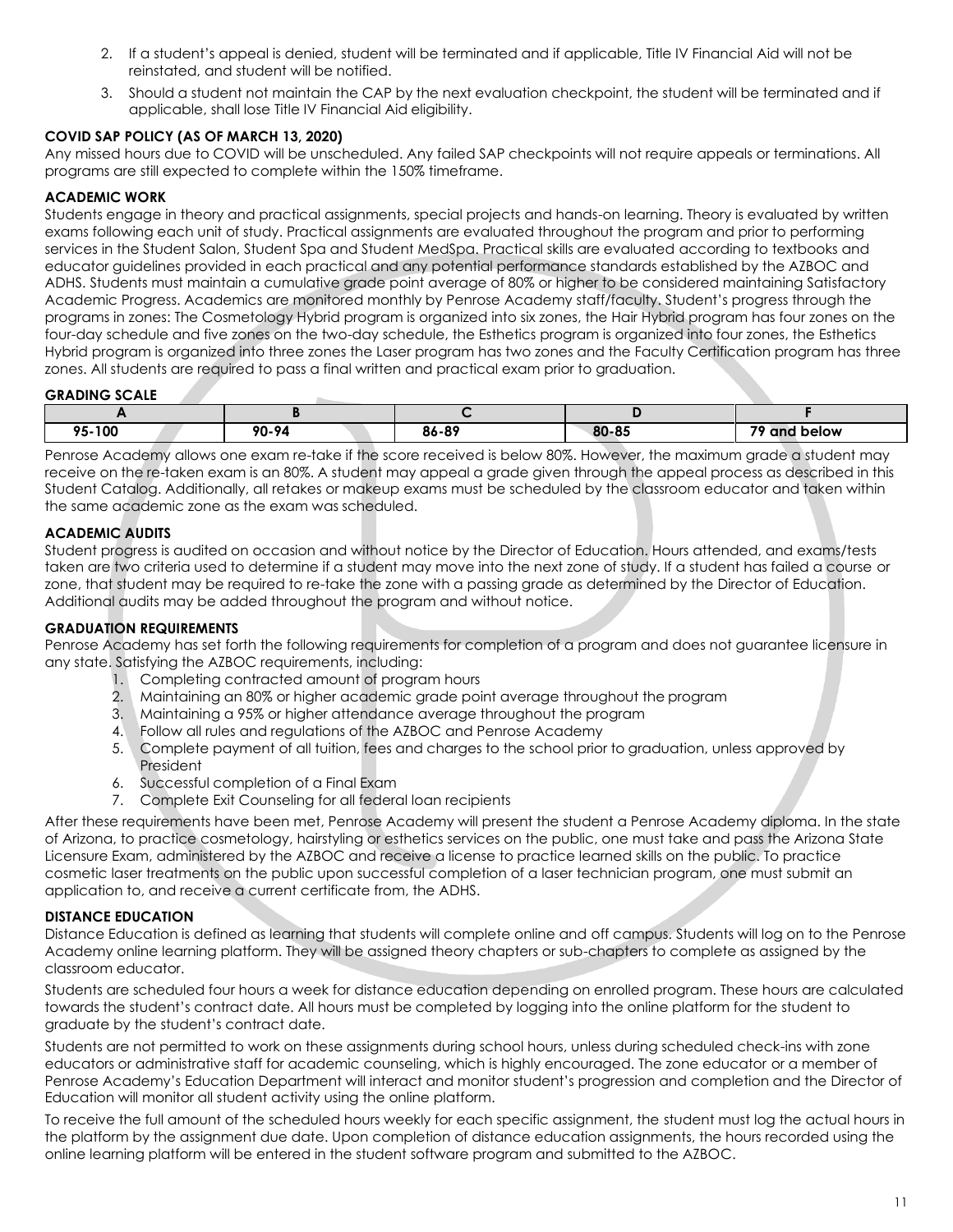The student registered and enrolled in the Distance Education program must be the same student participating and completing the academic work to receive the academic credit and hours. Only the exact amount of time spent learning on the Penrose Academy Online Platform will be submitted, not to exceed the scheduled hours weekly.

#### **COVID DISTANCE EDUCATION**

Penrose Academy offers hybrid programs. These programs offer limited distance education which is defined as a portion of the education being delivered on campus (synchronous, with an educator) and a portion being delivered online (both asynchronous and synchronous).

During the COVID pandemic, Penrose Academy closed our campus temporarily from March 15, 2020 through May 17, 2020 and temporarily moved to a distance education format that had 100% online education. Upon reopening on May 18, 2020, and to accommodate the safety of our community, social distancing and safety guidelines were adopted and Penrose Academy began using a more robust hybrid method including more hours online and fewer hours on campus.

As of August 1, 2020, Penrose Academy began to transition back to our pre-COVID-19 hybrid programs while ensuring safety, sanitation and infection control.

All decisions regarding online education have been guided by, and in accordance with, the AZBOC guidelines, our accreditor, the Council on Occupational Education's (COE) guidelines, Maricopa Country's guidelines and the U.S. Department of Education's guidelines.

#### **STUDENT SERVICES**

Students are routinely advised on attendance and academic issues. Penrose Academy Student Services department makes reasonable effort to maintain close communication with all students and monitors student progress throughout their programs as well as after graduation. Students have access to faculty and administrative staff for both career and academic advising.

Student Services staff members are available to help students with test retakes, academic accommodations, Satisfactory Academic Progress (SAP), attendance, academic counseling and job placement during office hours. Penrose Academy's policies and procedures are available digitally and printed upon request to Student Services. Students experiencing personal problems that require professional help will be referred to the appropriate agency(s) or organization(s).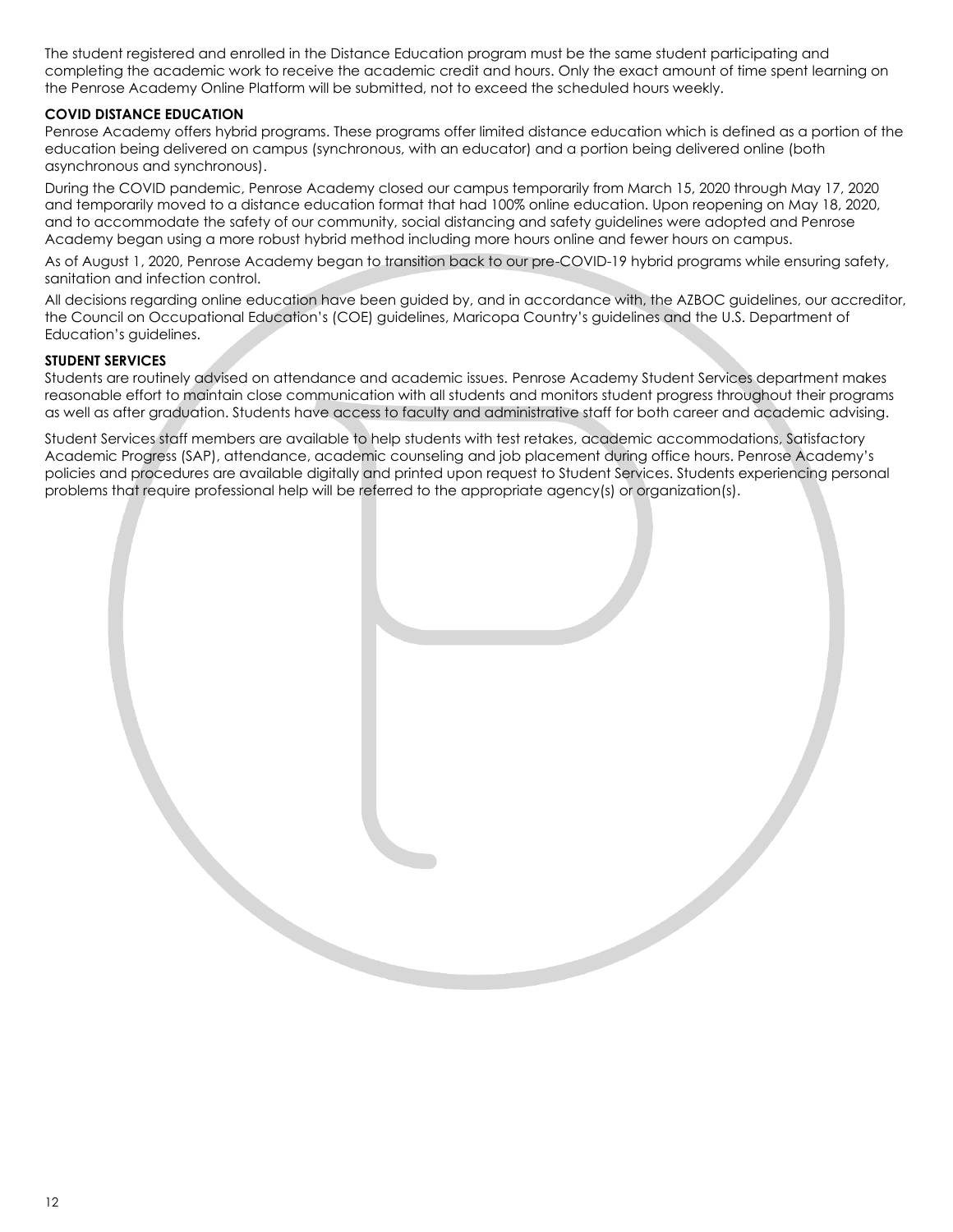

#### **SECTION FOUR: VETERAN'S EDUCATION BENEFITS**

Penrose Academy is qualified to accept Veterans Education Benefits for those who qualify (Esthetics and Laser programs only). Veterans and dependents of veterans will need to contact VA to apply for and determine benefit coverage. The website to apply/inquire is **http:/va.benefits.vba.va.gov/vonapp/main.asp**.

Academy will review all submissions and grant credit as deemed appropriate, Academy is not approved for Yellow Ribbon benefits.

#### <span id="page-18-0"></span>**PENROSE ACADEMY REFUND POLICY FOR VETERAN BENEFITS**

If written notice of withdrawal is received by Penrose Academy on the day of the start of coursework or prior, Penrose Academy will retain or require only the nonrefundable application fee of \$100 or for the Laser Program, the non-refundable \$100 from the \$1,000 deposit. Upon commencement of Scheduled Hours there is no refund for kit items and books received by the student.

The table below outlines the refund amounts by percentages, if a student withdraws or is terminated after the first day of coursework and upon commencement of scheduled hours.

| <b>Percentage of Total Scheduled Hours to</b><br>Program Length | Percentage of Tuition Owed to Penrose<br>Academy | <b>Percentage of Tuition Penrose Academy</b><br><b>Will Refund</b> |
|-----------------------------------------------------------------|--------------------------------------------------|--------------------------------------------------------------------|
| Up to 10%                                                       | 10%                                              | 90%                                                                |
| After 10% up to 20%                                             | 20%                                              | 80%                                                                |
| After 20% up to 30%                                             | 30%                                              | 70%                                                                |
| After 30% up to 40%                                             | 40%                                              | 60%                                                                |
| After 40% up to 50%                                             | 50%                                              | 50%                                                                |
| After 50%                                                       | 100%                                             | $0\%$                                                              |

#### <span id="page-18-1"></span>**ACADEMIC WORK FOR STUDENTS RECEIVING VETERANS EDUCATION BENEFITS**

Students engage in theory and practical assignments, special projects and hands-on learning. Theory is evaluated by written exams following each unit of study. Practical assignments are evaluated throughout the program and prior to performing services in the Student Spa and Student MedSpa. Practical skills are evaluated according to textbooks and educator guidelines provided in each practical and any potential performance standards established by the AZBOC and ADHS. Students must maintain a cumulative grade point average of 80% or higher to be considered maintaining Satisfactory Academic Progress. Academics are monitored monthly by Penrose Academy staff/faculty. Student's progress through the programs in zones: Esthetics will go through Zones 1-4 and Laser will go through Zones 1-2. All students are required to pass a final written and practical exam prior to graduation.

#### <span id="page-18-2"></span>**GRADING SCALE FOR STUDENTS RECEIVING VETERANS EDUCATION BENEFITS**

| - -                      |       |                      |                     |                   |
|--------------------------|-------|----------------------|---------------------|-------------------|
| י הו<br>0F<br>יכי<br>uv. | 90-94 | .c<br>ימכ<br>- - - - | on or<br>ou o:<br>. | 76<br>αn<br>below |

Penrose Academy allows one exam re-take if the score received is below 80%. However, the maximum grade a student may receive on the re-taken exam is an 80%. A student may appeal a grade given through the appeal process as described in this Student Catalog. Additionally, all retakes or makeup exams must be scheduled by the classroom educator and taken within the same academic zone as the exam was scheduled.

#### <span id="page-18-3"></span>**SATISFACTORY ACADEMIC PROGRESS FOR STUDENTS RECEIVING VETERANS EDUCATION BENEFITS**

Satisfactory Academic Progress (SAP) in academic work and attendance is a requirement for all Penrose Academy students. SAP helps ensure students are moving toward successful completion of the program in a timely manner or risk losing Veterans Education Benefits eligibility, incur fees or loss of enrollment.

Satisfactory Academic Progress includes maintaining an 80% Cumulative GPA and a 95% in Attendance. Penrose Academy will round up percentages to the nearest hundredth. For example, if a student with an attendance of 94.5% the percentage will be rounded up to a 95% attendance.

Penrose Academy determines Satisfactory Academic Progress by monitoring students throughout enrollment and completing a formal evaluation at an "evaluation checkpoint." Students meeting all expectations and requirements at the time of evaluation checkpoint, both attendance and academics, will be considered making Satisfactory Academic Progress and are eligible to receive veteran's education benefits disbursements.

#### <span id="page-18-4"></span>**EVALUATION CHECKPOINTS FOR STUDENTS RECEIVING VETERANS EDUCATION BENEFITS**

| <b>PROGRAM</b> | 30 | οu | 300 | 450 |
|----------------|----|----|-----|-----|
| Esthetics      |    |    |     |     |
| Laser          |    |    |     |     |

Students failing to meet requirements for attendance and/or academic progress at an evaluation checkpoint will be notified in writing by Penrose Academy staff. Student may be placed on "Warning" or "Probation" (pending a successful appeal process) or have veteran's education benefits terminated. The students in Esthetics and Laser programs are expected to complete within a 150% timeframe unless otherwise approved by the President.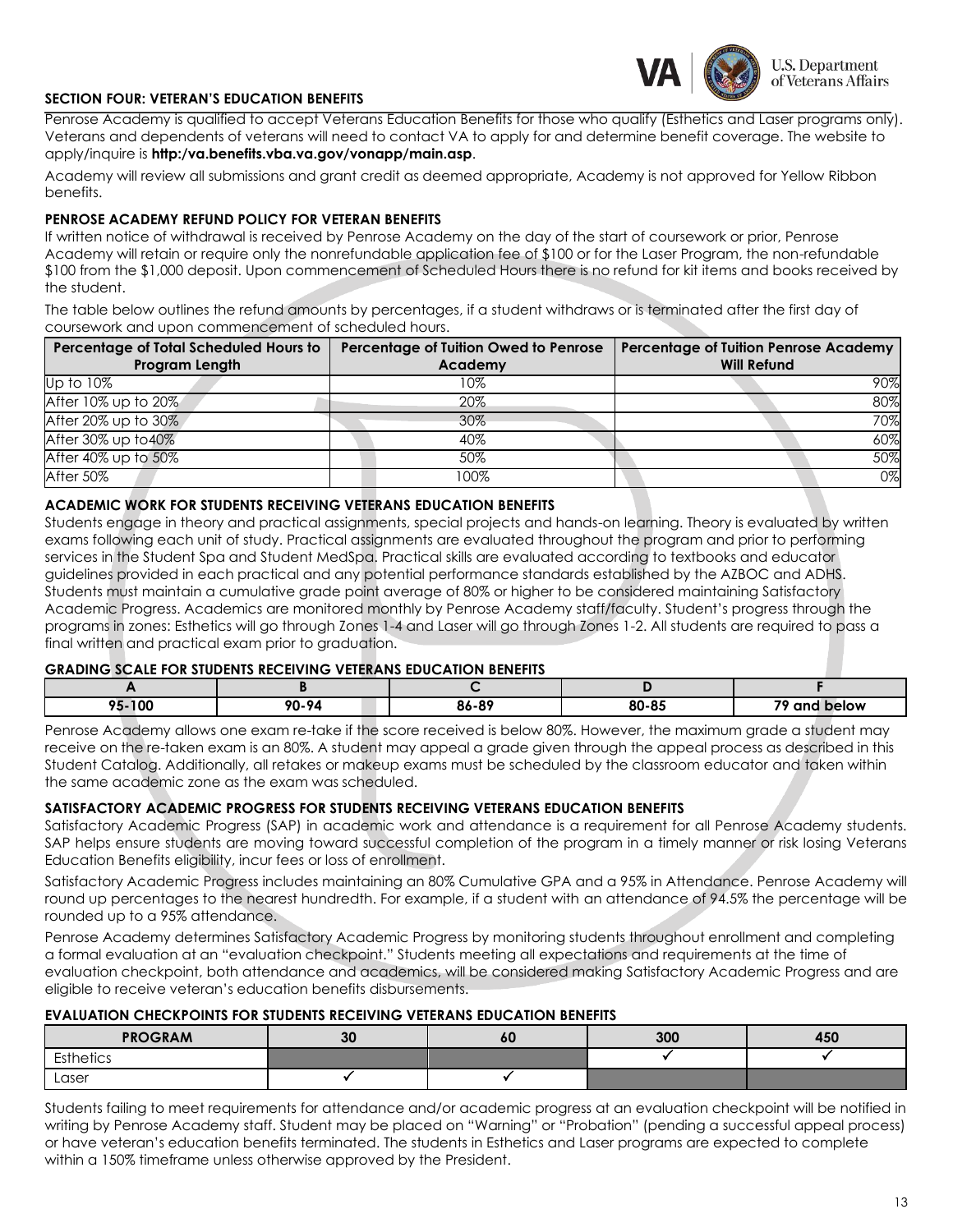If a student can provide medical documentation such as proof of a doctor's appointment, proof of surgery or proof of hospitalization to account for hours missed from the program, these hours will be not count against the student when calculating the student's Satisfactory Academic Progress attendance percentage checkpoints. All documentation should be submitted to Student Services upon return to school and will not be calculated if presented after the student has hit an SAP checkpoint.

#### <span id="page-19-0"></span>**WARNINGS FOR STUDENTS RECEIVING VETERANS EDUCATION BENEFITS**

Students failing to meet SAP at an evaluation checkpoint will be notified with an SAP form by Student Services or Financial Aid staff. Penrose Academy may decide it is reasonable to believe that the student is able to meet SAP at the next evaluation checkpoint and places that student on "Warning". Students placed on a "Warning" are still eligible to receive veteran's education benefits. At the next evaluation checkpoint, that student is expected to meet SAP, and if not, that student will be notified of such.

#### <span id="page-19-1"></span>**PROBATION/SAP FOR STUDENTS RECEIVING VETERANS EDUCATION BENEFITS**

Any student failing to meet SAP, for two consecutive payment periods, will be notified with an SAP form and informed of the process for appealing determination of SAP as explained below. Any student not meeting SAP will become ineligible to receive veteran's education benefits unless an appeal is approved. Once an appeal is approved, the student will be placed on "Probation" and allowed to receive veteran's education benefits if a plan for improving upon SAP is followed within a given time frame. While on probation, valid medical documentation may be used to excuse absences.

#### <span id="page-19-2"></span>**APPEAL PROCESS FOR STUDENTS RECEIVING VETERANS EDUCATION BENEFITS**

Students failing to meet SAP for extreme circumstances may follow an appeal process to reconsider SAP and be placed on "Probation" wherein that student may still receive veteran's education benefits.

- A. Student must submit a written appeal of SAP determination to the President, Financial Aid Manager or Student Services Department during regular business hours, and within three (3) business days of student receiving a determination on of failing to meet SAP. Appeal must contain the following:
	- •Why the student failed to meet SAP
	- •What has changed that will allow the student to make SAP at the next evaluation checkpoint.
- B. Appeal will be reviewed by a "Board of Grievances" as appointed by the President and made up of staff members. The written appeal will be reviewed (and the board my request an in- person interview with the student) and a determination made and provided to the student in writing within 10 business days with one of the following determinations:
	- 1. If a student appeals and the SAP appeal is granted, the student will be placed on "Probation" and provided a CAP (Corrective Action Plan). A student's CAP will provide a detailed plan for each student to follow to continue progress toward successful and timely completion. The CAP will include specific actions and deadlines for each student to meet to maintain veteran's education benefits eligibility and enrollment and show progress towards successful and timely completion of the program. A CAP may span more than one evaluation checkpoint and student is eligible to receive veteran's education benefits while following the CAP.
	- 2. If a student's appeal is denied, student will be terminated and if applicable, veteran's education benefits will not be reinstated, and student will be notified.

3. Should a student not maintain a CAP by the next evaluation checkpoint, the student will be terminated and if applicable, shall lose veteran's education benefits eligibility.

#### <span id="page-19-3"></span>**OVER-CONTRACT FEES FOR STUDENTS RECEIVING VETERANS EDUCATION BENEFITS**

Veteran's education benefits cannot be extended to cover any over-contract fees accrued by a student exceeding the program length.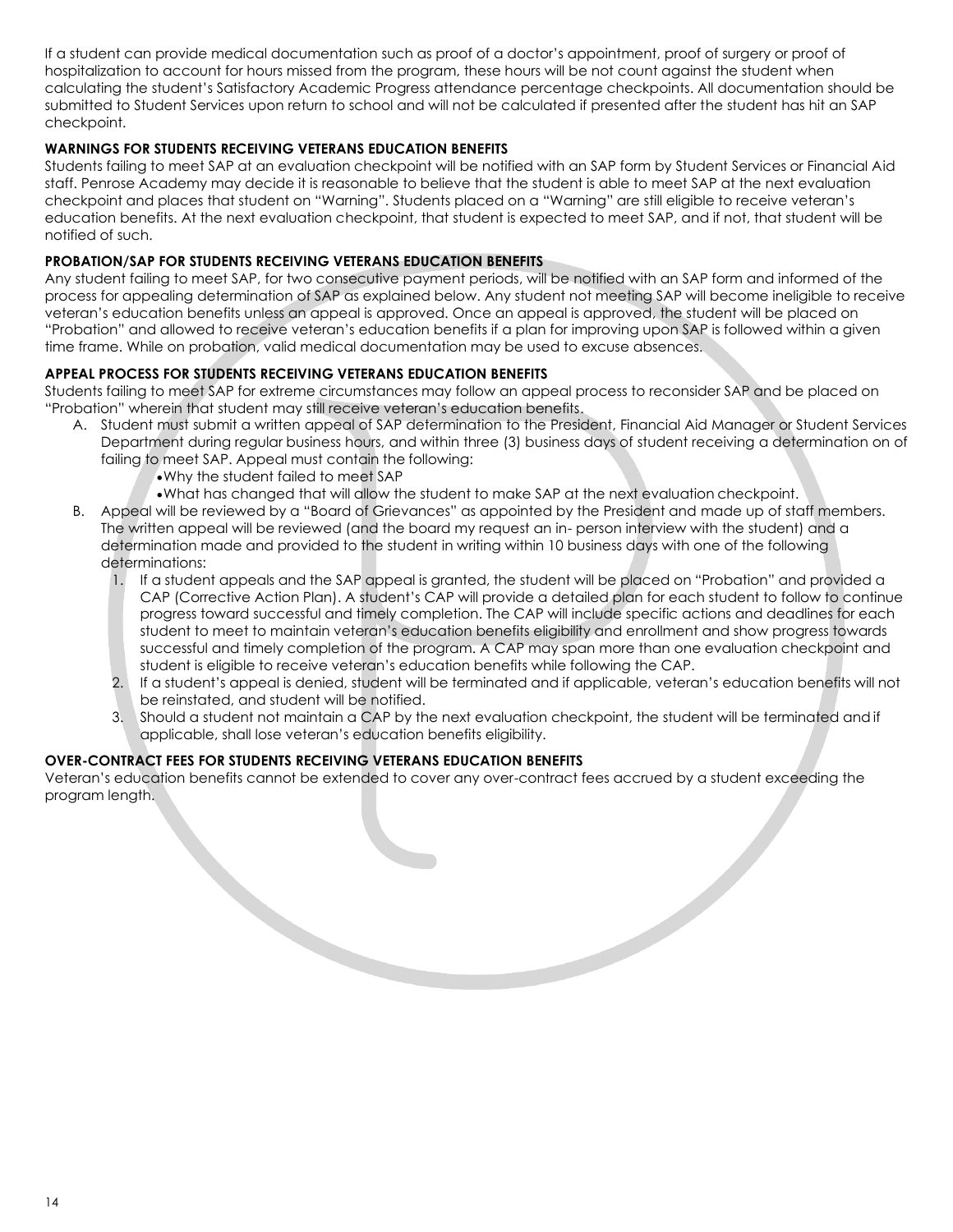#### <span id="page-20-1"></span><span id="page-20-0"></span>**STATEMENT OF NON-DISCRIMINATION AND ACCOMMODATION**

Penrose Academy does not discriminate on the basis of disability in its admissions practices or other policies. The licensing requirements and physical expectations for courses offered at the school may restrict some applicants. Questions regarding licensing requirements and the physical expectations of the industry may be answered by the President.

Penrose Academy is committed to providing accommodations for enrolled students who have documented disabilities and are entitled to a reasonable accommodation to ensure that they have full and equal access to the educational resources at Penrose Academy under Section 504 of the Rehabilitation Act of 1973 (29 U.S.C. § 794)("Section 504") and the Americans with Disabilities Act of 1990 (42 U.S.C. § 12182)("ADA") and their related statutes and regulations. Section 504 prohibits discrimination on the basis of disability in any program or activity receiving federal financial assistance. The ADA prohibits a place of public accommodation from discriminating on the basis of disability. The applicable law and regulations may be examined in the office of the ADA Compliance Coordinator, who has been designated to coordinate the efforts of the Institute to comply with Section 504 and ADA.

It is the responsibility of the student to seek available assistance at Penrose Academy and to request reasonable accommodations prior to the first day of the program.

Additionally, Penrose Academy is not obligated to provide accommodations that fundamentally alter any of the school's programs. In a case where the request is unreasonable, the coordinator will promptly search for an equally effective alternative for the student that would not alter the program fundamentally and offer this accommodation to the student.

#### <span id="page-20-2"></span>**ADA Compliance Coordinator:**

Nikki Parcells, President 13402 N. Scottsdale Road Suite B-160, Scottsdale, AZ 85254 480.222.9540 ext. 208 [nikki@penrose.edu](mailto:nikki@penrose.edu)

#### <span id="page-20-3"></span>**HANDICAPPED ACCESS**

Penrose Academy is readily accessible with handicapped restroom facilities for disabled individuals. While the facility is handicap accessible and the academy adheres to the American with Disabilities Act, some of the Student Salon or Student Spa services may require the ability to climb on top of a spa bed/pedicure chair to receive or give that service. Also, our programs require manual dexterity which may not be suitable for all individuals.

#### <span id="page-20-4"></span>**PHYSICAL EXPECTATIONS**

Each program consists of physical expectations of each student to successfully complete a program, including:

- Commitment to professional development for long term success.
- Time spent standing, bending and taking care of quests.
- Time spent interacting with diverse types of people.
- Repetitive motions for fingers, hands, arms, etc.
- Exposure to chemicals and lasers (lightener, perms, relaxers, chemical peels, acrylic monomers/polymers, lasers,etc.).
- Physical contact from educators and fellow classmates during demonstration.

#### <span id="page-20-5"></span>**REQUESTS FOR ACCOMMODATION**

Individuals with disabilities wishing to request a reasonable accommodation must contact the ADA Compliance Coordinator. A disclosure of a disability or a request for an accommodation made to a faculty or staff member, other than the ADA Compliance Coordinator, will not be treated as a request for an accommodation. However, if a student discloses a disability to faculty or staff member, he or she is required to direct the student to the ADA Compliance Coordinator.

The ADA Compliance Coordinator will provide a student or applicant with a Request for Reasonable Accommodations form.

Reasonable accommodations are available for students and applicants who provide the appropriate documentation of a disability. Such documentation should specify that a student has a physical or mental impairment, how that impairment substantially limits one or more major life activities and how the disability affects the student's functions in a learning environment (academic\*, attendance or both). In general, the supporting documentation must be dated less than three years from the date a student requests a reasonable accommodation (may be waived upon President's approval) and must be completed by a qualified professional in the area of the student's disability as enumerated in the following table:

| <b>Disability</b>               | <b>Qualified Professional</b>                                                            |
|---------------------------------|------------------------------------------------------------------------------------------|
| Physical disability             | MD, DO                                                                                   |
| Visual impairment               | MD, Ophthalmologist, Optometrist                                                         |
| Mobility, orthopedic impairment | MD, DO                                                                                   |
| <b>Hearing impairment</b>       | MD, Audiologist (Au.D) *audiology exam should not be more than a year old                |
| Speech and language impairment  | Licensed speech professional                                                             |
| Learning disability             | PhD Psychologist, college learning disability specialist, other appropriate professional |
| Acquired brain impairment       | MD Neurologist, Neuropsychologist                                                        |
| Psychological disability        | Psychiatrist, PhD Psychologist, LMFT or LCSW                                             |
| ADD/ADHD                        | Psychiatrist, PhD Psychologist, LMFT or LCSW                                             |
| Other disabilities              | MD who practices or specializes within the field of the disability                       |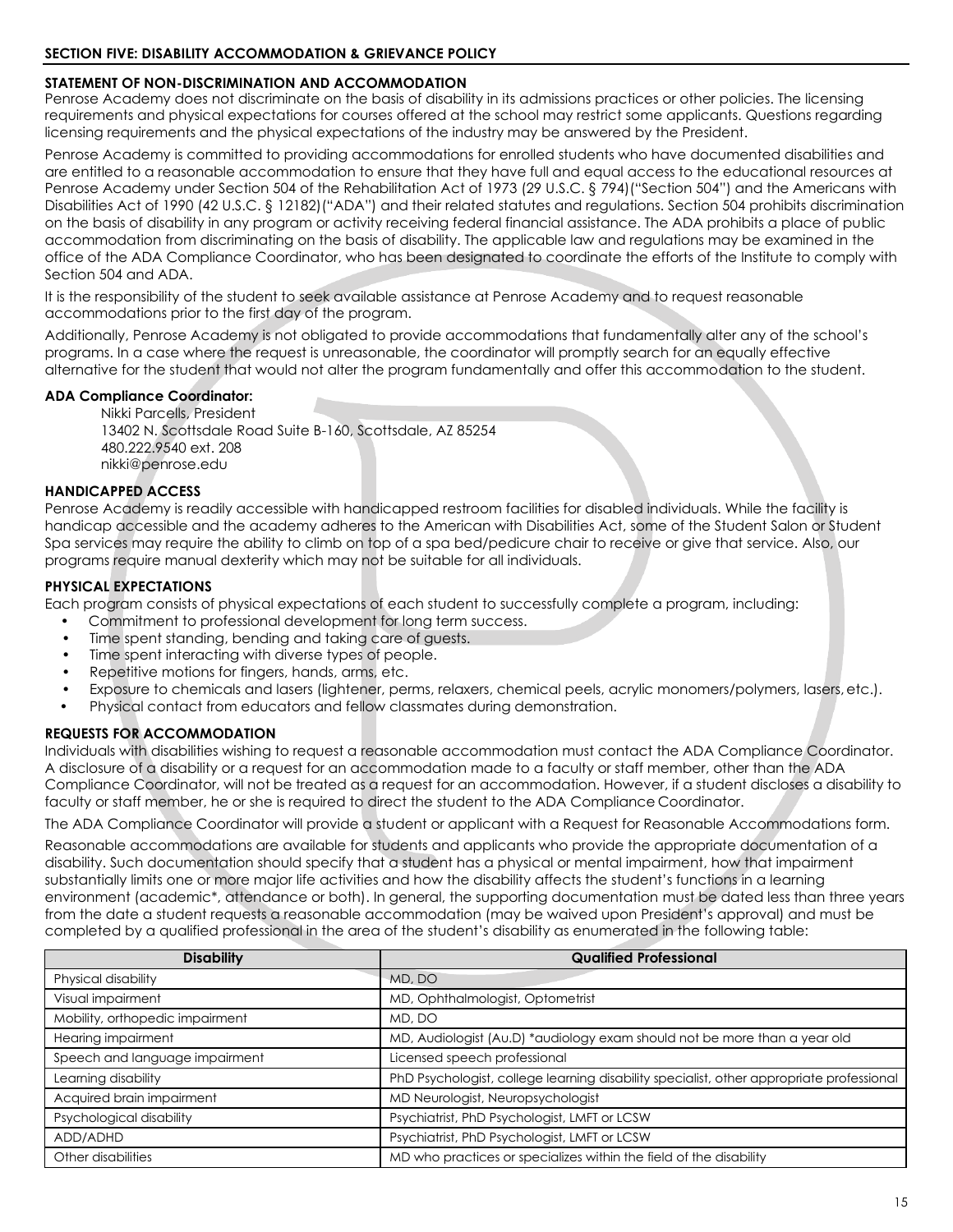Documentation used to evaluate the need and reasonableness of potential accommodations may include a licensed professional's current medical diagnosis and date of diagnosis, evaluation of how the student's disability affects one or more of the major life activities and recommendations, psychological and/or emotion diagnostic tests, functional effects or limitations of the disability, and/or medications and recommendations to ameliorate the effects or limitations.

Penrose Academy may request additional documentation as needed and may, at its discretion, waive the requirement for medical documentation to support accommodation requests that relate to obvious impairments and/or are minimal in nature. Requested accommodations which compromise the essential elements of the course of study, may not be reasonable. Students must seek assistance prior to the start of the course of study. Prospective students who fail to seek reasonable accommodations at the beginning of the course of study may find that the scope of available accommodations becomes limited.

After the ADA Compliance Coordinator receives the Request Form and the required documentation, he/she will engage the student or applicant in an interactive process to determine what available accommodations may be reasonable.

If the student or applicant is denied the requested accommodation, he/she may file a grievance using the Grievance Process below or he/she may file a complaint with the U.S. Department of Education's Office for Civil Rights or a similar state entity.

Penrose Academy will make appropriate arrangements to ensure that disabled persons are provided other accommodations, if needed, to participate in this grievance process. The ADA Compliance Coordinator will be responsible for such arrangements.

\*Students requiring academic accommodations may not exceed 100% in attendance. Individual accommodations will be provided by the Director of Education.

#### <span id="page-21-0"></span>**STUDENT APPEAL**

If a student disagrees with any accommodation decision made by the ADA Compliance Coordinator, the student may appeal the accommodation decision.

#### <span id="page-21-1"></span>**GRIEVANCE PROCEDURE**

Penrose Academy grievance procedure provides a prompt and equitable resolution of complaints alleging any action prohibited by Section 504 and/or the ADA.

Any person who believes she/he has been subjected to discrimination on the basis of disability, including disagreements regarding requested accommodations, may file a grievance pursuant to the procedure outlined below. The Institute will not retaliate against anyone who files a grievance in good faith or cooperates in the investigation of a grievance.

- 1. Grievances must be submitted to the ADA Compliance Coordinator. Grievances must be submitted to the ADA Compliance Coordinator, within 30 days of the date the person filing the grievance becomes aware of the alleged discriminatory action.
- 2. A complaint must be in writing, containing the name and address of the person filing it. The complaint must state the problem or action alleged to be discriminatory and the remedy or relief sought.
- 3. The ADA Compliance Coordinator shall investigate the complaint and afford all interested persons an opportunity to submit relevant evidence. The Complainant may also present witnesses relative to the complaint. The ADA Compliance Coordinator will maintain the files and records relating to such grievances.
- 4. All reasonable efforts will be made to provide a written determination to the student or applicant within 30 days after its filing. If a written determination cannot be made within 30 days of the complaint's filing, the ADA Compliance Coordinator will so advise the student and provide an update as to the status of the investigation. The student may also contact the ADA Compliance Coordinator to inquire as to the status of the investigation at reasonable intervals.
- 5. The person filing the grievance may appeal the decision of the ADA Compliance Coordinator to Penrose Academy's Assistant Director of Education within 15 days of receiving the ADA Compliance Coordinator's decision. The Academy Assistant Director of Education shall issue a written decision in response to the appeal no later than 30 days after its filing.

Missy Conti, Director of Education 13402 N. Scottsdale Road Suite B-160, Scottsdale, AZ 85254 480.222.9540 [/ missy@penrose.edu](mailto:missy@penrose.edu)

- 6. The availability and use of this grievance procedure does not prevent a person from filing a complaint of discrimination based on disability with the U. S. Department of Education's Office for Civil Rights and/or a similar state agency.
- 7. Penrose Academy will take all steps to prevent recurrence of any proven harassment or other discrimination and to correct discriminatory effects where appropriate.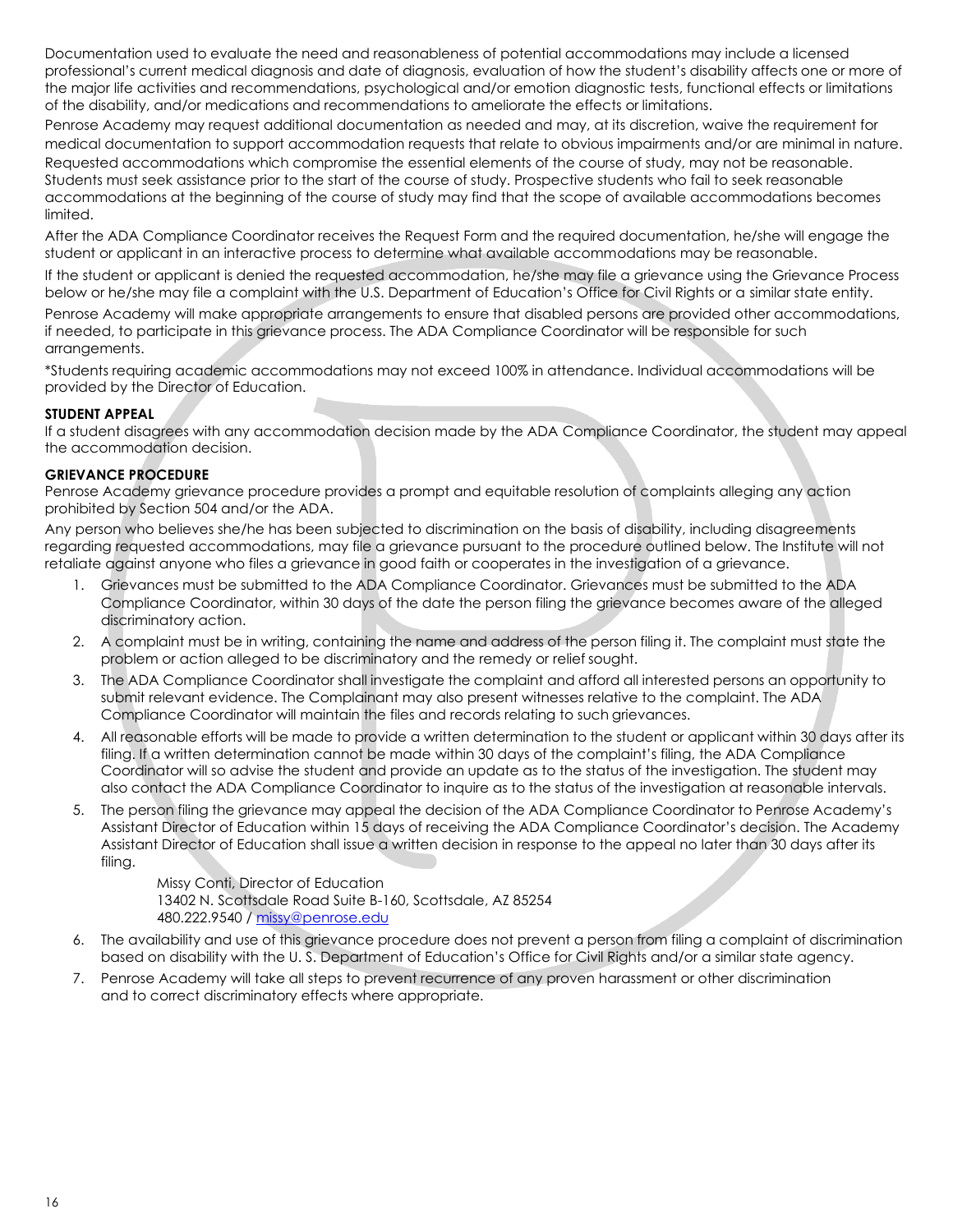## **COSMETOLOGY HYBRID PROGRAM OVERVIEW**

The Cosmetology Hybrid Program requires 1500 completed hours. While completing these required hours students will participate in all school assemblies, distance education online assignments, theory classes and hands-on instruction. This program consists of six zones, each with a specific focus. For the first zone of this program students will be in a classroom environment practicing hands-on skills through workshops on mannequins, student peers and recruited models (refer to program syllabus for specific number of hours). After completing Zone 1 of the program and passing the required test out, students will advance to the Student Salon Floor to continue with the hands-on experience while practicing on the general public. A student will cover and build upon the following topics throughout the program:

Shampooing & Conditioning The Haircutting Texture Services Scalp Care **Hair Additions and Extensions** Product Knowledge Massage Techniques Skin Diseases and Disorders The Layers of the Skin The Structure of the Nail **Pedicuring** Nail Diseases and Disorders Nail Diseases and Disorders

The Structure of Hair **Men's Grooming Infection Control** The Salon Business **The Salon Business** Haircoloring Skincare Facial Makeup **Hair Removal Manicuring** Manicuring

<span id="page-22-3"></span>Massage Techniques **Braiding Safety and Sanitation Practices** Safety and Sanitation Practices Hair Diseases and Disorders Hairstyling Local Laws, Rules and Regulations

#### <span id="page-22-0"></span>**HAIR HYBRID PROGRAM OVERVIEW**

The Hair Hybrid Program requires 1000 completed hours. While completing these required hours students will participate in all school assemblies, theory classes and hands-on instruction. This program consists of four zones, each with a specific focus. For the first zone of this program students will be in a classroom environment practicing hands-on skills through workshops on mannequins, student peers and recruited models (refer to program syllabus for specific number of hours). After completing Zone 1 of the program and passing the required test out, students will advance to the Student Salon Floor to continue with the hands-on experience while practicing on the general public. A student will cover and build upon the following topics throughout the program:

Shampooing & Conditioning Texture Services Haircutting Texture Services The Salon Business **Haircoloring** 

Scalp Care **Extensions** Hair Additions and Extensions **Product Knowledge** The Structure of Hair Men's Grooming The Structure of Hair Men's Grooming The Structure of Hairs Men's Grooming<br>Infection Control (Internation Medicine Actual Laws, Rules

Massage Techniques **Braiding Safety and Sanitation Practices** Hairstyling **Hair Disk Hairstyling Regulations** Local Laws, Rules and Regulations

#### <span id="page-22-1"></span>**ESTHETICS PROGRAM OVERVIEW**

The Esthetics Program requires 600 completed hours. While completing these required hours students will participate in all school assemblies, theory classes and hands-on instruction. This program consists of four zones, each with a specific focus. For the first zone of this program students will be in a classroom environment practicing hands-on skills through workshops on mannequins, student peers and recruited models (refer to program syllabus for specific number of hours). After completing Zone 1 of the program and passing the required test out, students will advance to the Student Spa to continue with the handson experience while practicing on the general public. A student will cover and build upon the following topics throughout the program:

Facial Treatments Eyelash Enhancements Chemical Peels Skin Care **Facial Hair Tinting** Microneedling Microneedling The Layers of the Skin **Exfoliation** Exfoliation **Dermaplaning** The Spa Business The Safety and Sanitation Practices Lash Services Facial Makeup **Infection Control Control Product Knowledge** Hair Removal **Local Laws, Rules & Regulations** Massage Techniques

#### <span id="page-22-2"></span>**ESTHETICS HYBRID PROGRAM OVERVIEW**

The Esthetics Program requires 600 completed hours. While completing these required hours students will participate in all school assemblies, theory classes and hands on instruction. This program consists of three zones, each with a specific focus. For the first zone of this program students will be in a classroom environment practicing hands-on skills through workshops on mannequins, student peers and recruited models (refer to program syllabus for specific number of hours). After completing Zone 1 of the program and passing the required test out, students will advance to the Student Spa to continue with the handson experience while practicing on the general public. A student will cover and build upon the following topics throughout the program:

Eyelash Enhancements **Exelash Enhancements** Chemical Peels Skin Care **Facial Hair Tinting Microneedling** Microneedling Microneedling Microneedling The Layers of the Skin **Exfoliation** Exfoliation **Dermaplaning** The Spa Business Safety and Sanitation Practices Lash Services Facial Makeup **Infection Control Control Product Knowledge** Hair Removal Local Laws, Rules & Regulations Massage Techniques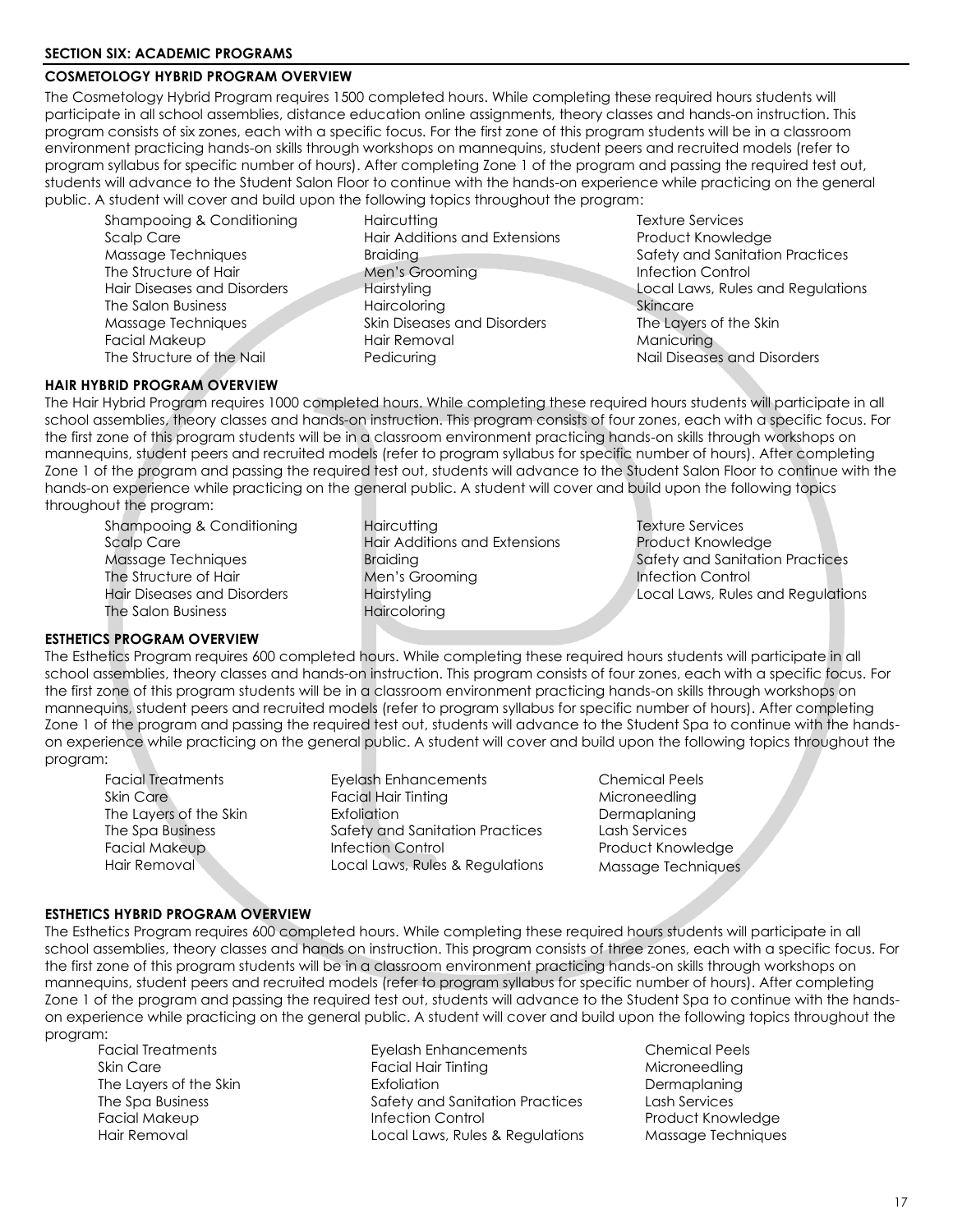#### <span id="page-23-0"></span>**LASER PROGRAM OVERVIEW**

The Laser Program requires 88 completed hours and offers an additional 12 optional clinical hours. While completing these required hours students will participate in didactic classes and hands on instruction. This program consists of two zones, each with a specific focus. For the first zone of this program students will be in a classroom environment practicing hands-on skills through workshops on student peers and recruited models. After completing Zone A of the program, students will advance to the student MedSpa to continue with the hands-on experience while practicing on the general public. The curriculum includes:

Radio Frequency Treatmenst Body Conouring Pigment Reduction Photofacial Safety,, Sanitation\$& Infetiona **Control** Bascular Reduction

Skin Tightening Spider Vein Reduction Scar Treatments Skintag Removal Milia Removal RF Microneedling Thermocoagulation Treatments Medical Surveillance Practices **TriBella** Medical Surveillance Laser Fundamentals Laser Hair Reduction Non-Ablative Skin Resurfacing Non-Ablative Tattoo Reduction

#### <span id="page-23-1"></span>**FACULTY CERTIFICATION PROGRAM OVERVIEW**

The Faculty Certification Program requires 350 completed hours. While completing these required hours students will participate in all school assemblies, Mindful Teaching assignments, theory classes and hands on instruction. This program consists of three zones and ten modules. For the first 80 hours of this program students will be in an observation only setting shadowing licensed educators in both a classroom and salon/spa floor setting. After completing the observation period of the program students will start practicing the learned techniques in both the classroom and student salon/spa settings. A Faculty Certification student will cover and build upon the following topics throughout the program:

Local Laws, Rules and Regulations Classroom Management Theory Procedures Ability to Follow Curriculum Theory Procedures Ability to Follow Curriculum Theory Test Administration

Creating Dissonance Infection Control Salon/Sp Floor Management Practical Procedures Lesson Plan Development Time Management Bloom's Taxonomy Safety and Sanitiation Practices Curriculum Flow Testing **Procedures** Procedure Development Practical Test Administration Professional Development Penrose Mission, Core values, **Culture**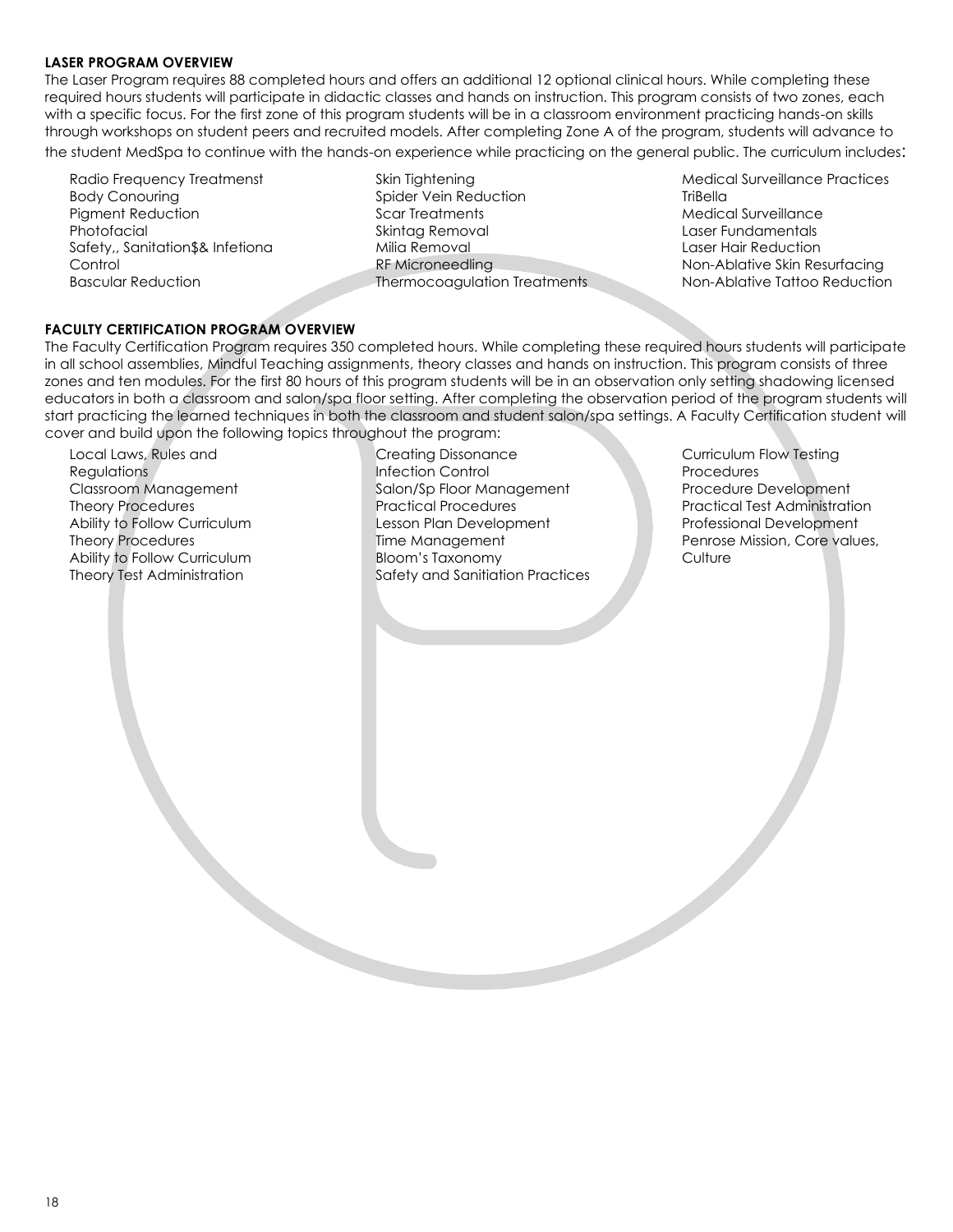#### <span id="page-24-0"></span>**SECTION SEVEN: STUDENT-RIGHT-TO-KNOW INFORMATION**

Penrose Academy tracks and makes available annual performance with respect to student completion, licensure and placement rates as reported to the Integrated Postsecondary Education Data System (IPEDS) to any enrolled or prospective student. The requirement from our accrediting agency, COE, is 60% Completion, 70% Licensure and 70% Placement. The following table is provided as a reference to the reported rates\*. For a more disaggregated breakdown of these rates visit the College Navigator link on the Penrose Academy website at **[www.penrose.edu](http://www.penrose.edu/)**.

| <b>COMPLETION RATE</b>            |               | <b>LICENSURE RATE</b> |     | <b>PLACEMENT RATE</b>                                           |     |
|-----------------------------------|---------------|-----------------------|-----|-----------------------------------------------------------------|-----|
| $\overline{\phantom{a}}$<br>l≔ #l | ანთ<br>70 / C |                       | 98% | $\left(\overline{\mathbb{A}}\right)$<br>$\mathscr{D}_{\lambda}$ | 79% |

*\* The above rates are the average of all programs offered at Penrose Academy as reported to COE for most recent annual report.* [For the first zone of this program students will be in a classroom environment practicing hands-on skills through workshops on](#page-22-3) [mannequins, student peers and recruited models \(refer to program syllabus for specific number of hours\). P](#page-22-3)enrose Academy does not guarantee employment upon graduation. However, Penrose Academy offers placement assistance through our Career Fairs, coaching with our Student Services Department and maintains a current list of job openings and opportunities for both enrolled students and graduates. This listing is located on the Penrose App under Jobs. Specific staff members are designated to serve on a Placement Team that visits local salons, spas, medspas, nail salons/spas and industry related businesses to build a rapport and familiarize them with our school and student body.

Penrose Academy graduates have multiple opportunities to be employed in the industry. Provided below are examples of some, yet not all, of these industry related employment opportunities, that have been obtained by previous graduates.

Manufacturer Representative Stylist for film, theater, fashion or print Platform Educator

Hairstylist Nail Technician **Esthetician** Esthetician Nail Technician Color Specialist Salon/Spa Owner Salon/Spa Manager Makeup Artist **Sales Representative** Sales Representative Sales Consultant Medical Esthetician Laser Technician Freelance Artist

#### <span id="page-24-1"></span>**PROGRAM CAREER/OCCUPATION INFORMATION**

The U.S. Department of Education requires Penrose Academy to disclose Standard Occupation Codes (SOC) of each Program, as listed below. Also disclosed are the links to Career Occupational Guides as posted on the O-NET website for each program offered at Penrose Academy.

| <b>PROGRAM</b>                              | <b>STANDARD OCCUPATION CODE</b>                                                    |
|---------------------------------------------|------------------------------------------------------------------------------------|
| <b>Cosmetology Hybrid</b>                   | SOC: 39-5012 Hairdressers, Hairstylists and Cosmetologists                         |
| Major Group: 39-0000   Minor Group: 39-5000 | http://www.onetonline.org/link/summary/39-5012.00                                  |
| Hair Hybrid                                 | SOC: 39-5012 Hairdressers, Hairstylists and Cosmetologists                         |
| Major Group: 39-0000   Minor Group: 39-5000 | http://www.onetonline.org/link/summary/39-5012.00                                  |
| <b>Esthetics   Esthetics Hybrid</b>         | SOC: 39-5014 Skincare Specialists                                                  |
| Major Group: 39-5090                        | http://www.onetonline.org/link/summary/39-5094.00                                  |
| <b>Faculty Certification</b>                | SOC: 25-1194 Voc Edu Teachers<br>http://www.onetonline.org/link/summary/39-5012.00 |
| Laser<br>Major Group: 39-5090               | SOC: 39-5014 Skincare Specialists                                                  |

#### <span id="page-24-2"></span>**STUDENT RECORDS & RIGHT OF ACCESS AND PRIVACY**

The Family Educational Rights and Privacy Act (FERPA) is a Federal law that protects the privacy of student education records. The law applies to all schools that receive funds under an applicable program of the U.S. Department of Education. Penrose Academy respects the privacy and security of Personally Identifiable Information (PII) and educational records. Penrose Academy does not publish private student information; however, Section 99.37 of FERPA permits Penrose Academy to disclose, upon request, directory information (student's name, address, telephone number, date and place of birth, field of study, dates of attendance) without the student's consent unless the student has otherwise directed Penrose Academy, in writing. The school provides and permits access to student and other school records as required by the AZBOC.

Student records are maintained for a minimum of three years. Student records/files are only available to restricted staff, COE and certain government agencies may gain access to all students' files at any time.

**Collection and Use of Personal and Educational Records:** Penrose Academy collects information from various sources including but not limited to a student's enrollment application and forms. We also obtain information due to transactions students have with us or that we have with third parties on a student's behalf. We use that information to provide students with products and/or services students have requested from us and to comply with reporting and/or other legal requirements or mandates.

**Safeguarding Records:** Penrose Academy keeps student educational and financial records in secure offices and in a manner so to maintain them safely (storage cabinets, fireproof file cabinets, etc.). Penrose Academy maintains physical, electronic and procedural safeguards that comply with the regulations and leading industry standards. A student's nonpublic personal information is restricted to staff/faculty members Penrose Academy has determined to have legitimate educational interests.

This includes contractors, consultants or other parties to which Penrose Academy has outsourced institutional services or functions.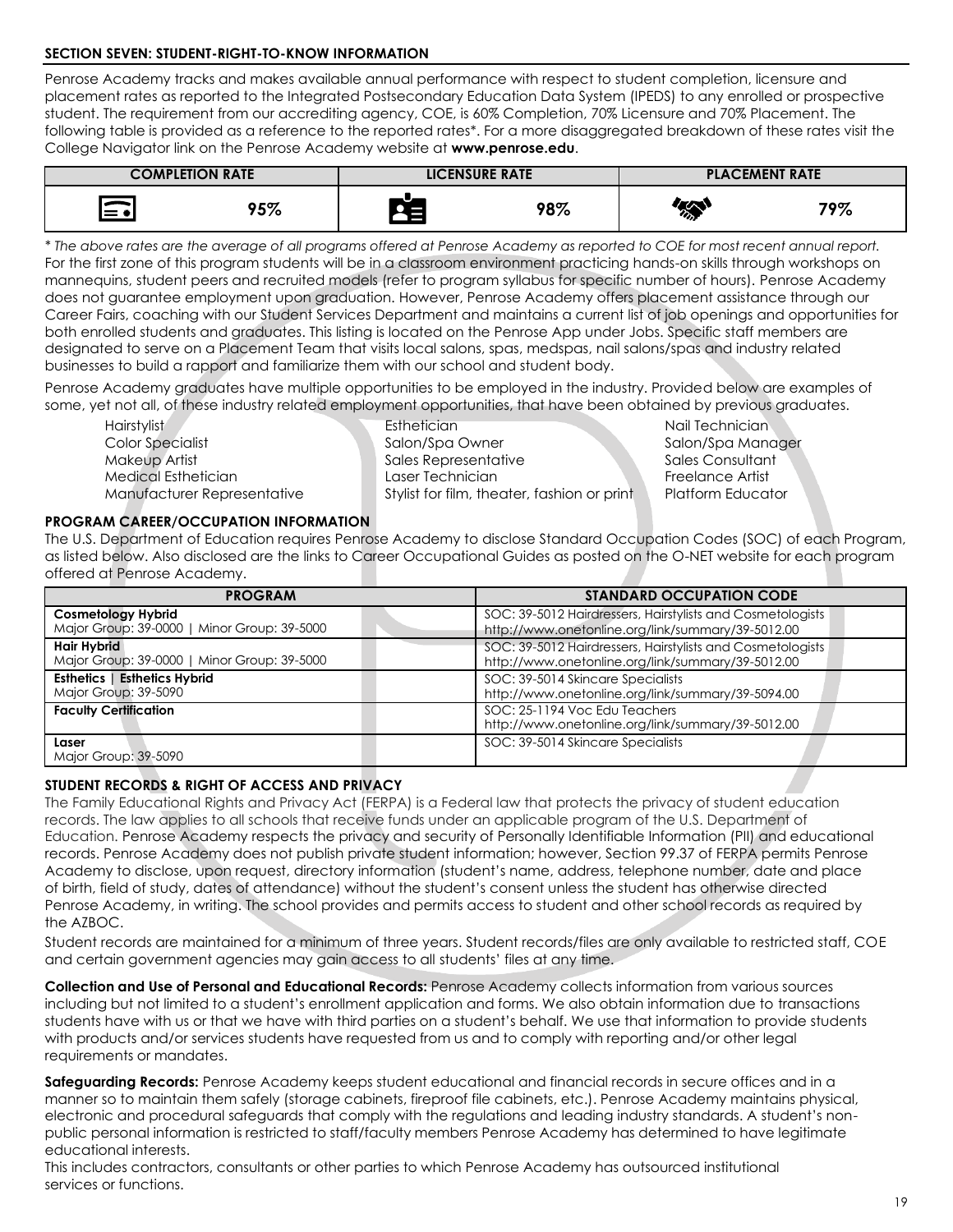**Release of Information with Student Consent:** Students (or parent/guardian of dependent minors) may authorize the release of information to outside/third parties if they wish. Requests must be made to the Student Services, Education, Financial Aid, Admissions or Compliance Departments in writing. This request must include the desired record, purpose of and party/class of parties to disclose the information to. Blanket releases are not permitted. Information will not be released without the student's (or parent/guardian of dependent minors) consent.

**Release of Information without Student Consent:** FERPA permits the disclosure of PII (Personally Identifiable Information) from students' education records, without consent of the student, if the disclosure meets certain conditions of the FERPA regulations. PII is any data that could potentially identify a specific individual. Any information that can be used to distinguish one person from another can be considered PII. Except for disclosures to school officials, disclosures related to some judicial orders or lawfully issued subpoenas, disclosures of directory information and disclosures to the student, FERPA regulations requires Penrose Academy to record the disclosure. Eligible students have a right to inspect and review their record of disclosures. Penrose Academy may disclose PII from the education records without obtaining prior written consent of the student to:

- Accrediting bodies, the U.S. Department of Education, the Secretary of Education or State, the U.S. Attorney General and others, relating to our status as a candidate school for programs, in connection with an audit or evaluation of Federal or State supported education programs or for the enforcement of/compliance with Federal legal requirements related to those programs.
- Comply with a judicial order or lawfully issued subpoena.
- Appropriate officials in connection with a health or safety emergency.
- Parents of an eligible student if the student is a dependent for IRS tax purposes.
- A victim of an alleged perpetrator of a crime of violence or a non-forcible sex offense. The disclosure may only include the final results of the disciplinary proceeding with respect to that alleged crime or offense, regardless of the finding.
- The general public, as a final result of a disciplinary proceeding, if Penrose Academy determines the student is an alleged perpetrator of a crime of violence or non-forcible sex offense and the student has committed a violation of rules or policies with respect to the allegation made against him or her.
- Parents of a student under the age of 21, if Penrose Academy determines the student committed a disciplinary violation of any Federal, State or local law or of any rule or policy of Penrose Academy that governs the use or possession of alcohol or a controlled substance.
- Determine if necessary, the eligibility, amount of aid or enforcement of the terms and conditions relating to financial aid a student has applied for or received.
- Organizations conducting studies for or on behalf of Penrose Academy to develop, validate or administer predictive tests, administer student aid programs or improve instruction.
- Accrediting organizations to carry out their accrediting functions.

Records will be released to such agencies to fulfill the duties, directives or orders of such or to assist Penrose Academy in fulfilling its missions and objectives and will be indicated on file if such a review has been performed.

**Student Rights:** Penrose Academy guarantees each student (or parent/guardian of dependent minors) the right to access their records and to consent to or withhold the disclosure of Personally Identifiable Information (PII). Penrose Academy does not currently produce a student directory; however, should a directory be published in the future students will have the right to withhold PII from it. Such a request should be made in writing to the Academy President.

Students have the right to inspect and review educational records. Requests must be made in writing and will be complied to within 45 days of the request. During a review of educational records, if an item(s) is found to be inaccurate, misleading, or otherwise in violation of a student's privacy rights under FERPA, a written request may be submitted, including any supporting documentation that proves the information is incorrect, to the President to amend the information. A written response explaining the outcome of the request will be provided.

If a student feel Penrose Academy has failed to comply with the requirements of FERPA, the student has the right to file a written complaint with the U.S. Department of Education concerning the alleged failures. Written complaints should be mailed to: Family Policy Compliance Office, U.S. Department of Education, 400 Maryland Avenue, SW, Washington, DC 20202

**HIPAA & FERPA:** HIPAA (Health Insurance Portability and Accountability Act of 1996) is a United States legislation that provides data privacy and security provisions for safeguarding medical information. HIPAA applies to Health Care Providers, private benefit plans and health care clearinghouses. HIPAA does not apply to other types of organizations whose receipt or maintenance of health records is incidental to their normal course of business. FERPA provides safeguards of education records and does not limit what records a school may obtain, create or maintain.

Penrose Academy follows requirements for the privacy of health records (HIPAA). The Student Services and Education Departments maintain health records for students requesting services, waivers or accommodations. Receipt and maintenance of health records is well established. If a health record is used to make a decision in regard to a student's education program the health record may be construed to be an education record, in which case the normal FERPA provisions for safeguarding the record would apply.

**Health and Safety Exemption Requirement:** A health and safety exception permits the disclosure of PII from a student's record in case of an immediate threat to the health or safety of students or other individuals. Penrose Academy only discloses PII from an education record to appropriate parties in connection with an emergency *if* knowledge of the information is necessary to protect the health or safety of the student or other individuals.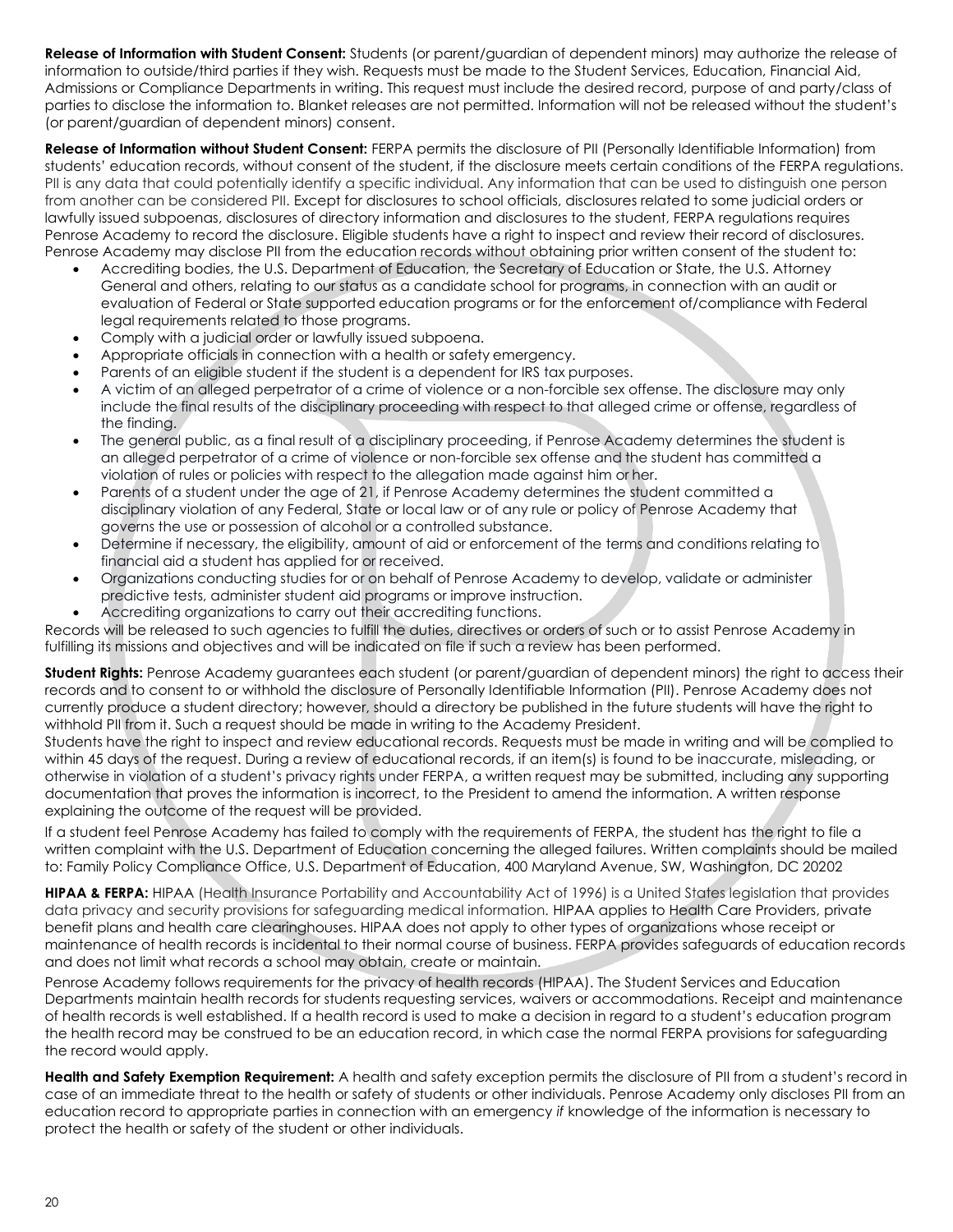#### <span id="page-26-1"></span><span id="page-26-0"></span>**COMMUNITY INVOLVEMENT**

Penrose Academy's exclusive charity of choice is Phoenix Children's Hospital (PCH). Throughout the year, Penrose Academy offers opportunities for students and staff to participate in charitable and community events that directly benefit PCH. Student involvement depends on GPA, attendance and general compliance with the student catalog/student enrollment agreement.

#### <span id="page-26-2"></span>**STUDENT GUIDELINES**

Through meaningful educational experiences, Penrose Academy educates, empowers and connects our students to their professional goals. To achieve that goal, it is our responsibility to maintain an environment that is safe, relevant, educational and consistent with our mission.

In addition to this obligation, Penrose Academy feels that all members of this educational environment are set up for success through the ideas, policies and information contained in this Student Catalog. By reading and signing this catalog, both Penrose Academy and the student accept responsibility for each other within our community.

Penrose Academy has established these policies to ensure the safety and well-being of this community and to respond promptly and accurately to actions that are contrary to our purpose and mission. Penrose Academy's Student Catalog seeks in its disciplinary function to impart the purpose and mission of this community.

As stated in the Enrollment Agreement, students acknowledge and agree to be bound by the terms and conditions defined in this Student Catalog. A student failing to comply with the rules and regulations set forth in this Student Catalog may face termination prior to completion of the program. Should any of these guidelines not be adhered to, the student may not benefit from the program as intended. Proper student conduct is important for the culture of the school, as it is our desire to lead everyone toward success. Penrose Academy complies with all local, state and federal laws that apply.

When a student's conduct or behavior adversely impacts Penrose Academy's community, the educational programs are jeopardized, and all are at risk. Behavior that is in violation of local, state or federal law will not be tolerated. In these cases, Penrose Academy does not provide protection from prosecution by law enforcement agencies.

#### <span id="page-26-3"></span>**STUDENT CODE OF CONDUCT POLICY**

Penrose Academy's Code of Conduct is a guide for students on personal conduct that reflects the Academy's mission and culture. The Code of Conduct exists to safeguard and maintain a culture that is positive learning environment. The expectation and standards for students are professionalism, communication, commitment, authenticity, accountability, reliability, and honesty.

Penrose Academy does not tolerate any student misconduct including but not limited to: arrogance, rudeness, insensitivity to others, refusal to participate in student learning, refusal to perform services, refusal to take a walk-in guest, refusal to retail products or any other negative, anti-social, unprofessional behavior as determined by school ownership. Bullying is defined by the state of Arizona as any written, verbal or physical act/electronic communication, including the use of Social Media that is intended to harm a student is considered student misconduct and will not be tolerated. An investigation and/or termination may result from excessively bad behavior.

| No Theft       | No Bullvina                           | No Stealing         |
|----------------|---------------------------------------|---------------------|
| No Weapons     | No Cyberbullying                      | No Drugs or Alcohol |
| No Gum Chewing | No Smoking, Vaping, Tobacco, Nicotine | No Cheating         |

#### <span id="page-26-4"></span>**STUDENT COMPLAINT POLICY**

It is the policy of Penrose Academy to maintain a harmonious school environment. Penrose Academy encourages students to express concerns about school related issues, including communication, interpersonal conflict, and other conditions.

Students are encouraged to raise concerns with their immediate Educator, Director of Education or Student Services Department. If not resolved at this level, a student may submit in writing a formal complaint.

All students and employees, regardless of their positions, are covered by and expected to comply with this policy and are to take appropriate measures to ensure that prohibited conduct does not occur. Appropriate disciplinary action will be taken against any student or employee who violates this policy. Based on the seriousness of the offense, disciplinary action may include verbal or written reprimand, suspension, or termination of enrollment/employment.

Penrose Academy assures that all students filing a complaint can do so without fear of retaliation or reprisal.

#### **STUDENT COMPLAINT PROCEDURE**

Penrose Academy has established the following procedure for filing a complaint and will treat all aspects of the procedure confidentially to the extent reasonably possible.

- 1. Students should complete a student complaint form. Student complaint forms are available to students via Penrose app, or a hard copy can be obtained in the Student Services office.
- 2. Complaints should be submitted as soon as possible after an incident has occurred, in writing to the Student Services department or to the Director of Education. If the complaint is on either the Student Services department or the Director of Education, submit the complaint in writing, to the President.
- 3. The complaint will be reviewed upon receipt.
- 4. An investigation will be launched to determine whether there is a reasonable basis for considering that the alleged violation of this policy occurred.
- 5. During the investigation, the complainant, the respondent and any witnesses will be interviewed to determine whether the alleged conduct occurred.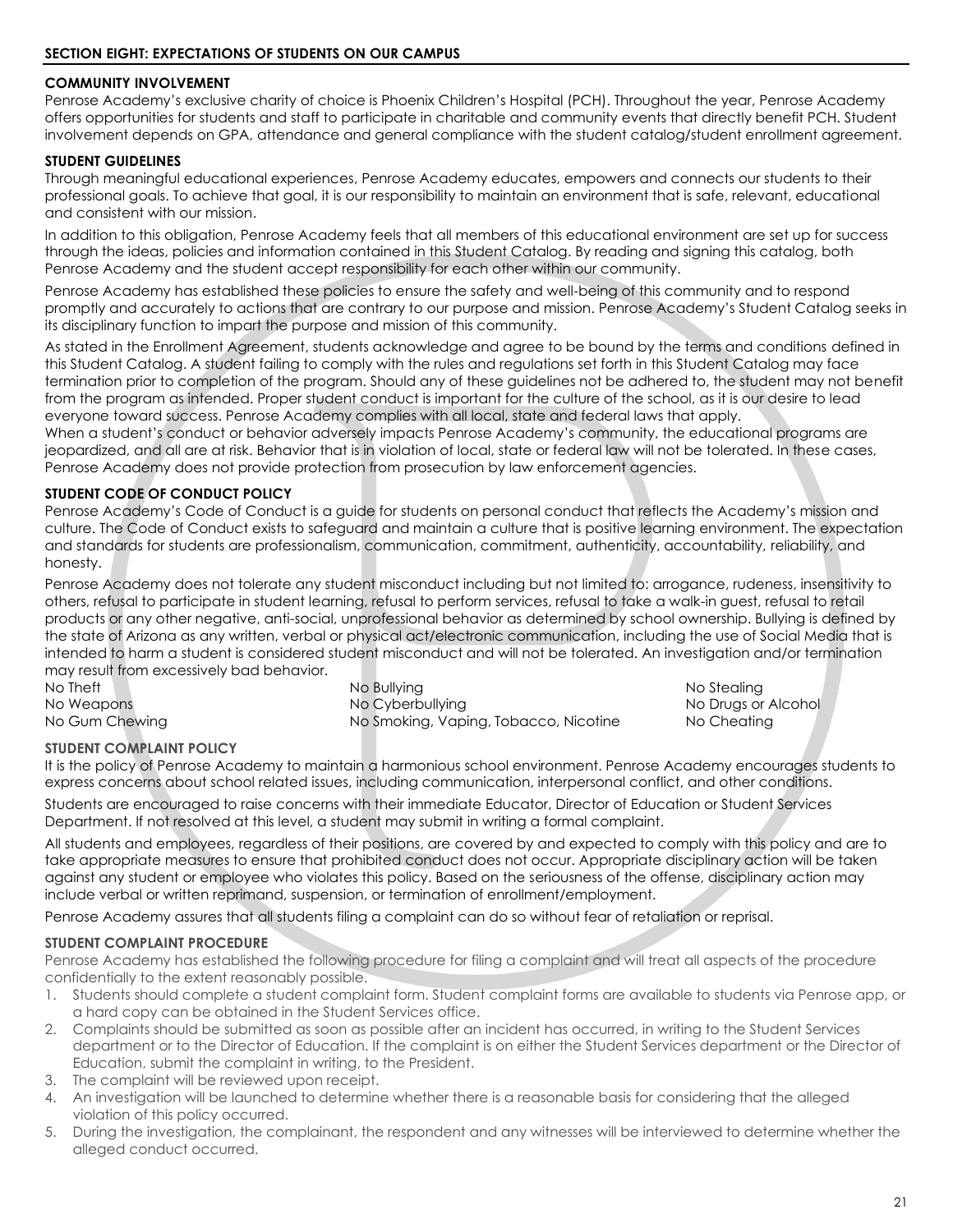- 6. Upon conclusion of an investigation, the person conducting the investigation will submit a written report of his or her findings. If it is determined that a violation of this policy has occurred, appropriate disciplinary action will be recommended. The appropriate action will depend on the following factors:
	- a) the severity, frequency and prevalence of the conduct.
	- b) prior complaints made by the complainant;
	- c) prior complaints made against the respondent; and
	- d) the quality of the evidence (e.g., firsthand knowledge, credible corroboration).
- 7. If the investigation is inconclusive or if it is determined that there has been no violation of policy, but potentially problematic conduct may have occurred, appropriate preventive action may be taken.
- 8. Once a final decision is made, either the Director of Education or the Director of Student Services will meet with the complainant and the respondent separately and notify them of the findings of the investigation. If disciplinary action is to be taken, the respondent will be informed of the nature of the discipline and how it will be executed.

#### **GRIEVANCE PROCEDURE FOR STUDENT COMPLAINTS**

Any complaint not resolved at the level of filing a complaint, and student may submit, in writing, a signed grievance to the President. Complaints or grievances against the President shall be submitted to the Owner and CEO of Penrose Academy.

After receiving a written grievance, Penrose Academy may hold a meeting with the student, employee, the department head, and any other individuals who may assist in the investigation or resolution of the issue. All discussions related to the grievance will be limited to those involved with, and who can assist with, resolving the issue.

In the event that a grievance may not be resolved at the institutional level, a formal grievance may be filed with the Council on Occupational Education, Arizona State Board of Cosmetology.

Council on Occupational Education 7840 Roswell Rd. Bldg. 300, Ste. 325 Atlanta, GA 30350 770) 396-3898 or (800) 917-2081 www.council.org

Arizona State Board of Cosmetology 1740 W. Adams St. Suite 4400 Phoenix, AZ 85007 (480) 784-4539 [www.azboc.gov](http://www.azboc.gov/)

#### **RECORDKEEPING**

Penrose Academy will maintain student complaint records for a period of six years.

#### **SUBSTANCE ABUSE PREVENTION POLICY**

Drug abuse can have a pervasive effect on an entire community. Understanding drug use risk factors and spreading the word through prevention programs is the best defense against drug abuse.

Drug abuse prevention has become an important first step in informing our Staff, Faculty and Students about the dangers of addiction, prevention techniques and where to find recovery help if necessary.

The use of drugs and alcohol can cause numerous health problems and can lead to death. The effects to a person's health include respiratory failure, heart attack, overdose, acute intoxication and transmittable diseases such as Hepatitis C and AIDS. Thousands of deaths are caused each year by drug overdoses, allergic reactions to drugs, toxic combinations of drugs and alcohol poisoning.

Some drugs legally purchased at a pharmacy, whether they're prescribed by a doctor or bought over-the-counter (OTC), can be just as dangerous and impair your judgement. Look for warning labels or ask your pharmacist if in doubt about a drug's capacity for impairment.

Penrose Academy has a zero-tolerance policy for drugs and alcohol use. For the safety of Penrose Academy, Students, Staff, Faculty and its guest's, the manufacture, distribution, dispense of, possession, use, sale, purchase, offer to buy/sell or use of alcohol, illegal drugs or related paraphernalia and the illegal use of drugs (including the misuse of prescription drugs) at Penrose Academy, on campus or while engaged in the course curriculum, is strictly prohibited.

Students, Staff or faculty under the influence of nonprescription or prescription drugs (those that impair judgment, alertness, concentration or motor skills), alcohol, or any unknown substance (including before school, during school, on a field trip or at a Penrose Academy event) will be asked to leave the premises immediately. An investigation and termination proceedings may follow and may be subject to criminal prosecution. Penrose Academy further reserves the right to take any and all appropriate and lawful action necessary to enforce this substance abuse policy including, but not limited to, the inspection of school issued lockers, desks or other suspected areas of concealment, as well as personal property when the school has reasonable suspicion to believe the student, staff or faculty member has violated this policy. The use of a drug detection dog may also be used for searches.

Penrose Academy also prohibits such conduct during non-curriculum time to the extent that, in the judgment of Penrose Academy, it impairs a student's ability to progress through the curriculum, threatens the reputation and/or integrity of the school or violates the law.

Penrose Academy will refer violators to the authorities for prosecution consistent with local, state and federal law in accordance the Arizona Revised Statutes Title 13 Criminal Code, Chapter 34 Drug Offenses, Sections 3401 – 3421 which can be found online at **[www.azleg.state.az.us.](http://www.azleg.state.az.us/)**

Students may request a paper copy of Penrose Academy's Substance Abuse Prevention Policy from the Student Services Department at any time for resources on prevention of or overcoming substance abuse and a description of different charges and penalties, associated with these offenses, that could be faced. This policy is also provided digitally for every student and posted on the Penrose App.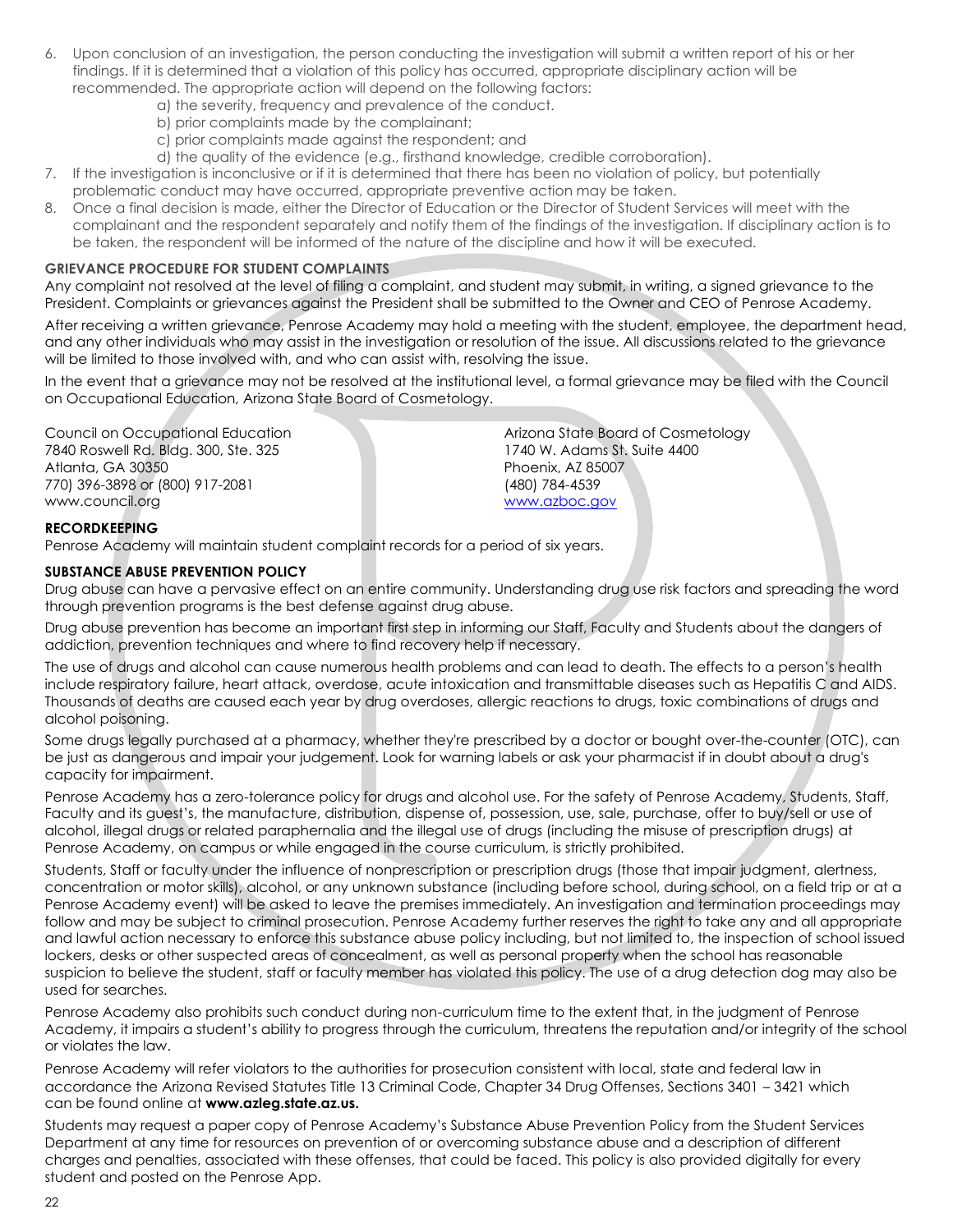#### **SAFETY SANITATION AND INFECTION CONTROL (SSIC)**

Penrose Academy follows a Safety Sanitation and Infection Control (SSIC) Policy to educate and enforce protocols and plans that contribute to the safety, health and welfare of the Penrose community. This policy focuses on educating students about diseases, infections and threats in the salon such as MRSA, Hepatitis B and C, HIV, AIDS, COVID-19, etc.

Additionally, the policy educates students, staff and faculty on how to prevent the spread of disease, ensure proper hygiene and follow safety and sanitation regulations while servicing the public in addition to the education covered in the daily curriculum.

The SSIC Policy is reviewed and revisited annually, more often when new threats arrive, so that students are aware and able to execute these practices on a daily basis and upon graduation.

Penrose Academy also may develop SSIC Policies that are specific to current pandemics and other threats. These policies are updated and posted to the Penrose App immediately following each update.

#### **ACADEMIC TRANSCRIPTS**

Academic transcripts are issued, both official and unofficial, by the Student Services Department. Each student will be provided one official transcript free of charge at time of graduation or withdrawal/termination if paid in full, with no outstanding issues and if requested. Additional copies must be requested in writing to the Student Services Department and will be issued at a cost of \$10. Transcripts will not be issued or released to any student retaining a balance due to Penrose Academy.

#### **ATTENDANCE**

Being prompt and on time is critical to a successful career. As a result, Penrose Academy has a very high attendance standard, similar to those of nearly all industry employers including the self-employed. Students must attend a minimum of 95% of the scheduled hours within time allowed to maintain Satisfactory Academic Progress, unless the President has approved documented absences. All absences are recorded and made a part of the student's permanent record. Attendance is monitored daily and reviewed monthly. The student is responsible for class material and/or tests missed while absent. Any student with an attendance percentage below 95% may be coached by an educator and/or Student Services staff member on how to improve attendance to meet SAP. That student may be placed on a Corrective Action Plan (CAP) with specific actions and deadlines to show timely progression toward completion of the program.

If a student needs to have a period of time to be absent, he or she needs to request that time off through Student Services. All time off must be made up prior to the student's contract date or Over Contract fees will incur. Opportunities for making up hours are limited; therefore, postponing travel and absences is highly recommended. Perfect attendance is highly encouraged.

If a student cannot attend class, they must call the school, email Student Services or utilize the Penrose App to communicate prior to the scheduled start time. Students must state their name, zone and reason for missing class when reporting absences. Students are expected to return to school the following day or must communicate as stated above for each day of absence.

If a student is absent or late without having received prior approval, did not communicate with the school or did not leave a message, it will be counted as a catalog violation. All hours missed will count towards the 5% that a student is afforded to miss and still maintain a satisfactory attendance percentage. Please note that any hours missed should be made up if such opportunities become available, to avoid over contract charges as detailed below.

#### **CLOCKING IN AND OUT**

Students must clock in on or before the scheduled start time of class each day by using Penrose Academy's time clock or may risk being locked out for the school day. All students must clock in first thing in the morning, clock out/in for non- scheduled breaks and clock out at the end of each school day. Any student found to be "stealing" time, may be suspended or terminated as determined by the President.

#### **ZONE 1 ATTENDANCE POLICY**

Esthetics and Esthetics Hybrid students missing more than 30 cumulative hours and/or three consecutive school days in Zone 1 may be required to perform a test-out to ensure technical progress and must pass with an 80% or higher. Cosmetology Hybrid and Hair Hybrid Students missing more than 35 cumulative hours and/or four consecutive school days in Zone 1 may be required to perform a test-out to ensure technical progress and must pass with an 80% or higher. Upon completion of the testout, if necessary, a mandatory Leave of Absence may be required to repeat Zone 1. If so, the student will be allowed to reenter at a specified date as determined by the President, Student Services and Admissions Departments, should space be available in the subsequent program/start-dates. Any student in Zone 1 placed on a mandatory Leave of Absence for attendance issues may be subject to re-enrollment fees as listed in this catalog as well as any over contract charges at the end of the student's revised contract date if applicable.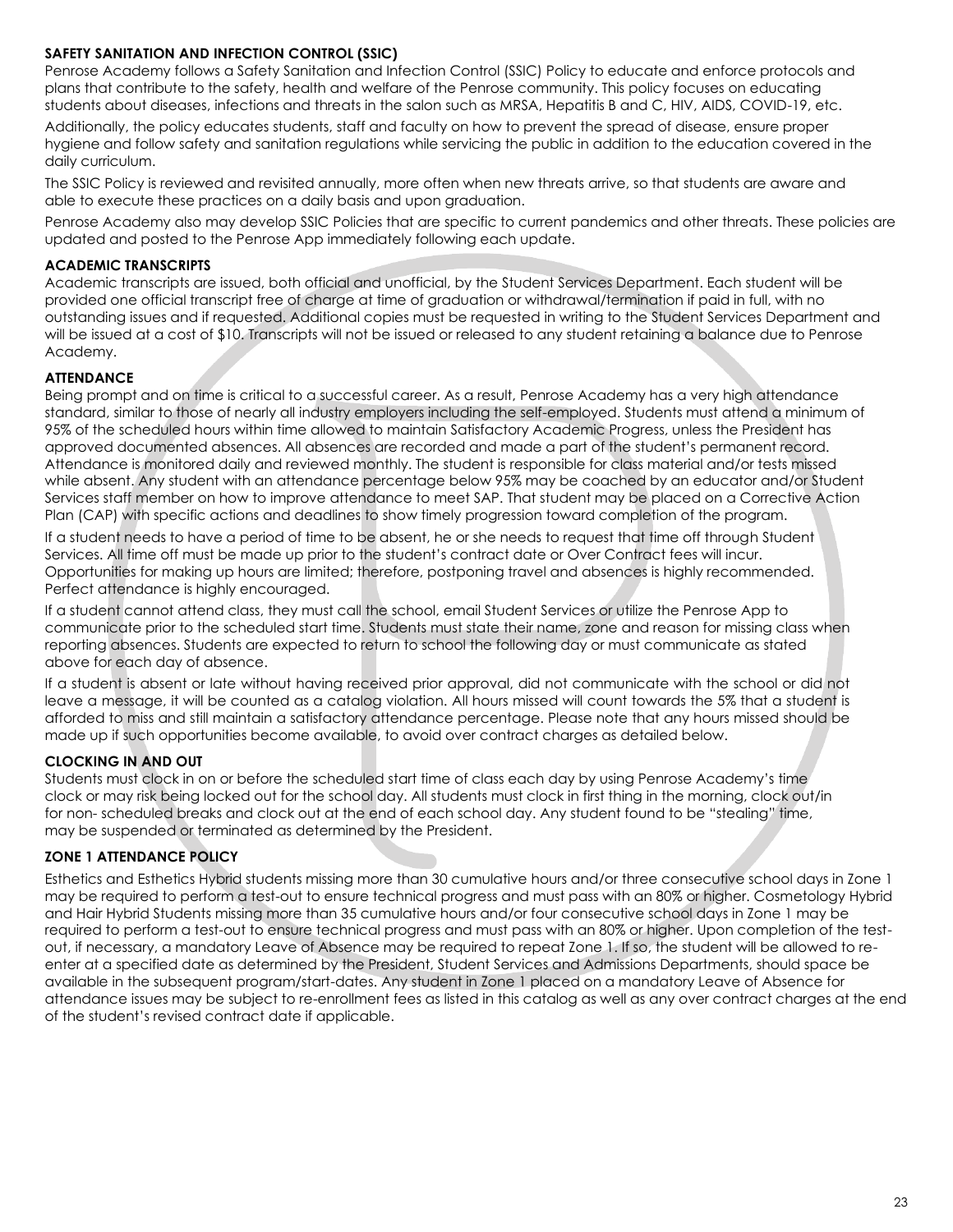### **LEAVE OF ABSENCE (LOA)**

Penrose Academy does not grant students the decision to take a Leave of Absence arbitrarily. In the case of an extreme personal hardship or medical crisis with documentation provided by a medical professional, stating that attendance would be unrealistic or impossible, or for a student serving in the military that has been called into active duty, a consideration may be made by the President. If the student does not return or contact the school on or before the scheduled return date, this will result in self-termination and Penrose Academy will document this as a withdrawal dated with the start date of the LOA.

Financial aid and any additional charges are suspended when a student is on an approved leave of absence. Students receiving Federal Financial Aid will not have any funds disbursed while on a Leave of Absence (LOA). Failure to return from an LOA will result in termination of the student's enrollment dated for the date of determination, however the student's last day of attendance (LDA) will be used for the Return to Title IV Calculation. Any refunds due will be made to the appropriate Title IV programs within 45 days of the date the student was scheduled to return. The student's subsequent failure to return from an LOA will immediately reduce the previous original grace period. All student's participating in Federal Direct Loans are responsible for the terms and agreements inherent in the Master Promissory Note.

#### **ZONE EDUCATION**

Cosmetology Hybrid, Hair Hybrid, Esthetics, Esthetics Hybrid, Laser and Faculty Certification programs are all organized into zones. The table below displays the number of zones by program and schedule. Once a student has successfully completed the appropriate number of hours and satisfied the requirements for all exams (both written and practical), the student will move onto the next zone which has a unique theory and clinic schedule to that zone.

| <b>PROGRAM AND SCHEDULE</b>             | <b>NUMBER OF</b><br><b>ZONES</b> |  |  |  |  |  |
|-----------------------------------------|----------------------------------|--|--|--|--|--|
|                                         |                                  |  |  |  |  |  |
| <b>Cosmetology Hybrid</b>               |                                  |  |  |  |  |  |
| <b>Esthetics (all schedules)</b>        |                                  |  |  |  |  |  |
| <b>Esthetics Hybrid (all schedules)</b> |                                  |  |  |  |  |  |
| Hair Hybrid (four-day schedule)         |                                  |  |  |  |  |  |
| Hair Hybrid (two-day schedule)          |                                  |  |  |  |  |  |
| Laser (all Schedules)                   |                                  |  |  |  |  |  |
| <b>Faculty Certification</b>            |                                  |  |  |  |  |  |

#### **FACULTY CHOICE**

Penrose Academy faculty members have the right to maintain customized classroom policies that align with their teaching style. The Director of Education will approve these faculty specific policies and those policies must be in conjunction with school wide policies and must be posted or explained at the beginning of each new academic zone.

#### <span id="page-29-0"></span>**PERSONAL APPEARANCE**

The standards of personal appearance at Penrose Academy strives to maintain a professional and practical learning environment. They seek to recognize, balance, and respect an individual's need for self-expression and comfort during the school day with acknowledgment that Penrose Academy is an educational institution preparing students for a career in the professional beauty industry.

#### **General personal appearance for all programs:**

Generally, students have an obligation to dispense beauty advice and must maintain a clean and neat appearance. Refrain from wearing stained, dirty, wrinkled, frayed, overly revealing, or excessively oversized clothing to school. Clothing free of messages that promote tobacco, alcohol or drug use, or messages that are demeaning to any group of people. For safety reasons, slippers and flip flops may not be worn as shoes.

#### **Esthetics, Esthetics Hybrid and Laser programs**

To respect the medical environment and maintain the highest level of professionalism, infection control and safety. Students wear:

- Closed toed shoes.
- Medical scrubs of any solid color.
- Hair secured off face during hands-on treatments.
- Nails that are groomed, neat, and shorter in length.
- Scrubs can be worn with undershirts of any color or pattern.
- Eyelashes free of extension/false lashes during the skin care portion of the curriculum.
- Penrose Academy and/or any Industry related t-shirt can be worn with scrub bottoms.

#### **Cosmetology and Hair Hybrid programs**

The students in the Cosmetology and Hair Hybrid programs are empowered to be responsible, trustworthy students who can express themselves freely. Students wear:

- Shoes.
- Shirts with sleeves.
- Clothing of any color or pattern.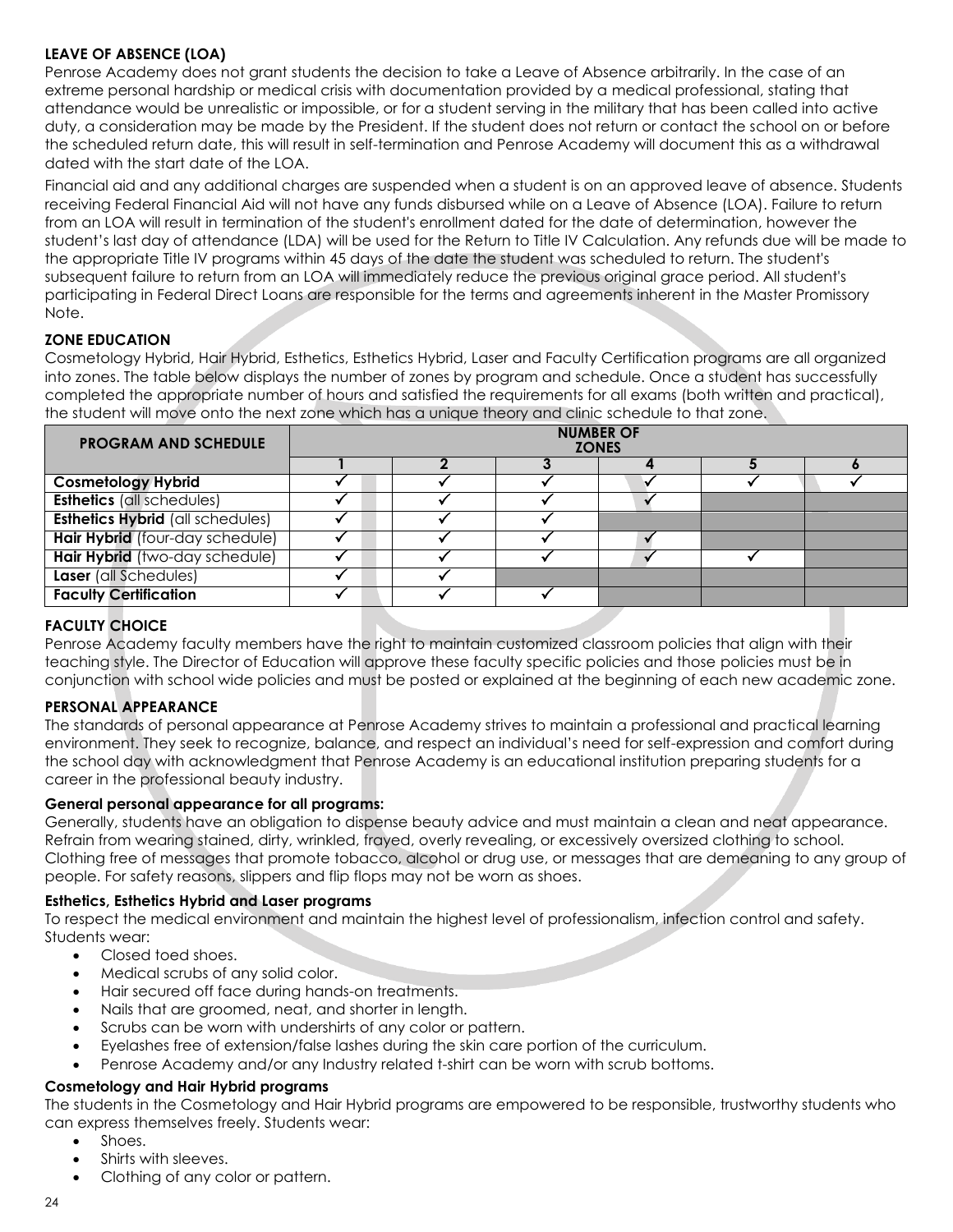- Nails that are groomed and neat.
- Clothing tops overlapping bottoms.
- Undergarments covered by clothing.
- Shorts, skirts, and dresses that extend beyond the mid- thigh.
- Eyelashes free of extensions/false lashes during the skin care portion of the curriculum.
- Opaque (non-transparent) clothing covering skin on the stomach, waist, chest and back.

#### **STUDENT ADVICE/COACHING**

Penrose Academy team members are available for discussion and to advise students. When a student actively pursues advice from a staff member at Penrose Academy regarding personal issues, a recommendation will be offered to seek a licensed counselor. A list of counselors and resources will be provided to the student to seek out the professional of choice. Where possible, the school will cooperate with students about issues that relate to success in the program. Penrose Academy does not provide psychological assessment or counseling to students in any manner or capacity.

### <span id="page-30-0"></span>**TECHNOLOGY POLICY**

The use of technology is an integral part of Penrose Academy. Penrose Academy utilizes technology in the classroom and on the student salon/spa. An orientation to technology used is provided during the initial orientation and technical support is provided throughout the entire program by Student Services/ Faculty.

Technology should be used with appropriate discretion due to the possibility of posts becoming public without an individual's consent. It is advised that for both personal and professional reasons, students revise privacy settings on all social media accounts. Penrose Academy reserves the right to monitor and intervene in any internet activity that may affect the safety or well-being of students, staff and the community. All students are held accountable by Penrose Academy for online behavior, on or off campus and must adhere to the Student Conduct policy as mentioned in this catalog. Any violations of the following policies are grounds for disciplinary actions, up to and including termination.

- Cell Phones: All calls should be completed prior to class or during breaks. Cell phones are allowed in classroom/spa/clinic with permission of the educator. Personal phone calls will not be taken at the reception desk or in any office except in an emergency.
- Audio/Video Recording: Videotaping and audio recordings are not allowed at any time, unless with approval from the President and/or Marketing Manager. Photography of another student and/or guests may occur only with the permission of students and/or guests.
- Social Media: Defined as all forms of online publishing, group chat and discussion, including but not limited to Pinterest, Snapchat, Twitter, YouTube, Facebook, Instagram and blogs. Students are personally responsible for all content that is published on social networking sites. As stated in our Student Conduct Policy, Penrose Academy does not allow cyber bullying, engaging in unprofessional conduct, personal insults, obscenity, ethnic slurs, discrimination, intimidation or any other unacceptable behavior. Penrose Academy reserves the right to take any necessary disciplinary action deemed appropriate by the President.
- Communication with Employees: Students will not use social media as a form of communication with employees until after successfully completing the program. If a student needs to reach an employee, communication must be done through school-approved methods such as email, phone or the Penrose App.

## <span id="page-30-1"></span>**DISCIPLINARY ACTION**

Penrose Academy takes pride in its high standards to prepare students for the best salons, spas and medspas. If students choose to be insubordinate to our policies or standards, the following process is used to lead students back to successful behavior.

## <span id="page-30-2"></span>**STUDENT CATALOG VIOLATIONS**

A student's willingness to learn sets the foundation for education. Student Catalog Policy Violations are instances where a student's behavior is not consistent with the Penrose Academy Catalog. Below is the process by which such standard violations are handled:

- Student may receive a verbal warning or redirection by a Penrose Academy employee.
- Student may be suspended for a period of time.
- Student may be scheduled for a meeting with any department head or President for further action.
- Student may be terminated.

If a student is terminated for a Student Catalog Policy Violation, Penrose Academy's Refund / Amount Due Policy will remain in effect. The student will remain obligated for all amounts due under the Enrollment Agreement and this Student Catalog. The student will not be permitted to enter Penrose Academy premises. Upon termination, the student will be responsible for

immediately returning all materials, publications and equipment advanced by Penrose Academy. The student will not be entitled to graduate.

If a student is terminated under this provision, the student may file an appeal for reinstatement with the Board of Grievances as defined in this Student Catalog.

If a student is terminated for gross misconduct, which refers to deliberately or willfully disregarding the standards of behavior expected and/or displays a behavior serious enough and possibly criminal, such as stealing, threats, cheating, attending school under the influence of alcohol or illegal drugs, insubordination or bullying, the termination is determined as final and an appeal will not be permitted.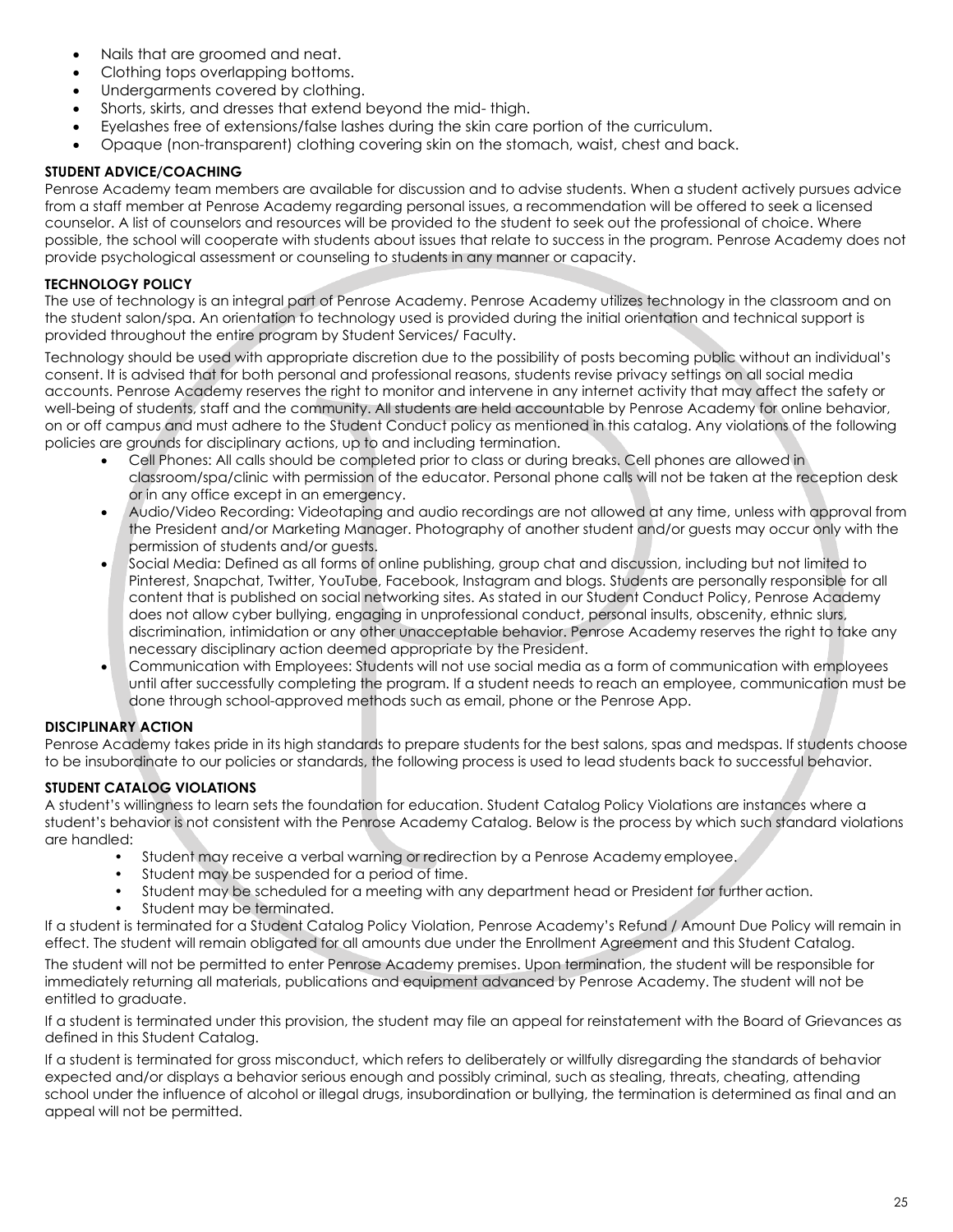#### <span id="page-31-0"></span>**SECURITY CAMERAS**

There are security cameras located throughout Penrose Academy for the safety of our students, staff, faculty and guests.

#### <span id="page-31-1"></span>**USE OF PHOTOGRAPHY AND VIDEOGRAPHY**

Students at Penrose Academy give permission for Penrose Academy to use any student photos, pictures or renderings in all forms of advertising, pamphlets, brochures and catalogs for the benefit of Penrose Academy. They release Penrose Academy of all claims made, regarding the use of photos for the benefit of Penrose Academy. This release shall remain in effect even after graduation from Penrose Academy. Pictures or videos of Penrose Academy may not be taken without the consent of the Penrose Academy President.

#### <span id="page-31-2"></span>**VISITORS**

Students may not receive visitors during school hours unless approved by President under special circumstances. This policy includes the student breakroom, student patio and parking lot during breaks and lunch.

#### <span id="page-31-3"></span>**WORK BASED ACTIVITIES**

Students are graded on services provided in the student salon/spa by tracking them on a work-based activity log. The logs are provided at the start of every zone (except zone 1) and require a predetermined number of services, both technical and business, to complete based on a standard technical ability which increases as a student progresses throughout the program. Log are turned in and graded on the last day of every zone. Failure to turn in log will result in a recorded zero for the grade(s) and is counted towards the student's GPA.

#### <span id="page-31-4"></span>**PARKING**

Penrose Academy provides a limited number of student parking spaces. Carpooling is highly encouraged. Student parking is allowed in both in the front parking lot and the back parking lot behind the building. Students must enter through the front parking lot to access the back lot parking area. Penrose Academy will notify students via the Penrose App with any parking updates or changes as dictated by the property manager/landlord. Students should drive no more than 5mph. Any collisions or fender benders must be handled independently by students' individual insurance companies.

#### <span id="page-31-5"></span>**CAMPUS SEARCHES**

To protect the safety and well-being of our students, campus searches may occur at any time and without notice. Searches may include student issued lockers, book bags or personal belongings in the case of suspected theft or wrongdoing. The use of a drug detection dog may also be used for searches. Those suspected of criminal activity will be referred to authorities.

#### <span id="page-31-6"></span>**LOCKERS**

Penrose Academy issues all students a locker on their first day during Orientation. Each student will be assigned a locker number and a combination lock will be provided. The provided lock is the only lock permitted for use on Penrose Academy student lockers. No personal locks are allowed unless approved by the Student Services department. Assigned lockers and locks may not be traded or changed. Penrose Academy will remove any locks that are not provided through our Student Services department. Items left more than one week past a student's last day attended will be forfeited.

#### <span id="page-31-7"></span>**UNLICENSED PRACTICE**

Students are not to provide services at home or outside the school. Solicitation of Penrose Academy's guests to be serviced outside of Penrose Academy is against AZBOC regulations and grounds for termination. In addition, all students should become familiar with the AZBOC and ADHS rules on unlicensed work; as if at any time an unlicensed individual is suspected of performing services, they may be prohibited from becoming licensed or certified in the state of Arizona by the AZBOC or the ADHS, Bureau of Radiation Control.

#### <span id="page-31-8"></span>**STATE BOARD REFRESHER CLASSES**

One state board refresher class will be provided at no charge to students who have a student account documented as paid in full. Costs for additional refresher classes will be discussed at the time of request.

#### <span id="page-31-9"></span>**GRATUITIES**

Penrose Academy is a no-tipping facility. Students are instructed to decline any tips or gratuities offered; however, guests are encouraged to re-book services in lieu of tipping as the best tip is more education and building students' appointment books. Students acknowledge at enrollment the no tipping environment and students accepting tips are subject to disciplinary action up to and including termination.

#### <span id="page-31-10"></span>**PRODUCT PURCHASES**

Product discounts are available for currently attending students on select retail products only. However, to accommodate the requests, as a special earned privilege, students are eligible to purchase retail products for a 20% discount if paying with check or cash during Penrose Academy regular business hours. Students who bounce checks for retail purchases will lose the privilege of paying with a check and must pay in cash. Students paying with a credit card will receive a 10% discount. Professional products/back bar are not included. On occasion, limited-quantity retail items and new items may only be sold to students at full retail price.

#### <span id="page-31-11"></span>**EXTRACURRICULAR ACTIVITIES**

Students involved in extracurricular clubs or projects (Student Council, clubs, Wander & Wonder, etc.) will be allowed to arrive early, stay late and attend school on unscheduled days receiving hours for their enrolled program. These unscheduled opportunities are always pre-approved and under the supervision of licensed instructors.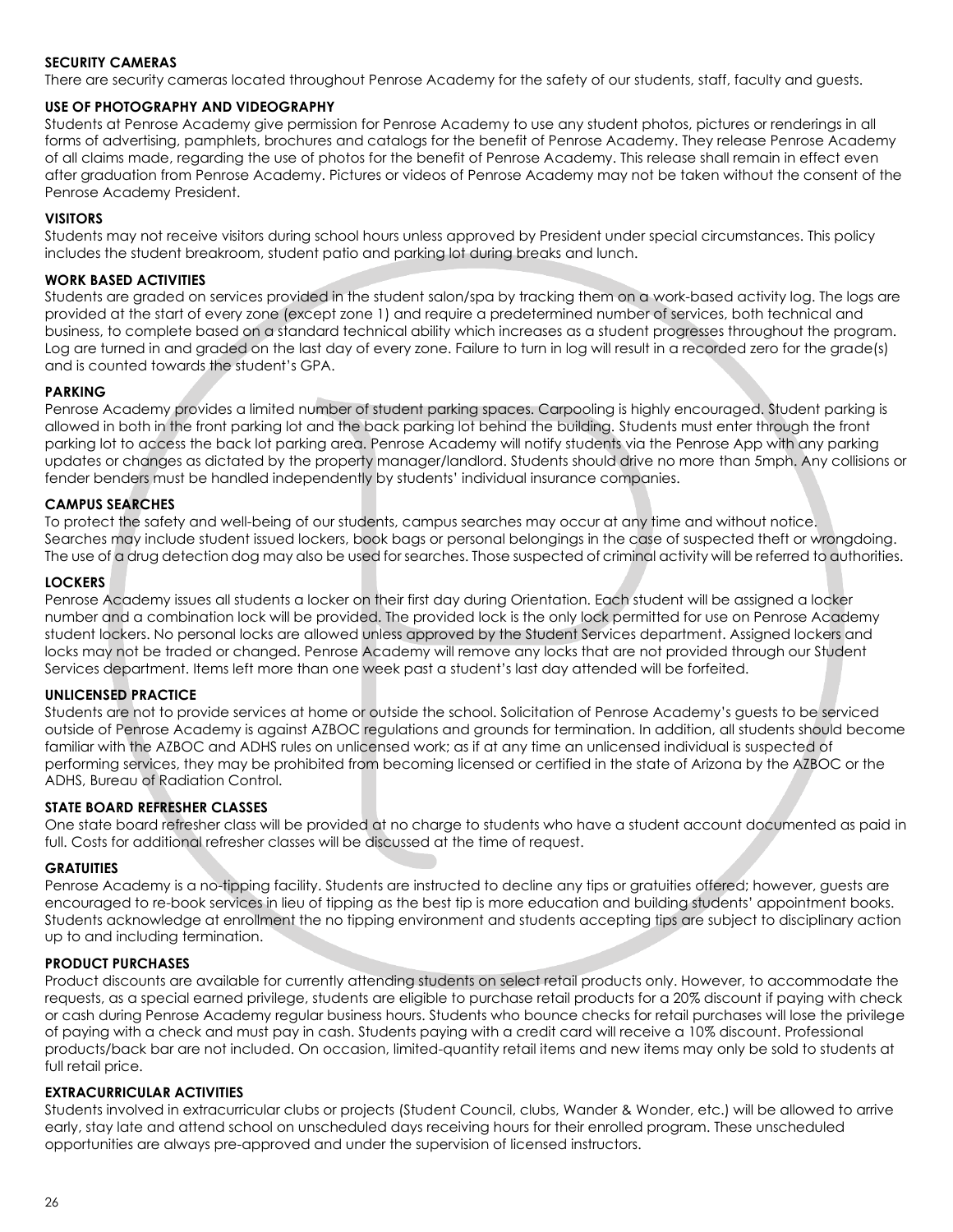#### <span id="page-32-0"></span>**STUDENT/STAFF RELATIONS**

Penrose Academy prides itself on having a campus environment that is fair, based on trust and without favoritism. To ensure that culture exists, faculty and staff have chosen to maintain a strict non-fraternization policy amongst students and all Penrose Academy staff. Fraternizing of any kind outside of a school approved activity or Study Abroad program where the President has given approval and/or is present, is not allowed while a student is enrolled in a program. Students and Faculty/Staff will refrain from interacting/following each other on social media while enrolled in their prospective program; refer to the technology policy section for more information. Communication between all students and staff/faculty is to remain within the realms of a student-staff relationship, until such time that a student has officially graduated.

#### <span id="page-32-1"></span>**CONSUMER DISCLOSURES**

As of September 21, 2016, Penrose Academy has had zero incidences of drugs and alcohol on campus.

Consumer Disclosure information is posted on the Penrose Academy website at **[www.penrose.edu](http://www.penrose.edu/)** and can be obtained during regular business hours from the Financial Aid or Student Services Departments. All students should review these disclosures prior to enrollment which include Financial Aid disclosures, Drug & Alcohol Prevention Policy and more. Also, for more information about our graduation rates, the median debt of students who completed the program and other important information, please visit **[www.penrose.edu](http://www.penrose.edu/)** for Program Gainful Employment Disclosures.

Penrose Academy adheres to the specifications of Title IX wherein no person in the United States shall, on the basis of gender, be excluded from participation in, be denied the benefits of, or be subjected to discrimination under any education program or activity receiving federal financial assistance. The Title IX Coordinator for Penrose Academy is the President.

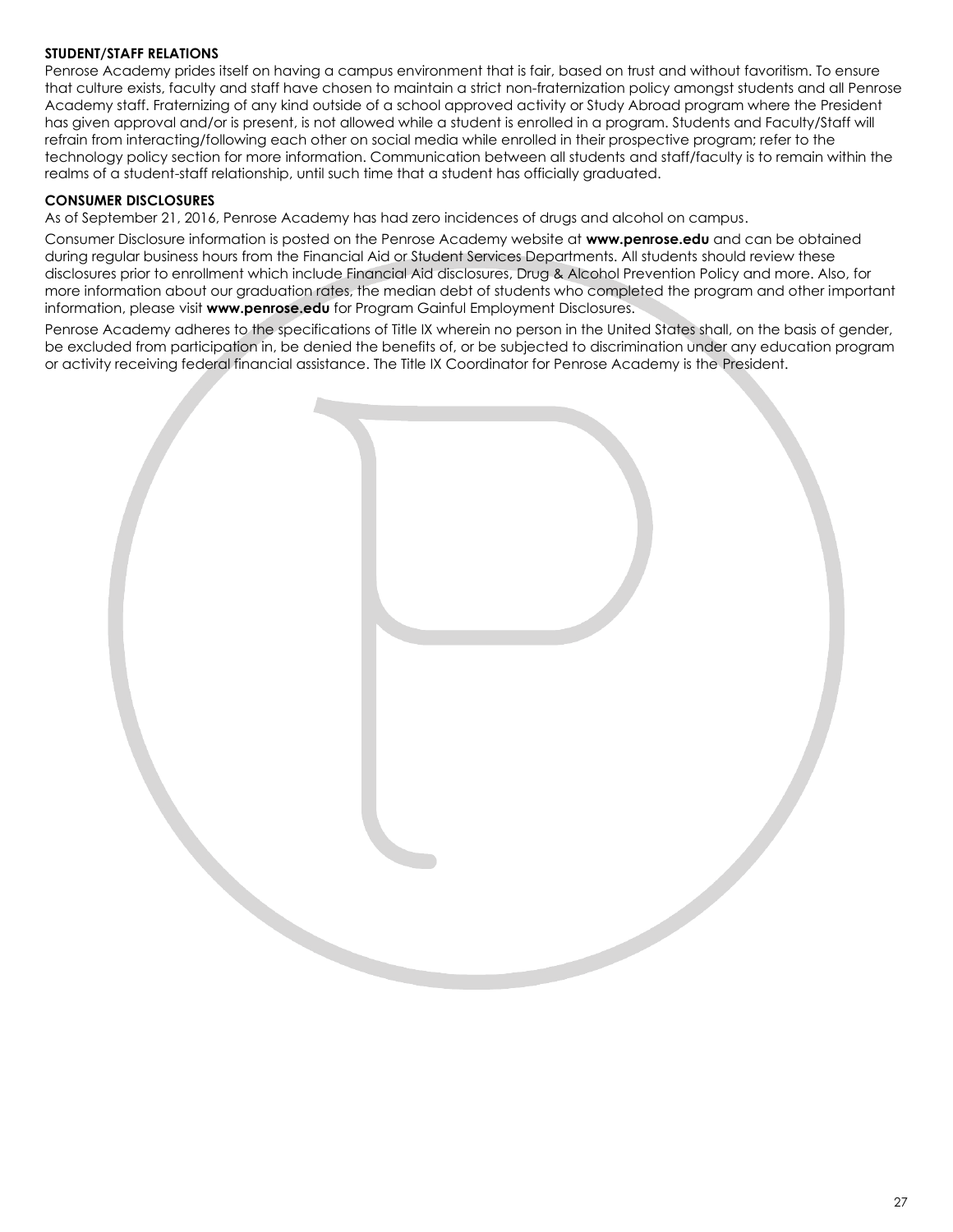#### <span id="page-33-0"></span>**SECTION NINE: CAMPUS SAFETY SECURITY POLICY**

Penrose Academy prepares this report to comply with the Jeanne Clery Disclosure of Campus Security Policy and Crime Statistics Act. Students, parents and staff may access this report in full by contacting the Phoenix Police Department. A complete copy of this report is also available online at **penrose.edu**.

Campus crime, arrest and referral statistics include those reported to the Phoenix Police Department and the Penrose Academy designated campus officials.

Please note that Penrose Academy has only one campus, located at 13402 N. Scottsdale Road, Suite B160, Scottsdale, AZ 85254, with no campus housing nor satellite locations. Penrose Academy does not have a campus police staff, nor do the campus security officials have any arresting authority. Local law enforcement has the arresting authority on Penrose Academy Campus. Upon written request, Penrose Academy will disclose to the alleged victim of any crime of violence or non- forcible sex offense, the results of any disciplinary hearing conducted by Penrose Academy against a student who is the alleged perpetrator of such crime or offense.

Each year, by October 1, Penrose Academy will compile an annual security report that includes crime statistics from the incident and crime reports given to the campus security authorities. The crime statistics will be sent to the U.S. Department of Education each year upon receipt of the letter requesting the crime reports. This information will be uploaded via **<http://surveys.ope.ed.gov/security>**by the Financial Aid Administrator. Crime statistics from the area surrounding Penrose Academy will also be requested from the Phoenix Police Department and will be disclosed in the annual crime report. Each year, a message will be sent to all enrolled students and staff via the Penrose App by October 1, giving the website address to access this updated report. New staff members will receive a copy of policy during the New Hire Orientation.

#### <span id="page-33-1"></span>**SAFETY AND SECURITY REPORTING**

The "Jeanne Clery Disclosure of Campus Security Policy and Campus Crime Statistics Act" is a federal law that requires institutions of higher education in the United States to disclose campus security information including crime statistics for the campus and surrounding areas. For more information contact either the Campus Security Advisor, Nikki Parcells at (480)222.9540 or the Office of Civil Rights. Toll Free: (800)368.1019 **[HHS.gov](https://www.hhs.gov/)**.

#### <span id="page-33-2"></span>**EMERGENCY PROCEDURES**

In the event of emergency, fire, inclement weather, evacuation or shelter in place, students and employees are alerted by verbal announcement from Penrose Leadership Team and/or educator. Additionally, if students maintain their Penrose App notifications, they will receive a second alert to each of their smart devices via the Penrose App.

#### <span id="page-33-3"></span>**REGISTERED SEX OFFENDERS**

Arizona requires offenders to register with their local Sheriff's Department based on their Arizona Risk Assessment score. Information can be found on the website **[www.azsexoffender.com](http://www.azsexoffender.com/)**. Various free of charge search results can be obtained using information such as violator last name, the zip code for area of interest and a specific address with results for the surrounding three-square miles. A downloadable listing of sex offender information can be obtained for a fee. Arizona currently does not have any law against offenders seeking or obtaining employment or living near any educational institution.

#### <span id="page-33-4"></span>**HATE CRIMES**

Penrose Academy does not condone violence or hate crimes of any kind. Penrose Academy strives to safeguard the rights of American citizens that are mandated by the Constitution of the United States, regardless of ethnicity, national origin, religion, gender, sexual identity, disability and political or religious beliefs.

#### <span id="page-33-5"></span>**SECURITY TIPS AND PERSONAL SAFETY**

Prevention is the best protection against crime. Don't dismiss suspicious people or situations.

#### <span id="page-33-6"></span>**INFORMATION ON RISK REDUCTION**

At the individual level, there are practical methods and strategies for reducing risk of sexual misconduct, but it is important to know that no method or strategy would be able to eliminate the risk of sexual misconduct completely, and that it is never your fault if you are harmed by sexual misconduct.

#### <span id="page-33-7"></span>**STALKING**

Below are some practical methods and strategies for reducing risk of stalking, but it is important to know that no method or strategy would be able to eliminate the risk of stalking completely, and that it is never your fault if you are stalked.

- Trust your instincts. If something doesn't feel right, tell someone (preferably Title IX Coordinator and/orlaw enforcement).
- Don't post; or remove any posting of personal contact information on social media and other websites.
- Don't give your passwords or log in information to anyone including your significant other.
- If someone tells you they don't want to communicate with you, or if they stop responding, take the hint andstop contacting them.
- Change your routes and routines.

#### <span id="page-33-8"></span>**SEXUAL ASSAULT**

Below are some practical methods and strategies for reducing risk of sexual assault, but it is important to know that no method or strategy would be able to eliminate the risk of sexual assault completely, and that it is never your fault if you are sexually assaulted.

• Always monitor your drink, and don't accept drinks from anyone you don't know or trust.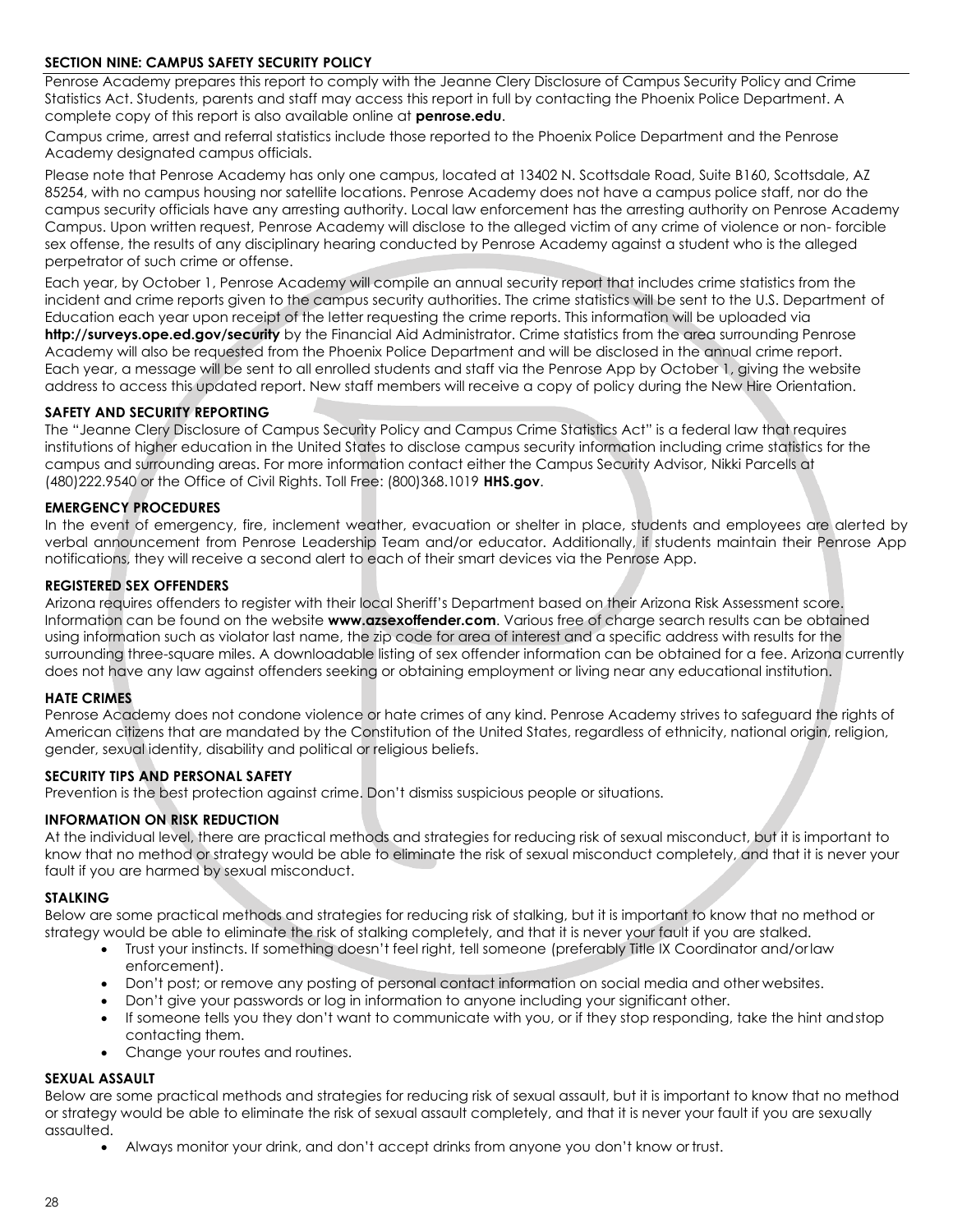- Trust your gut. Do not hesitate to leave or ask for help if something doesn't feel right.
- Make a pact with your friends to watch out for one another and make sure everyone gets home safely.
- Be an active bystander.

#### <span id="page-34-0"></span>**UNDERSTANDING AND OBTAINING CONSENT**

Understand that mixing alcohol or drugs with sexual activity is always risky. Do not engage in sexual activity if either or both parties are intoxicated.

- Talk to your partner about your needs, limits and boundaries.
- Listen and watch for signs that your partner is not consenting. Remember you are looking for anenthusiastic yes!
- If your partner gives anything less than an enthusiastic yes, stop what you are doing and ask your partner if they're ok and if they want to continue.
- Listen and watch for signs that your partner is not consenting.

#### <span id="page-34-1"></span>**SEXUAL HARRASSMENT**

Below are some practical methods and strategies for reducing risk of sexual harassment, but it is important to know that no method or strategy would be able to eliminate the risk of sexual harassment completely, and that it is never your fault if you are sexually harassed.

- Don't continue to ask someone out if they have already declined.
- Don't touch someone without their permission.
- Respect a person's wishes related to contact with them.
- Say "that wasn't funny" if you hear someone telling an offensive joke.
- Tell someone if you see or hear of someone exhibiting behavior that is making you uncomfortable.
- Take a minute to consider the implication of comments, jokes, or stories before sharing them with others.
- Don't post sexually explicit material on social media or in public spaces.
- Don't send or post pictures of yours or other's genitalia.

#### <span id="page-34-2"></span>**BYSTANDER INTERVENTION**

Effective bystander programs foster an encouraging environment for others to speak out against sexist attitudes, rape myth beliefs, and sexual violence itself. Confronting sexual violence can help change the social norms of a community and society as a whole. The most commonly used bystander intervention model outlines the following five steps:

- 1. Recognize signs that an act of sexual violence may occur or is occurring.
- 2. Identify that the potential victim is at risk and that intervention is appropriate.
- 3. Decide whether or not to take responsibility to intervene.
- 4. Decide the most appropriate and safest way to intervene.
- 5. Implement the decision to intervene safely to diffuse the situation.

#### <span id="page-34-3"></span>**NON-DISCRIMINATION STATEMENT**

The school in its admission, instruction and graduation policies does not discriminate based on age, sex, race, ethnic origin, color, religion, financial status, country or area of origin or residence, sexual orientation or on the basis of disability. Penrose Academy has designated Nikki Parcells, the President as the Compliance Coordinator, to ensure the school's compliance. If a student believes that Penrose Academy has failed to provide these services or if a student believes they have been discriminated against on the basis age, sex, race, ethnic origin, color, religion, financial status, country or area of origin or residence, sexual orientation or on the basis of disability, a student can file a grievance with the Compliance Coordinator, Penrose Academy President or the Office of Civil Rights at HHS.gov, by email[: OCRComplaint@hhs.gov o](mailto:OCRComplaint@hhs.gov)r Toll Free at (800)368.1019.

#### <span id="page-34-4"></span>**Title VI Civil Rights Act of 1964**

Title VI of the Civil Rights Act of 1964 is a federal law that prohibits discrimination on the basis of race, color or national origin in any program and activity that receives federal funding or other federal financial assistance.

Title VI States that: No person in the United States shall, on the ground of race, color or national origin, be excluded from participation in, be denied the benefits of, or be subjected to discrimination under any program or activity receiving Federal Financial Assistance.

The policy of Penrose Academy is to comply with Title VI of the Civil Rights Act of 1964 and its regulations that prohibit unlawful discrimination based on race, color, sex, age, disability and national origin.

The Title VI Compliance Officer is the President at Penrose Academy, who has been appointed to coordinate the efforts to comply with the law.

Any person who believes that he or she has been subjected to discrimination or retaliation based on their race, color, sex, age, disability or national origin may file a Title VI complaint.

Complaints may be filed directly to the Director of Education. Complaints must be filed within 180 days of the date of the alleged discriminatory act.

#### <span id="page-34-5"></span>**TITLE VI COMPLAINT PROCEDURE**

Notify the President as soon as possible after the incident.

Nikki Parcells, President 13402 North Scottsdale Road, Suite B-160 Scottsdale, AZ 85254 480.222.9450 Ext 208 [compliance@penrose.edu](mailto:compliance@penrose.edu)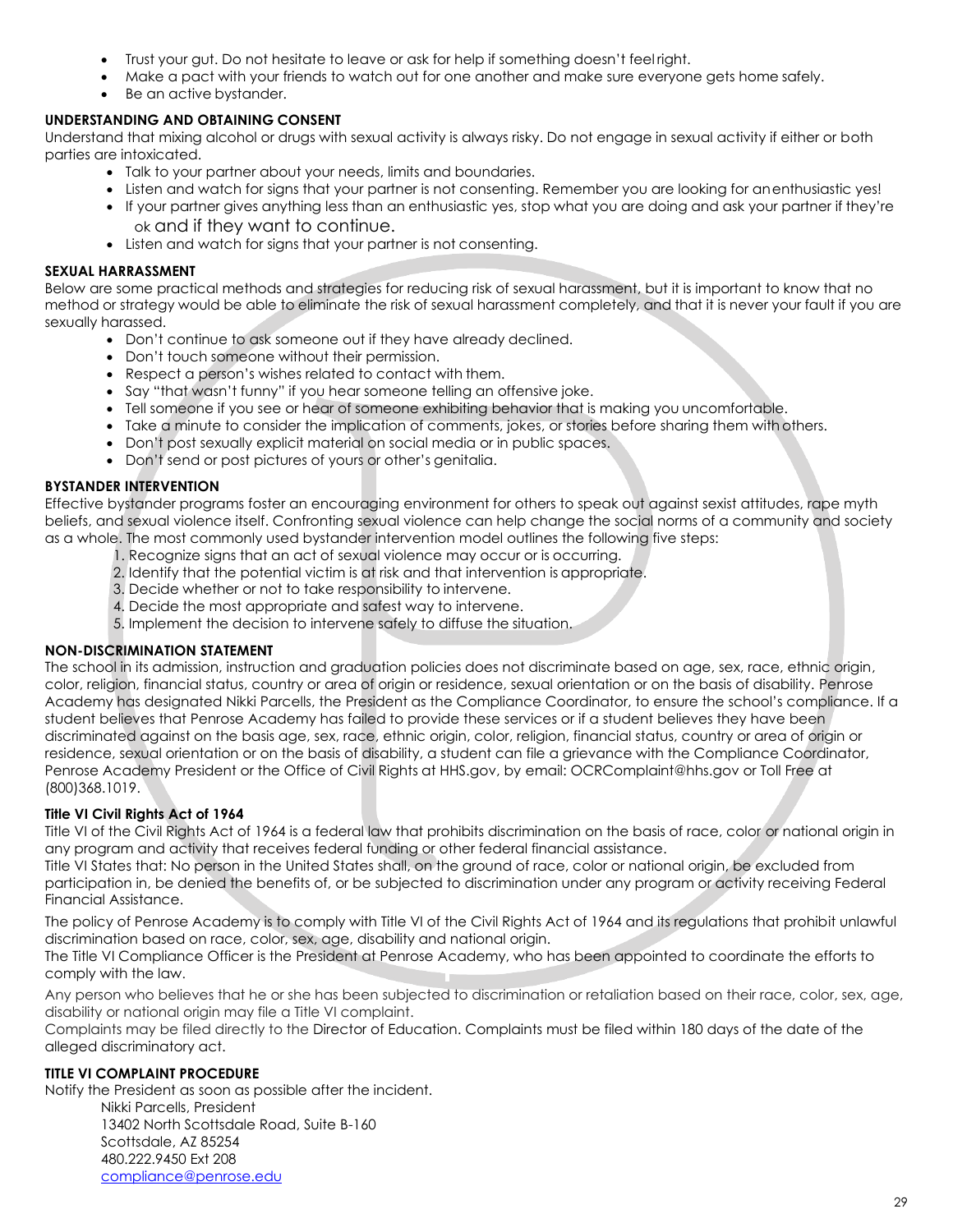Grievance procedures to address complaints of discrimination based on race, color, sex, age, disability and national origin are set forth in the student grievance procedure published in the student catalog.

#### <span id="page-35-0"></span>**TITLE IX**

Title IX of the Education Amendments Act of 1972 is a federal law that states: "No person in the United States shall, based on sex, be excluded from participation in, be denied the benefits of, or be subjected to discrimination under any education program or activity receiving Federal financial assistance.

Penrose Academy adheres to the specifications of Title IX. The Title IX Coordinator for Penrose Academy is the President. The Title IX Deputy is Missy Conti, Assistant Director of Education.

#### <span id="page-35-1"></span>**VAWA**

Congress passed the Violence Against Women Act of 1994 (VAWA 1994) as part of the Violent Crime Control and Law Enforcement Act of 1994 In recognition of the severity of the crimes associated with domestic violence, sexual assault and stalking.

#### <span id="page-35-2"></span>**TITLE IX AND VAWA POLICY**

Penrose Academy is committed to providing a work and school environment free of unlawful harassment or discrimination. Students and employees are required to take our mandatory Sexual Harassment, Sexual Violence, Sexual Assault, Sexual Abuse Awareness and Prevention Training. This training will occur during New Hire Orientation or New Student Orientation. The academy's policy prohibits harassment or discrimination based on race, religion, creed, color, national origin, ancestry, sex (including pregnancy, childbirth or related medical conditions), military or veteran status, physical or mental disability, medical condition, marital status, age, sexual orientation, gender, gender identity or expression, genetic information or any other basis protected by the federal, state or local law. Additionally, in accordance with Title IX of the Education Amendments of 1972 and The Violence Against Women Act of 1994 (VAWA) the academy prohibits discrimination based on sex, which includes sexual harassment and sexual violence, and the academy has jurisdiction over Title IX complaints. Sexual harassment means conduct on the basis of sex that satisfies one or more of the following:

- (1) An employee of the academy conditioning the provision of an aid, benefit, or service of the recipient onan
	- individual's participation in unwelcome sexual conduct.
- (2) Unwelcome conduct determined by a reasonable person to be so severe, pervasive, and objectively offensive that it effectively denies a person equal access to the academy's education program or activity; or "Sexual assault," "dating violence," "domestic violence," or "stalking" as defined for VAWA purposes.

Penrose Academy's Title IX policy applies to all persons involved in the operation of the academy and prohibits unlawful harassment by any employee of the academy, students, customers, vendors or anyone who does business with the academy. Any employee, student or contract worker who violates this policy will be subject to disciplinary action. To the extent, a customer, vendor, or other person with whom Penrose Academy does business engages in unlawful harassment or discrimination, Penrose Academy will take appropriate corrective action.

This policy shall be disseminated to the school community through publications, the Penrose Academy website, new employee orientations, student orientations and other appropriate channels of communication. The academy will respond quickly to all reports and will take appropriate action to prevent, to correct and if necessary, to discipline behavior that violates this policy. Additional information can be found on the Office of Civil Rights website at [www.HHS.gov](https://www.hhs.gov/) or call Toll Free: (800)368.1019.

#### <span id="page-35-3"></span>**DEFINITIONS**

**Sexual Harassment** is defined as unwelcome conduct of a sexual nature. It includes unwelcome sexual advances, requests for sexual favors and other verbal, nonverbal or physical conduct of a sexual nature. Sexual harassment is conduct that explicitly or implicitly affects a person's employment or education, interferes with a person's work or educational performance or creates an environment such that a reasonable person would find the conduct intimidating, hostile or offensive.

**Sexual Violence** is defined as physical sexual acts engaged in without the consent of the other person or when the other person is unable to consent to the activity. Sexual violence includes sexual assault, rape, battery and sexual coercion; domestic violence; dating violence; and stalking.

**Domestic Violence** is defined as abuse committed against an adult or a minor who is a spouse or former spouse, cohabitant or former cohabitant or someone with whom the abuser has a child, has an existing dating or engagement relationship or has had a former dating or engagement relationship.

**Dating Violence** is defined as abuse committed by a person who is or has been in a social relationship of a romantic or intimate nature with the victim.

**Sexual Assault** occurs when a physical sexual activity is engaged in without the consent of the other person or when the other person is unable to consent to the activity. The activity or conduct may include physical force, violence, threat or intimidation, ignoring the objections of the other person, causing the other person's intoxication or incapacitation through the use of drugs or alcohol and taking advantage of the other person's incapacitation (including voluntary intoxication).

**Stalking** is behavior in which a person repeatedly engages in conduct directed at a specific person that places that person in reasonable fear of his or her safety or the safety of others.

**Consent** is informed, voluntary and revocable. Consent is an affirmative, unambiguous and conscious decision by each participant to engage in mutually agreed-upon sexual activity. It must be given without coercion, force, threats or intimidation. Consent must be ongoing throughout a sexual encounter and can be revoked at any time. Once consent is withdrawn, the sexual activity must stop immediately.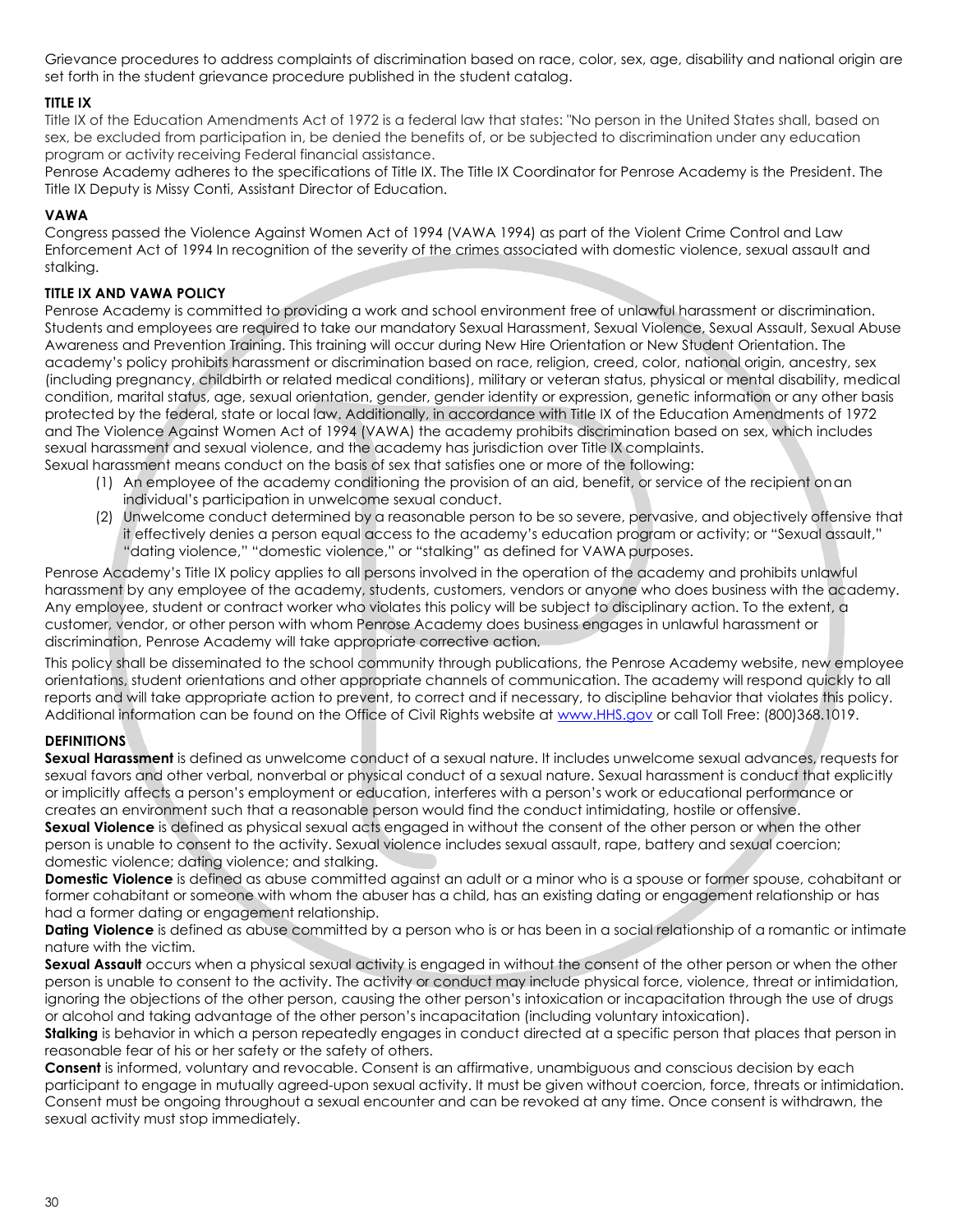#### <span id="page-36-0"></span>**NON-DISCRIMINATION STATEMENT**

The school in its admission, instruction and graduation policies does not discriminate based on age, sex, race, ethnic origin, color, religion, financial status, country or area of origin or residence, sexual orientation or on the basis of disability. Penrose Academy has designated Nikki Parcells, the President as the Compliance Coordinator, to ensure the school's compliance. If a student believes that Penrose Academy has failed to provide these services or if a student believes they have been discriminated against on the basis age, assault and stalking. sex, race, ethnic origin, color, religion, financial status, country or area of origin or residence, sexual orientation or on the basis of disability, a student can file a grievance with the Compliance coordinator, Penrose Academy President or the Office of Civil Rights at HHS.gov, by email: **[OCRComplaint@hhs.gov](mailto:OCRComplaint@hhs.gov)** or Toll Free at (800)368.1019.

#### <span id="page-36-1"></span>**PROHIBITED CONDUCT**

This policy strictly prohibits sexual or other unlawful harassment or discrimination as well as sexual violence, as defined above. Sexual or other unlawful harassment or discrimination includes any verbal, physical or visual conduct based on sex, race, age, national origin, disability or any other legally protected basis if: submission to such conduct is made either explicitly or implicitly; a term or condition of an individual's education or employment; submission to or rejection of such conduct by an individual is used as a basis for decisions concerning that individual's education or employment; or it creates a hostile or offensive work environment, which means the alleged conduct is sufficiently serious to limit or deny a student's ability to participate or benefit from the student's education program. Unlawful harassment or discrimination may include racial epithets, slurs and derogatory remarks, stereotypes, jokes, posters or cartoons based on race, national origin, age, disability, marital status or other legally protected categories. Sexual harassment is conduct based on sex, whether directed towards a person of the opposite or same sex and may include explicit sexual propositions, sexual innuendo, suggestive comments, sexually oriented "kidding" or "teasing", practical jokes, jokes about or displays of obscene printed or visual material, questions about sexual fantasies, preferences or history and physical contact such as patting, pinching or intentionally brushing against another person's body. Gender-based harassment, including acts of verbal, nonverbal or physical aggression, intimidation or hostility based on sex or sex-stereotyping are strictly prohibited, even if those acts do not involve conduct of a sexual nature.

#### <span id="page-36-2"></span>**COMPLAINT PROCEDURE**

Notify the Title IX Coordinator as soon as possible after the incident**.** Penrose Academy Title IX Coordinator Nikki Parcells, President 13402 North Scottsdale Rd Suite B-160 Scottdale, AZ 85254 480.222.9540 Ext. 208

#### [compliance@penrose.edu](file://///PA-FILE-01/Education%20and%20Student%20Services/Student%20Catalogs%20&%20Enrollments/Student%20Catalog%202021/compliance@penrose.edu)

Penrose Academy Title IX Deputy Missy Conti, Director of Education 13402 North Scottsdale Rd Suite B-160 Scottsdale, AZ 85254 480.222.9540 Ext. 204 [compliance@penrose,edu](mailto:compliance@penrose.edu)

Formal complaint means a document filed by a complainant or signed by the Title IX Coordinator alleging sexual harassment against a respondent and requesting that the academy investigates the allegation of sexual harassment. At the time of filing a formal complaint, a complainant must be participating in or attempting to participate in the education program or activity of the academy with which the formal complaint is filed. Respondent means an individual who has been reported to be the perpetrator of conduct that could constitute sexual harassment and do not allow an inappropriate situation to continue by not reporting it, regardless of who is creating the situation. No employee, contract worker, student, vendor or other person who does business with Penrose Academy is exempt from the prohibitions in this policy. Faculty/Staff will refer all harassment complaints to the Title IX Coordinator for student-related complaints and complaints involving an employee. To facilitate the investigation, a student complaint should include details of the incident or incidents, names of the individuals involved and names of any witnesses. Please contact the appropriate Title IX Coordinator for an Incident Report. The Title IX Coordinator can assist students in completion of this report and/or notifying the appropriate authorities, if necessary and requested by the alleged victim. Penrose Academy ensures that the employee designated to serve as Title IX Coordinator has adequate training on what constitutes sexual harassment, including sexual violence and that students understand how Penrose Academy's complaint procedures operate.

#### <span id="page-36-3"></span>**TITLE IX COORDINATOR AND DEPUTY TRAINING**

Penrose Academy's Title IX Coordinator and Deputy are trained in the Title IX policies and regulation through Thompson Coburn. A module-based program, the Title IX Training is an online, asynchronous training consisting of an introduction, formal complaints, investigations, informal resolutions, hearings, determinations and appeals. The 10+ hour training is current as of July 2020[. youtube/thompsoncoburn.](https://www.youtube.com/channel/UC7M3YdLsEs3E4OVJKxKazHg)

#### <span id="page-36-4"></span>**INVESTIGATION OF COMPLAINTS**

In response to all complaints, Penrose Academy ensures prompt and equitable resolution through a reliable and impartial investigation of complaints, including the opportunity for both parties to present witnesses or other evidence. The time necessary to investigate will vary based on complexity but will generally be completed within sixty (60) days of receipt of the complaint. Penrose Academy shall maintain confidentiality for all parties to the extent possible, but absolute confidentiality cannot be guaranteed. In cases where a student/staff member does not give consent for an investigation, Penrose Academy will weigh the student/staff member's request for confidentiality against the impact on the academy safety to determine whether an investigation must proceed. Complainants should be aware that in a formal investigation due process generally requires that the identity of the charging party and the substance of the complaint be revealed to the person charged with the alleged harassment.

The preponderance of the evidence standard will apply to investigations, meaning Penrose Academy will evaluate whether it is more likely than not that the alleged conduct occurred. Both parties will receive written notice of the outcome of the complaint.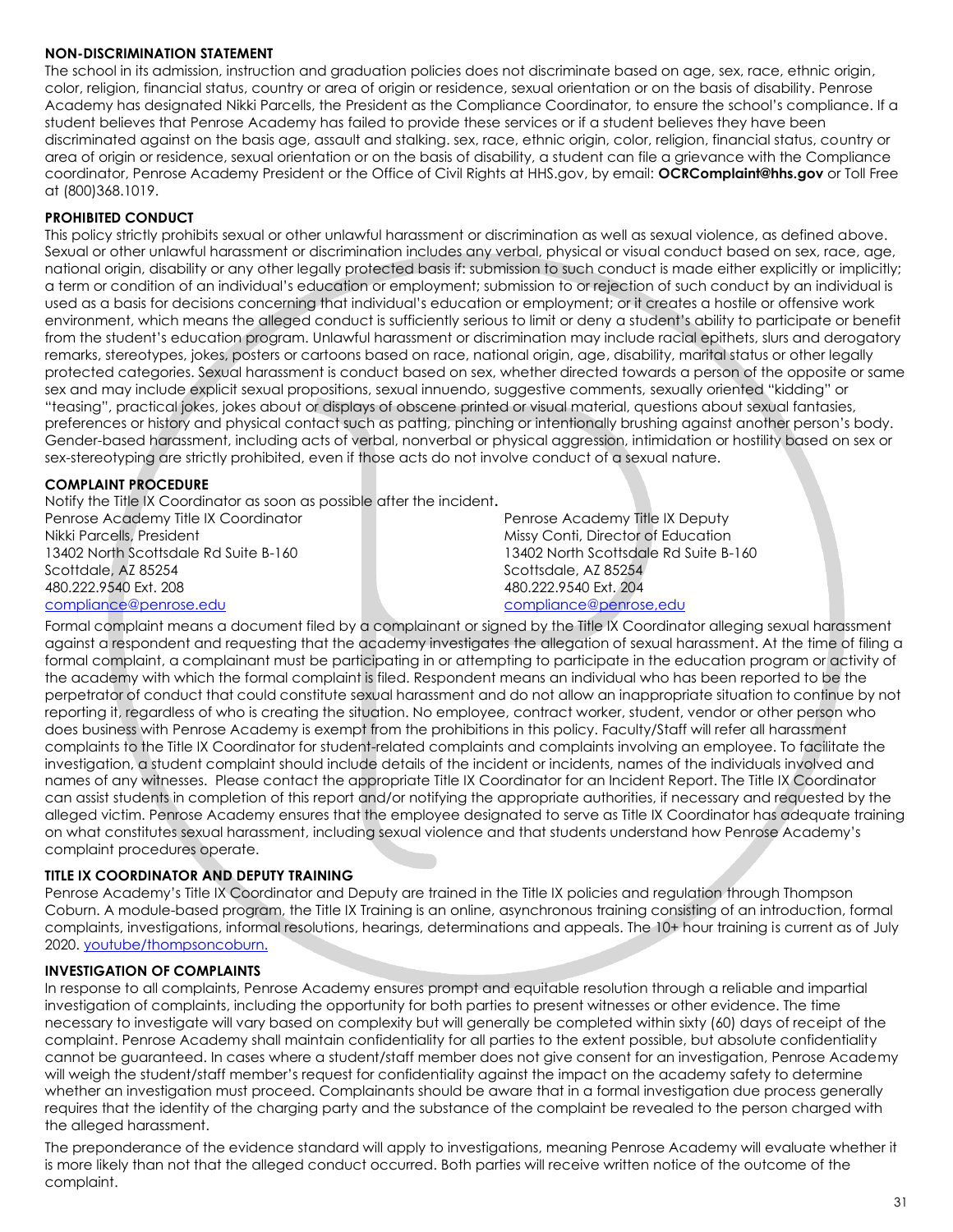During the investigation, the academy will provide interim measures, as necessary, to protect the safety and wellbeing of employees/students involved. Reasonable academic accommodations will be provided during and after the alleged Title IX or VAWA offense.

If the academy determines that unlawful harassment or sexual violence has occurred, immediate appropriate corrective action will be taken in accordance with the circumstances involved and the academy will take steps to prevent the recurrence of any harassment or discrimination. Any employee or student determined by the academy to be responsible for unlawful harassment or discrimination will be subject to appropriate disciplinary action, up to and including termination.

To initiate a criminal investigation, reports of sexual violence should be made to "911" or local law enforcement. The criminal process is separate from the academy's disciplinary process. To the extent that an employee or contract worker is not satisfied with the school's handling of a harassment or discrimination complaint, he or she may also contact the appropriate state or federal enforcement agency for legal relief.

When investigating a formal complaint and throughout the grievance process, the academy will:

- 1. Ensure that the burden of proof and the burden of gathering evidence sufficient to reach a determination regarding responsibility rest on the academy and not on the parties
- 2. Provide an equal opportunity for the parties to present witnesses, including fact and expert witnesses, and other inculpatory and exculpatory evidence.
- 3. Not restrict the ability of either party to discuss the allegations under investigation or to gather andpresent
- 4. Provide the parties with the same opportunities to have others present during any grievance proceeding, including an advisor of their choice, relevant evidence.
- 5. Provide, to a party whose participation is invited or expected, written notice of the date, time, location, participants, and purpose of all hearings, investigative interviews, or other meetings, with sufficient time for the party to prepare to participate.
- 6. Provide both parties an equal opportunity to inspect and review any evidence obtained as part of the investigation that is directly related to the allegations raised in a formal complaint; and Create an investigative report that fairly summarizes relevant evidence and, at least 10 days prior to a hearing or other time of determination regarding responsibility, send to each party and the party's advisor, if any, the investigative report, for their review and written response.

#### <span id="page-37-0"></span>**HEARINGS**

Penrose Academy's grievance process provides a live hearing. At the live hearing, the decision-maker(s) must permit each party's advisor to ask the other party and any witnesses all relevant questions and follow-up questions, including those challenging credibility. Such cross-examination at the live hearing must be conducted directly, orally, and in real time by the party's advisor of choice and never by a party personally. At the request of either party, the academy will provide for the live hearing to occur with the parties located in separate rooms with technology enabling the decisionmaker(s) and parties to simultaneously see and hear the party or the witness answering questions. Only relevant cross- examination and other questions may be asked of a party or witness. Before a complainant, respondent, or witness answers a cross-examination or other question, the decision-maker(s) must first determine whether the question is relevant and explain any decision to exclude a question as not relevant. If a party does not have an advisor present at the live hearing, the academy will provide without fee or charge to that party, an advisor of the academy's choice, who may be, but is not required to be, an attorney, to conduct cross-examination on behalf of that party. Questions and evidence about the complainant's sexual predisposition or prior sexual behavior are not relevant, unless such questions and evidence about the complainant's prior sexual behavior are offered to prove that someone other than the respondent committed the conduct alleged by the complainant, or if the questions and evidence concern specific incidents of the complainant's prior sexual behavior with respect to the respondent and are offered to prove consent. If a party or witness does not submit to cross-examination at the live hearing, the decisionmaker(s) must not rely on any statement of that party or witness in reaching a determination regarding responsibility. Live hearings may be conducted with all parties physically present in the same geographic location or, at the academy's discretion, any or all parties, witnesses, and other participants may appear at the live hearing virtually, with technology enabling participants simultaneously to see and hear each other. The academy will create an audio or audiovisual recording, or transcript, of any live hearing and make it available to the parties for inspection and review.

#### <span id="page-37-1"></span>**DETERMINATION REGARDING RESPONSIBILITY**

The decision-maker(s), who cannot be the same person(s) as the Title IX Coordinator or the investigator(s), must issue a written determination regarding responsibility.

The written determination will include:

- 1. Identification of the allegations potentially constituting sexual harassment.
- 2. A description of the procedural steps taken from the receipt of the formal complaint through thedetermination.
- 3. Findings of fact supporting the determination.
- 4. Conclusions regarding the application of the academy's code of conduct to the facts.
- 5. A statement of, and rationale for, the result as to each allegation and the academy's procedures andpermissible bases for the complainant and respondent to appeal.
- 6. The academy will provide the written determination to the parties simultaneously.
- 7. The Title IX Coordinator is responsible for effective implementation of any remedies.

## <span id="page-37-2"></span>**APPEALS**

Penrose Academy will offer both parties an appeal from a determination regarding responsibility, and from a recipient's dismissal of a formal complaint or any allegations therein, on the following bases:

1. Procedural irregularity that affected the outcome of the matter.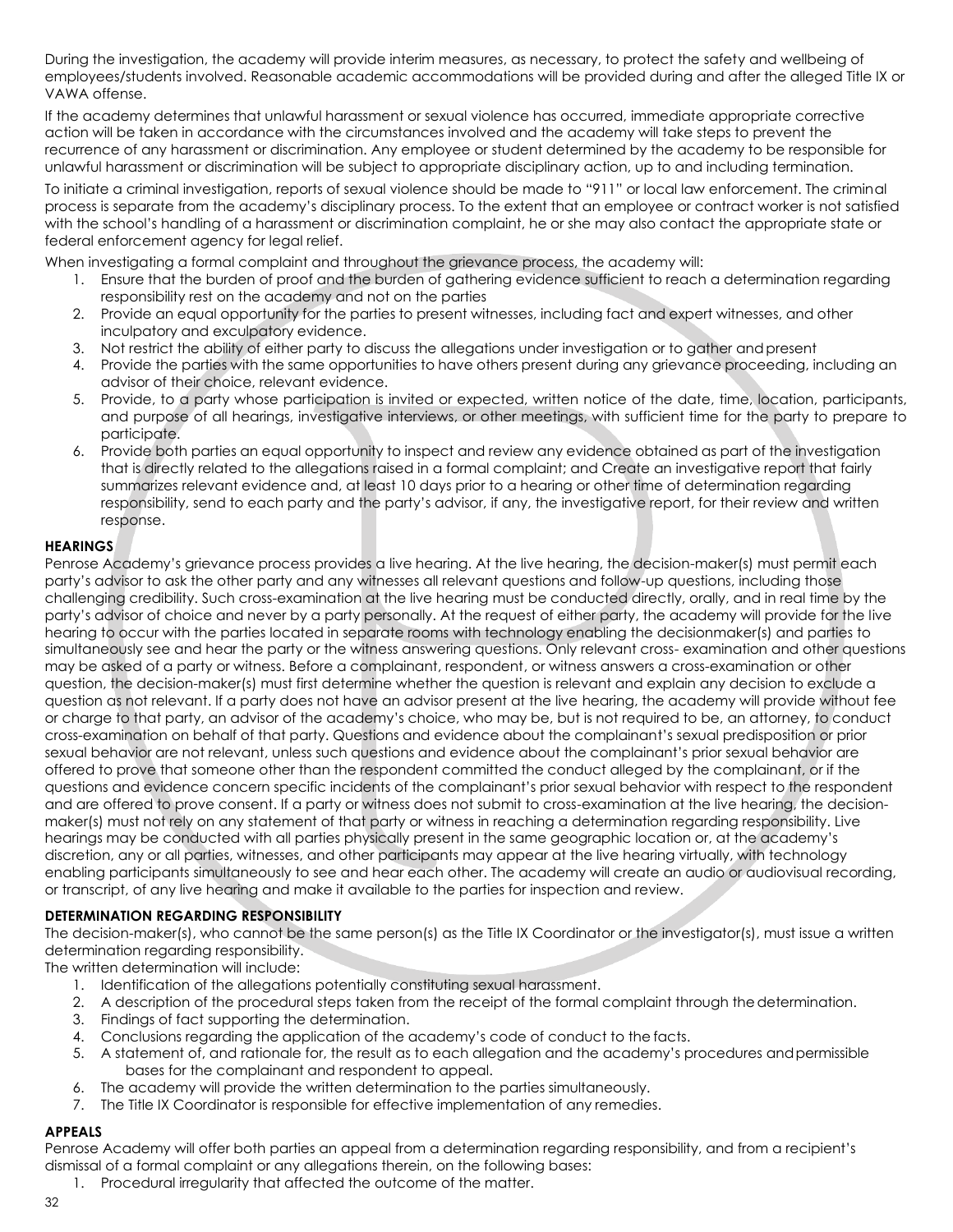2. New evidence that was not reasonably available at the time the determination regarding responsibility or dismissal was made, that could affect the outcome of the matter; and the Title IX Coordinator, investigator(s), or decision- maker(s) had a conflict of interest or bias that affected the outcome.

#### <span id="page-38-0"></span>**INFORMAL RESOLUTION**

At any time prior to reaching a determination regarding responsibility the academy may facilitate an informal resolution process, such as mediation, that does not involve a full investigation and adjudication, provided that the academy:

- 1. Provides to the parties a written notice disclosing the allegations and the requirements of the informal resolution process.
- 2. Notifies parties that any time prior to agreeing to a resolution, any party has the right to withdraw from the informal resolution process and resume the grievance process with respect to the formal complaint.
- 3. Obtains the parties' voluntary, written consent to the informal resolution process; and does not offer or facilitate an informal resolution process to resolve allegations that an employee sexually harassed a student.

#### <span id="page-38-1"></span>**RECORDKEEPING**

Penrose Academy will maintain for a period of seven years records of:

- 1. Each sexual harassment investigation including any determination regarding responsibility and any audio or audiovisual recording or transcript required, any disciplinary sanctions imposed on the respondent, and any remedies provided.
- 2. Any appeal and the result therefrom.
- 3. Any informal resolution and the result therefrom; and all materials used to train Title IX Coordinators. These training materials must be publicly available on the website.
- 4. In response to receipt of actual knowledge of sexual harassment, the academy will create, and maintain for a period of seven years, records of any actions, including any supportive measures, taken in response to a report or formal complaint of sexual harassment.

#### <span id="page-38-2"></span>**RETALIATION PROHIBITED**

Penrose Academy or other person may not intimidate, threaten, coerce, or discriminate against any individual for the purpose of interfering with any right or privilege secured by Title IX or, or because the individual has made a report or complaint, testified, assisted, or participated or refused to participate in any manner in a Title IX investigation, proceeding, or hearing. Except as otherwise noted in the regulations, Penrose Academy will keep confidential the identity of any individual who has made a report or complaint of sex discrimination, including any complainant, any individual who has been reported to be the perpetrator of sex discrimination, any respondent, and any witness. Charging an individual with a code of conduct violation for making a materially false statement in bad faith in the course of a grievance proceeding does not constitute retaliation, provided, however, that a determination regarding responsibility, alone, is not sufficient to conclude that any party made a materially false statement in bad faith.

#### <span id="page-38-3"></span>**RESPONSE TO SEXUAL HARASSMENT**

A recipient with actual knowledge of sexual harassment in an education program or activity of the academy against a person in the United States, must respond promptly in a manner that is not deliberately indifferent. A recipient is deliberately indifferent only if its response to sexual harassment is clearly unreasonable in light of the known circumstances.

An education program or activity, includes locations, events, or circumstances over which the academy exercised substantial control over both the respondent and the context in which the sexual harassment occurs, and also includes any building owned or controlled by a student organization that is officially recognized by a postsecondary institution. The academy will treat complainants and respondents equitably. The Title IX Coordinator must promptly contact the complainant to discuss the availability of supportive measures, consider the complainant's wishes with respect to supportive measures, inform the complainant of the availability of supportive measures with or without the filing of a formal complaint, and explain to the complainant the process for filing a formal complaint.

#### <span id="page-38-4"></span>**REPORTING REQUIREMENTS**

Victims of sexual misconduct should be aware that school administrators must issue timely warnings for incidents reported to them that pose a substantial threat of bodily harm or danger to other members of the campus community. Penrose Academy will make every effort to ensure that a victim's name and other identifying information is not disclosed, while still providing enough information for community members to make safety decisions in light of the danger. Penrose Academy reserves the right to notify parents/guardians of dependent students regarding any health or safety risk or a change in student status.

#### <span id="page-38-5"></span>**RESPONSE TO A FORMAL COMPLAINT**

In response to a formal complaint, Penrose Academy will follow a grievance process that complies with § 106.45. With or without a formal complaint.

Emergency removal. The academy may remove a respondent from the education program or activity on an emergency basis, provided that the academy undertakes an individualized safety and risk analysis, determines that an immediate threat to the physical health or safety of any student or other individual arising from the allegations of sexual harassment justifies removal, and provides the respondent with notice and an opportunity to challenge the decision immediately following the removal.

Administrative leave. A non-student employee respondent may be placed on administrative leave during the pendency of a grievance process.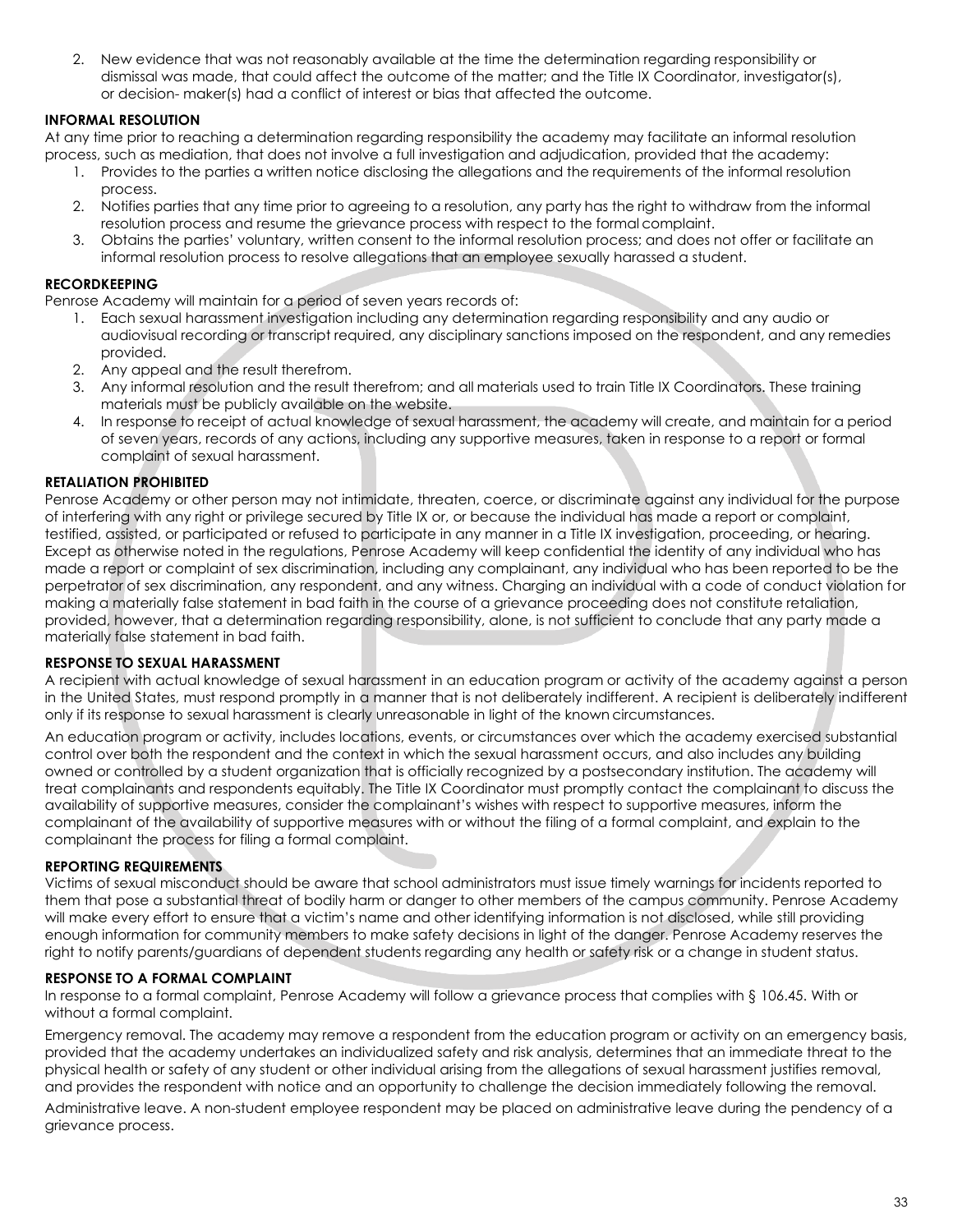#### <span id="page-39-0"></span>**ADDITIONAL INFORMATION**

The U.S. Department of Education Office for Civil Rights ("OCR") investigates complaints of unlawful harassment of students in educational programs or activities. This agency may serve as a neutral fact finder and will attempt to facilitate the voluntary resolution of disputes with the parties. For more information, visit the OCR website at: [http://www.HHS.gov/ocr/](http://www.hhs.gov/ocr/)

#### <span id="page-39-1"></span>**GRIEVANCE POLICY AND PROCEDURE**

In the event a student has a concern or grievance that cannot be resolved with the student's immediate Educator, Director of Education or Student Services Department, the student may file the concern in written form as a grievance. The written grievance will then be referred to the Board of Grievances. If a student is suspended, terminated for Student Catalog Policy Violation or failure to achieve Satisfactory Academic Progress and wishes to appeal the decision, the student will also provide a written appeal to the Board of Grievances as described below.

Procedural Items:

- Notify the President of Penrose Academy that a grievance has been filed.
- Provide notice to all parties involved in the incident.
- Title IX Coordinator will conduct an investigation of the grievance.
- If the problem is not clearly defined, a request to clarify the grievance shall be made upon the student who files the written grievance.
- Set a date for the hearing which shall not be later than ten (10) days from the date all parties are sent a notice of the written grievance.

**Composition:** The Board of Grievances shall be comprised of three or more people from Penrose Academy's Administration and Educators. If for any reason the written grievance is filed against or regarding actions of an educator or administrative member that serves on the Board of Grievances, then that member shall be replaced by another educator or administrative member chosen by the President and/or Director of Education.

Hearings Conducted by the Board of Grievances:

The Board of Grievances shall conduct a hearing on the documents submitted and testimony of any relevant party. The student who filed the written grievance shall present his/her case first. Thereafter, the Board of Grievances shall permit the opposing party an opportunity to be heard. If a grievance is filed against the administration or an educator, a member of the administration or an educator appointed by the President may present the case on behalf of Penrose Academy. Both student and opposing party shall only be permitted one (1) hour to present his/her case, including all testimony. Thereafter, the Board of Grievances shall discuss the matter without the presence of the student or any opposing party until each member of the Board has made an independent decision. The Board of Grievances' decision shall be by majority rule and shall be the final decision made by Penrose Academy regarding the matter.

**Arbitration:** In the event any grievance is pursued beyond the Board of Grievances decision, student agrees and acknowledges that any matter concerning the Enrollment Agreement or Student Catalog must be submitted to a single arbitrator assigned by the American Arbitration Act ("AAA").

Any matter to be submitted to the AAA must be filed within five (5) days of the Board of Grievances decision. However, prior to pursuing binding arbitration, student must exhaust all means available through the Board of Grievances. The cost of any such arbitration shall be paid by the party pursuing such arbitration. The results of the arbitration shall be binding on the parties and shall preclude parties from seeking further litigation. The parties agree to make all reasonable efforts to ensure that any dispute going to arbitration shall be resolved within sixty (60) days of filing arbitration documents.

#### <span id="page-39-2"></span>**REQUIREMENTS FOR A GRIEVANCE PROCESS**

- 1. Treat complainants and respondents equitably.
- 2. Require an objective evaluation of all relevant evidence.
- 3. Require that any individual designated by Penrose Academy as a Title IX Coordinator, investigator, decision-maker, or any person designated to facilitate an informal resolution process, not have a conflict of interest or bias. Title IX Coordinators, et. al. must receive proper training.
- 4. Include a presumption that the respondent is not responsible for the alleged conduct until a determination regarding responsibility is made at the conclusion of the grievance process.
- 5. Include reasonably prompt time frames for conclusion of the grievance process.
- 6. Describe the range of possible disciplinary sanctions and remedies that the academy may implement following any determination of responsibility.
- 7. State the standard of evidence to be used to determine responsibility (preponderance of the evidence or clear and convincing evidence).
- 8. Include the procedures and permissible bases for the complainant and respondent to appeal.
- 9. Describe the range of supportive measures available to complainants and respondents; and Not require, allow, rely upon, or otherwise use questions or evidence that constitute, or seek disclosure of, information protected under a legally recognized privilege, unless the person holding such privilege has waived the privilege.

#### <span id="page-39-3"></span>**NOTICE OF ALLEGATIONS UPON RECEIPT OF FORMAL COMPLANT**

- 1. Notice of the grievance process
- 2. Notice of the allegations of sexual harassment, including:
	- a. Sufficient details with sufficient time to prepare a response before any initial interview
	- b. A statement that the respondent is presumed not responsible and that a determination regarding responsibility is made at the conclusion of the grievance process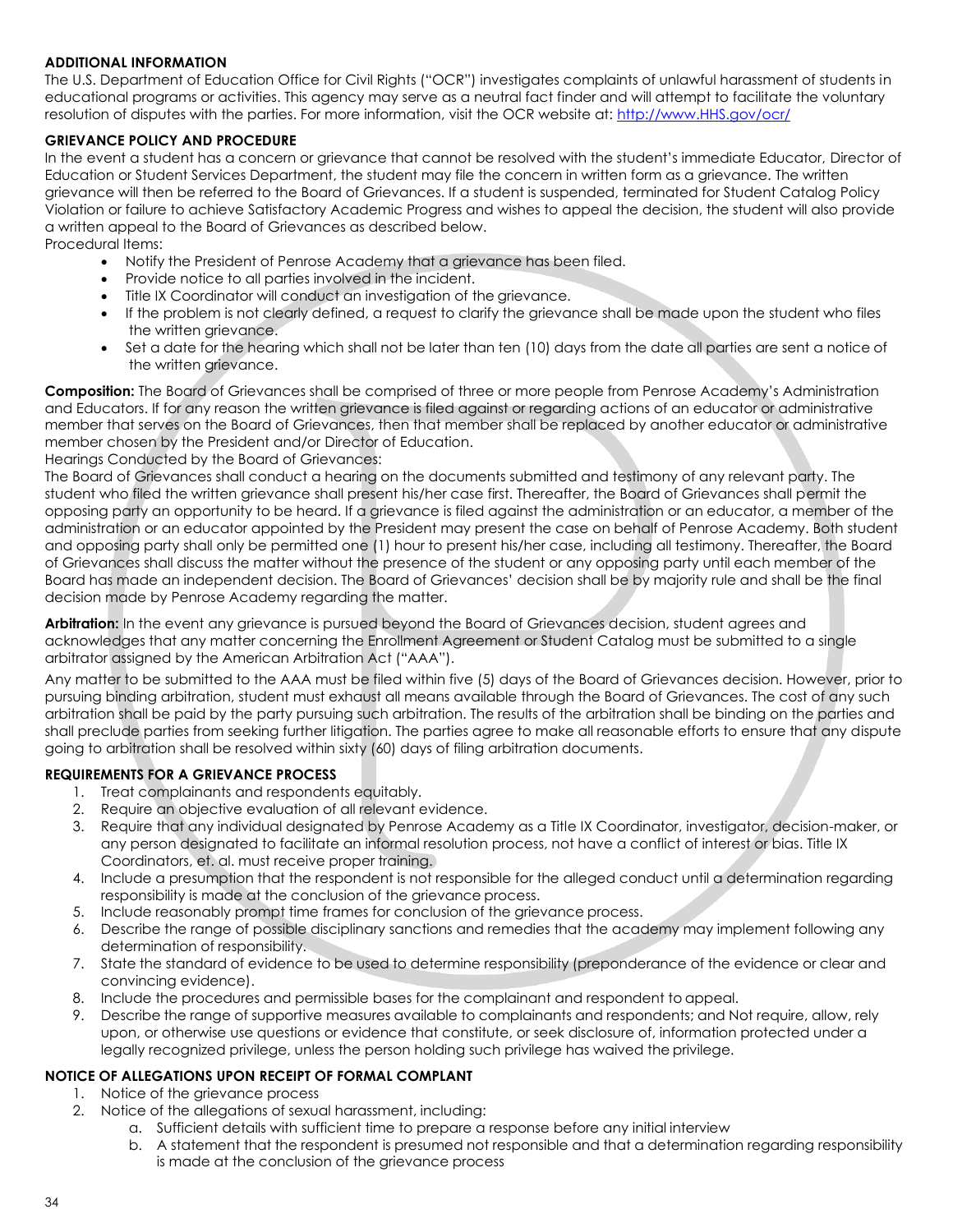- c. Notice must inform the parties that they may have an advisor of their choice, who may be, but is not required to be, an attorney, and may inspect and review evidence
- d. Notice must inform the parties of any provision in the academy's code of conduct that prohibits knowingly making false statements or knowingly submitting false information during the grievance process

#### <span id="page-40-0"></span>**DIMISSAL OF FORMAL COMPLAINT**

- 1. The academy may dismiss the formal complaint if:
	- a. A complainant notifies the Title IX Coordinator in writing that the complainant would like to withdraw the formal complaint.
	- b. The respondent is no longer enrolled or employed by the academy; or specific circumstances prevent the academy from gathering evidence sufficient to reach a determination as to the formal complaint or allegations therein.

In the event that a grievance may not be resolved at the institutional level, a formal grievance may be filed with the Council on Occupational Education, Arizona State Board of Cosmetology and/or Arizona Department of Health Services.

#### <span id="page-40-1"></span>**Council on Occupational Education**

7840 Roswell Rd. Bldg. 300, Ste. 325 Atlanta, GA 30350 770) 396-3898 or (800) 917-2081 [www.council.org](http://www.council.org/)

#### <span id="page-40-2"></span>**Arizona State Board of Cosmetology** 1740 W. Adams St. Suite 4400 Phoenix, AZ 85007 (480) 784-4539 [www.azboc.gov](http://www.azboc.gov/)

#### <span id="page-40-3"></span>**Arizona Department of Health Services** 150 North 18th Avenue Phoenix, AZ 85007 (602) 542-1025 <https://www.azdhs.gov/>

#### <span id="page-40-4"></span>**ARBITRATION**

In the event any grievance is pursued beyond the Board of Grievances' decision, student agrees and acknowledges that any matter concerning the Enrollment Agreement or Student Catalog must be submitted to a single arbitrator assigned by the American Arbitration Act ("AAA"). Any matter to be submitted to the AAA must be filed within five (5) days of the Board of Grievances' decision. However, prior to pursuing binding arbitration, student must exhaust all means available through the Board of Grievances. The cost of any such arbitration shall be paid by the party pursuing such arbitration. The results of the arbitration shall be binding on the parties and shall preclude parties from seeking further litigation. The parties agree to make all reasonable efforts to ensure that any dispute going to arbitration shall be resolved within sixty (60) days of filing arbitration documents. In the event that a grievance may not be resolved at the institutional level, a formal grievance may be filed with:

7840 Roswell Rd. Bldg. 300, Ste. 325 1721 East Broadway Rd Atlanta, G A 30350<br>
(770) 396-3898 or (800) 917-2081<br>
(770) 396-3898 or (800) 917-2081 (770) 396-3898 or (800) 917-2081 [www.council.org](http://www.council.org/) [www.azboc.gov](http://www.azboc.gov/)

#### **Council on Occupational Education (COE) Arizona State Board of Cosmetology (AZBOC)**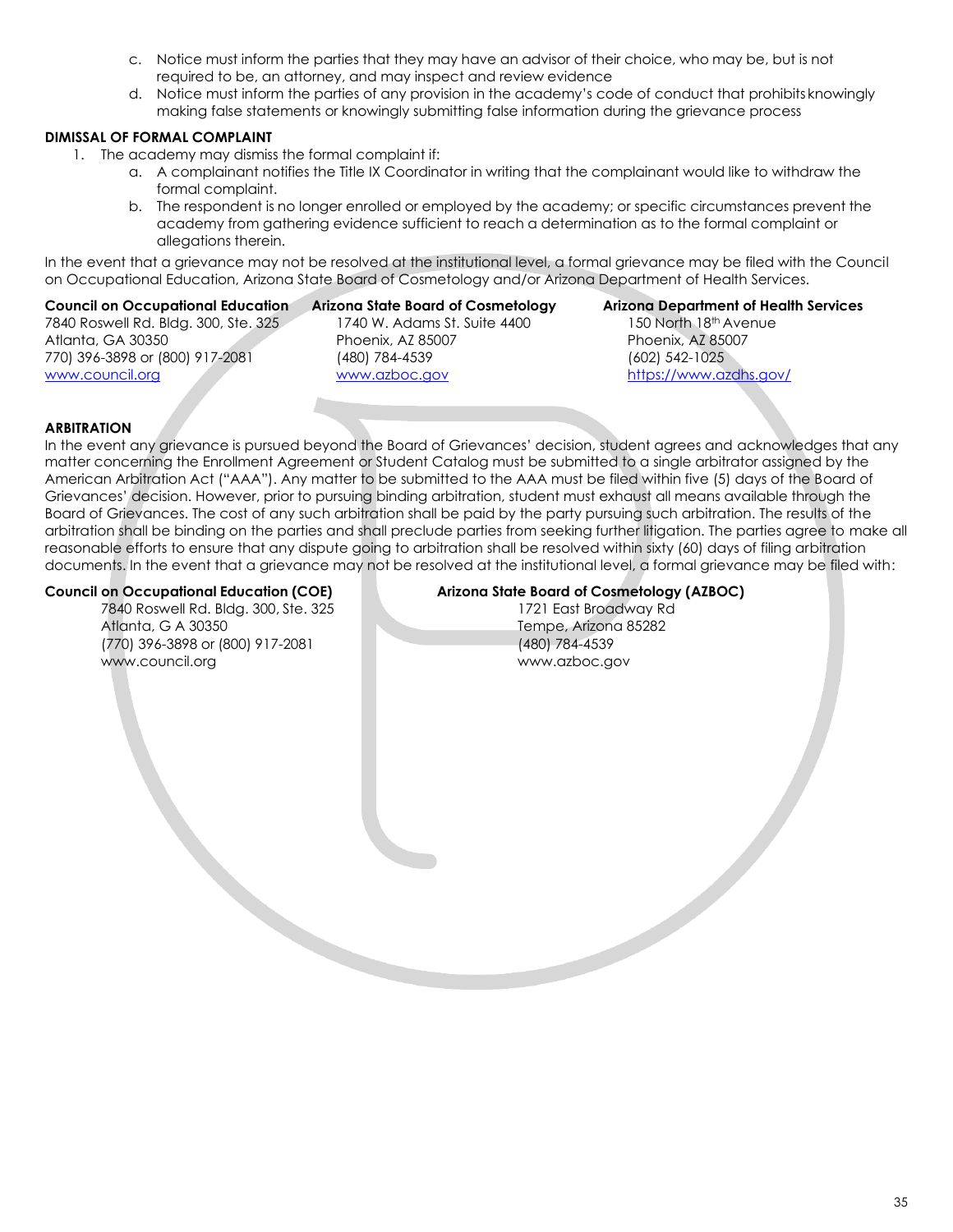#### <span id="page-41-1"></span><span id="page-41-0"></span>**JOB PLACEMENT AND CAREER FAIRS**

Penrose Academy is committed to educating, empowering and connecting our students to meaningful work in the professional beauty industry. Our campus maintains a Student Services department and job placement support can be found throughout our activities. From Career Fairs, to online training to Job Boards on our Penrose App, Penrose Academy is committed to transitioning our students into graduates and then into gainfully employed individuals.

Penrose Academy hosts Career Fairs which are held approximately three times annually, usually on Wednesdays. Local salons, spas, medspas and nail salons/spas are invited to attend. Students are encouraged to participate in these Career Fairs and are prepared with a Career Prep class in the weeks leading up to the event. Students also prepare, create, update and maintain a professional resume as they progress through the curriculum. If Career Fairs are not possible due to extenuating circumstances, the Penrose App Job Board will continue to be updated with employment opportunities.

#### <span id="page-41-2"></span>**ELECTRONIC COMMUNICATION POLICY**

Electronic communications sent by Penrose Academy are used to support education, scholarly communication, administration and compliance related information. Electronic communication is not different from any other form of communication and is subject to a wide range of applicable federal and state laws and regulations, including public records disclosure/retention requirements.

By consenting to electronic communications, a student is agreeing to electronically access, receive, review, sign or authenticate certain documents and forms and that such documents and forms may be retained solely in an electric format. Any electronic signatures provided are binding to the same extent as an ink signature.

All communications provided electronically will be either directly to an email address provided by the student, through the Penrose Academy app or directly by text/SMS message to a mobile number provided by on the application for enrollment. Penrose Academy may use such means of communication even if costs to receive such phone messages, text messages, emails or communications sent via other means will occur.

The communications sent electronically would include, without limitation, all regulatory and other notices and disclosures required by federal and state law, account statements, enrollment documents, all future tax forms, policies regarding privacy, Annual Safety and Security Reporting disclosures, notifications regarding emergencies and/or school closures, academic progression and other information**.**

#### <span id="page-41-3"></span>**CHANGES IN PROGRAM**

Penrose Academy reserves the right to change or modify the curriculum, schedule, fees, price and/or equipment. Penrose Academy also reserves the right to shift, modify, reschedule, cancel or postpone any program when enrollment is insufficient or due to uncontrollable circumstances and commits to provide advance notice when possible.

#### <span id="page-41-4"></span>**FACULTY AND STAFF OFFICE HOURS**

Penrose Academy maintains office hours for faculty and staff to provide for timely and meaningful interaction among faculty and students. The table below outlines the office hour schedule by department. To ensure adequate time and privacy, office hours with faculty members are requested through the Penrose App.

| <b>DEPARTMENT</b>                                | <b>OFFICE HOURS</b> |                          |                          |  |
|--------------------------------------------------|---------------------|--------------------------|--------------------------|--|
|                                                  | <b>DAILY</b>        | <b>MONDAY - THURSDAY</b> | <b>FRIDAY - SATURDAY</b> |  |
| Student Services*                                |                     | $3:00PM - 6:00PM$        | $3:00PM - 5:00PM$        |  |
| <b>Financial Aid</b>                             |                     | $3:00PM - 5:30PM$        | $3:00PM - 4:30PM$        |  |
| Operations                                       | 1:00PM - 3:00PM     |                          |                          |  |
| Laser, Esthetics and Esthetics Hybrid<br>Faculty | $8:00AM - 8:30AM$   |                          | $4:30PM - 5:00PM$        |  |
| Cosmetology Hybrid Faculty                       | $8:00AM - 9:00AM$   |                          |                          |  |
| <b>Hair Hybrid Faculty</b>                       | $8:00AM - 9:00AM$   |                          |                          |  |

**Contract Contract Contract Contract Contract Contract Contract Contract Contract Contract Contract Contract Contract Contract Contract Contract Contract Contract Contract Contract Contract Contract Contract Contract Contr** 

\*Graduating students have additional office hours from 9:00 AM – 11:00 AM Monday through Saturday.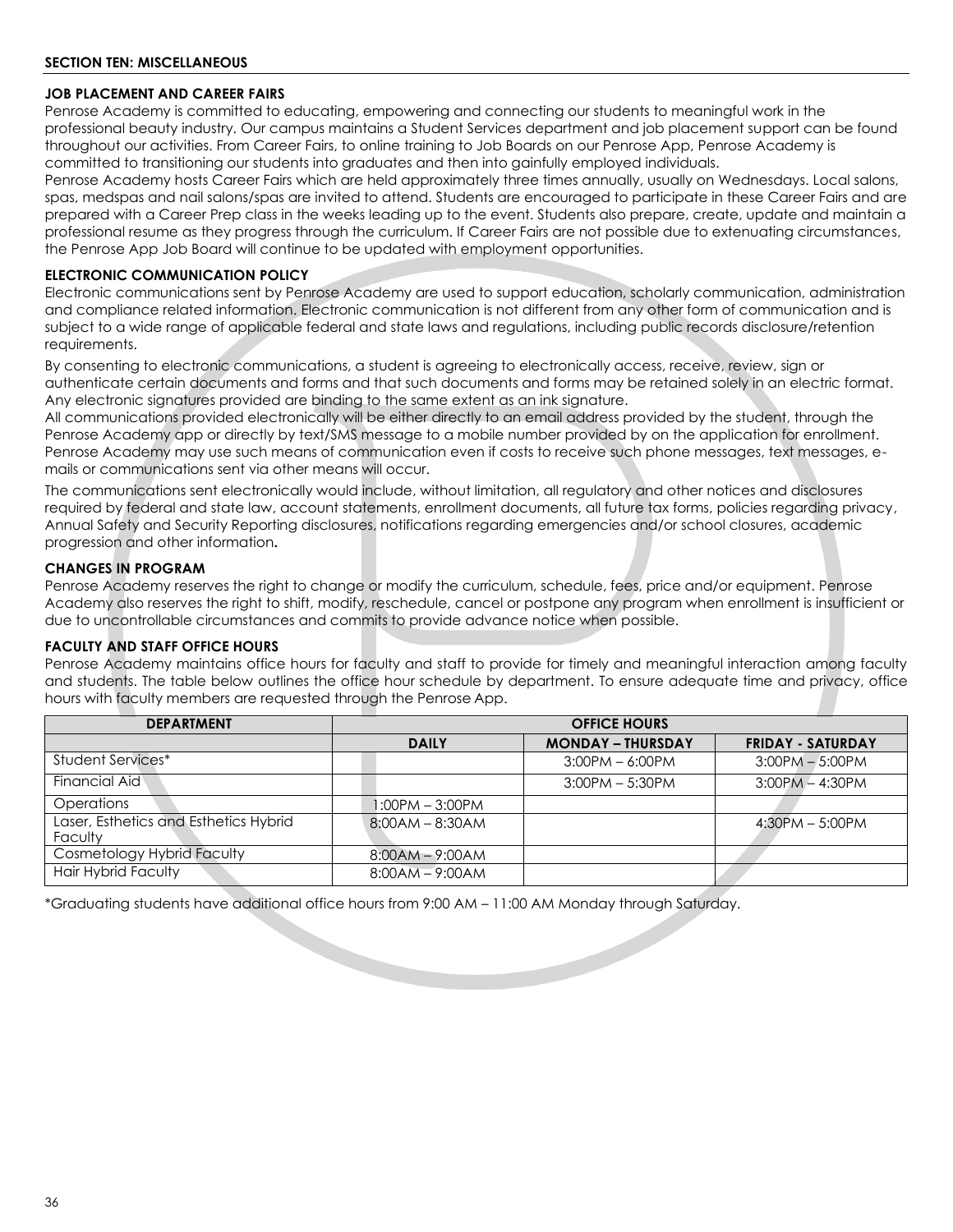#### <span id="page-42-0"></span>**SECTION ELEVEN: SCHEDULES AND CAMPUS CLOSURES FOR HOLIDAYS AND BREAKS**

Penrose Academy will be closed for the following holidays and breaks:

**Holidays Breaks**

Memorial Day **Day after Thanksgiving** Thanksgiving Day Christmas Day

New Year's Day One week prior to or after Independence Day Independence Day One week (+/-) between Christmas and New Years Labor Day

Penrose Academy's intention is to remain committed to our Educational Calendar. However, we reserve the right to reschedule, postpone or cancel classes at any time. If inclement weather or an emergency that poses an endangerment, the President may choose to close the school, wherein students' contract will be extended by the same amount of time or hours will be offered to help the student.

#### <span id="page-42-1"></span>**SCHEDULES**

#### **Cosmetology Hybrid 1500 Hours Cosmetology Hybrid 1600 Hours**

**Four Days | 1295.5 clock hours | 204.5 distance education hours | 47 weeks | 30 on campus hours per week | 2 online hours per week (zones 1-4) | 9.5 online hours per week (zones 5-6)**

9:00AM-5:00PM, with one 30-minute break

#### **Hair Hybrid Four Day Hair Hybrid Two Day**

**Four Days | 880 clock hours | 120 distance education hours | 30 weeks | 30 on campus hours per week | 4 online hours per week**

Friday 9:00AM-5:00PM, with one 30-minute break Saturday 9:00AM-5:00PM, with one 30-minute break

#### **Esthetics Four Day Esthetics Two Day**

Friday 8:30AM-4:30PM, with one 30-minute break Saturday 8:30AM-4:30PM, with one 30-minute break

#### **Esthetics Nights**

#### **Nights | 600 clock hours | 38 weeks | 16 hours per week** Monday 5:00PM-9:00PM Tuesday 5:00PM-9:00PM<br>Wednesday 5:00PM-9:00PM 5:00PM-9:00PM Thursday 5:00PM-9:00PM

#### **Esthetics Hybrid**

## **Two Days | 480 clock hours | 120 distance education hours | 30**

**weeks | 16 on campus hours per week | 4 online hours per week** Monday 8:30AM-5:00PM, with one 30-minute break Tuesday 8:30AM-5:00PM, with one 30-minute break **Two Days | 88 clock hours | 11 days Four Nights | 88 clock hours | 22 days | 16 hours per week**

#### **Laser Two Day Laser Nights**

Monday 8:30AM-5:30PM, with one 30-minute break Tuesday 8:30AM-5:30PM, with one 30-minute break

|           | Four Nights   88 clock hours   22 days   16 hours per weel |  |
|-----------|------------------------------------------------------------|--|
| Monday    | 5:00PM-9:00PM                                              |  |
| Tuesdav   | 5:00PM-9:00PM                                              |  |
| Wednesday | 5:00PM-9:00PM                                              |  |
| Thursdav  | 5:00PM-9:00PM                                              |  |
|           |                                                            |  |

#### **Laser Midday**

#### **Four Half Days | 88 clock hours | 22 days | 16 hours per week**

| . .       |                |
|-----------|----------------|
| Monday    | 12:30PM-4:30PM |
| Tuesdav   | 12:30PM-4:30PM |
| Wednesday | 12:30PM-4:30PM |
| Thursday  | 12:30PM-4:30PM |
|           |                |

#### **Four Days | 1292 clock hours | 308 distance education hours | 48 weeks | 30 on campus hours per week | 4 online hours per week (zones 1-4) | 11.5 online hours per week (zones 5-6)** Wednesday 9:00AM-5:00PM, with one 30-minute break Wednesday 9:00AM-5:00PM, with one 30-minute break

Thursday 3:00AM-5:00PM, with one 30-minute break Thursday 9:00AM-5:00PM, with one 30-minute break<br>19:00AM-5:00PM, with one 30-minute break Friday 9:00AM-5:00PM, with one 30-minute break Saturday 9:00AM-5:00PM, with one 30-minute break Saturday 9:00AM-5:00PM, with one 30-minute break

**Two Days | 800 clock hours | 200 distance education hours | 50 weeks | 16 on campus hours per week | 4 online hours per week** Wednesday 9:00AM-5:00PM, with one 30-minute break Monday 8:30AM-5:00PM, with one 30-minute break Thursday 9:00AM-5:00PM, with one 30-minute break Tuesday 8:30AM-5:00PM, with one 30-minute break

|               | Four Day   600 clock hours   20 weeks   30 hours per week |                              | Two Days   600 clock hours   38 weeks   16 hours per week |
|---------------|-----------------------------------------------------------|------------------------------|-----------------------------------------------------------|
| Wednesday     | 8:30AM-4:30PM, with one 30-minute break                   | Monday                       | 8:30AM-5:00PM, with one 30-minute break                   |
| Thursday      | 8:30AM-4:30PM, with one 30-minute break                   | <i><u><b>I</b>uesdav</u></i> | 8:30AM-5:00PM, with one 30-minute break                   |
| For all and a | $0.20411$ $1.20011$ $$ $11.202$ $1.200$ $$ $1.200$        |                              |                                                           |